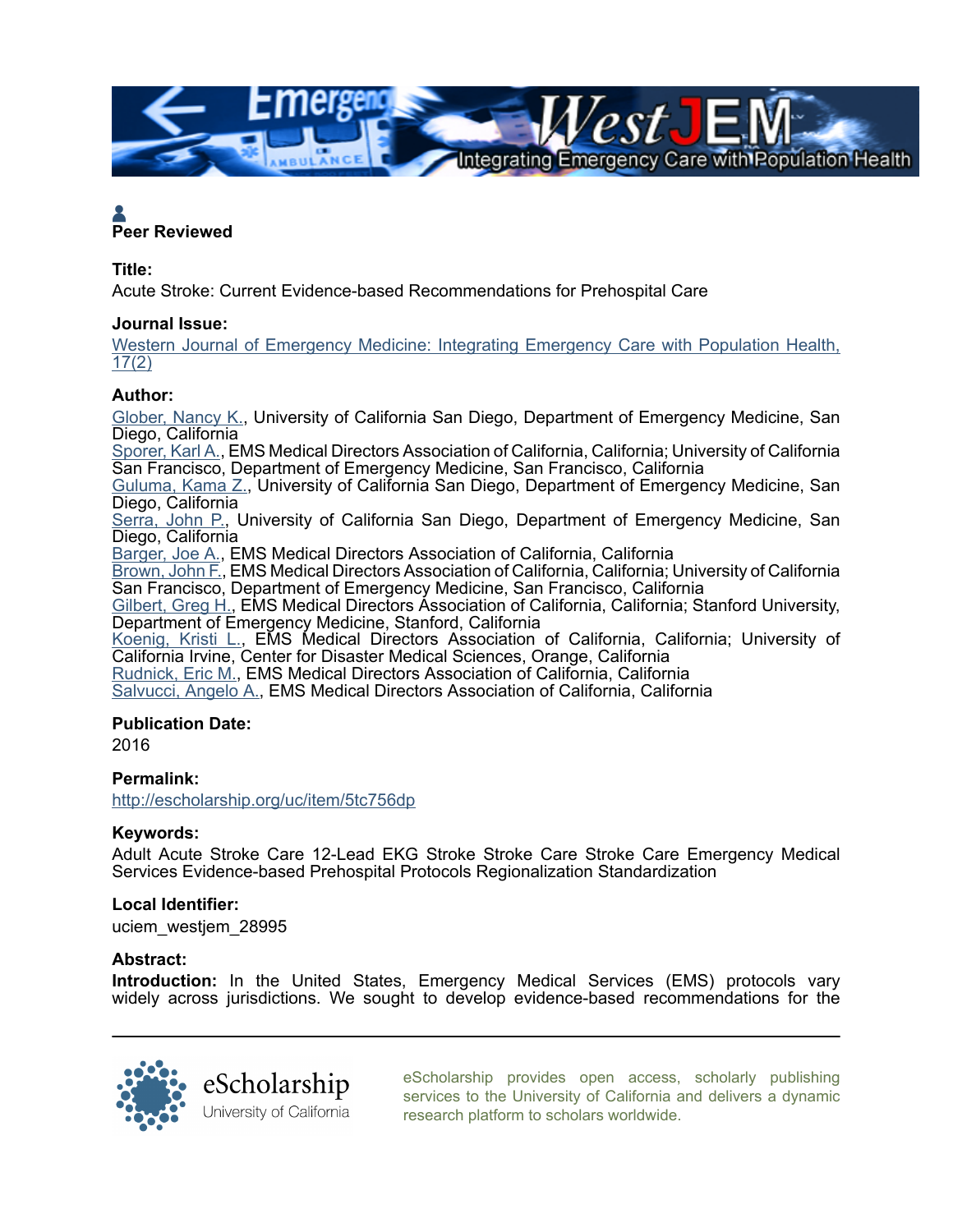prehospital evaluation and treatment of a patient with a suspected stroke and to compare these recommendations against the current protocols utilized by the 33 EMS agencies in the State of California.

**Methods:** We performed a literature review of the current evidence in the prehospital treatment of a patient with a suspected stroke and augmented this review with guidelines from various national and international societies to create our evidence-based recommendations. We then compared the stroke protocols of each of the 33 EMS agencies for consistency with these recommendations. The specific protocol components that we analyzed were the use of a stroke scale, blood glucose

evaluation, use of supplemental oxygen, patient positioning, 12 lead ECG and cardiac monitoring, fluid assessment and intravenous access, and stroke regionalization.

**Results:** Protocols across EMS agencies in California varied widely. Most used some sort of stroke scale with the majority using the Cincinnati Prehospital Stroke Scale (CPSS). All recommended the evaluation of blood glucose with the level for action ranging from 60 to 80mg/ dL. Cardiac monitoring was recommended in 58% and 33% recommended an ECG. More than half required the direct transport to a primary stroke center and 88% recommended hospital notification.

**Conclusion:** Protocols for a patient with a suspected stroke vary widely across the State of California. The evidence-based recommendations that we present for the prehospital diagnosis and treatment of this condition may be useful for EMS medical directors tasked with creating and revising these protocols.

#### **Supporting material:**

Stroke Clinical Protocols Evidentiary Tables Stroke

#### **Copyright Information:**



Copyright 2016 by the article author(s). This work is made available under the terms of the Creative Commons Attribution[4.0 none 4.0 4.0 license, http://creativecommons.org/licenses/by/4.0 none](http://creativecommons.org/licenses/by/4.0 none 4.0 4.0/) [4.0 4.0/](http://creativecommons.org/licenses/by/4.0 none 4.0 4.0/)



[eScholarship provides open access, scholarly publishing](http://escholarship.org) [services to the University of California and delivers a dynamic](http://escholarship.org) [research platform to scholars worldwide.](http://escholarship.org)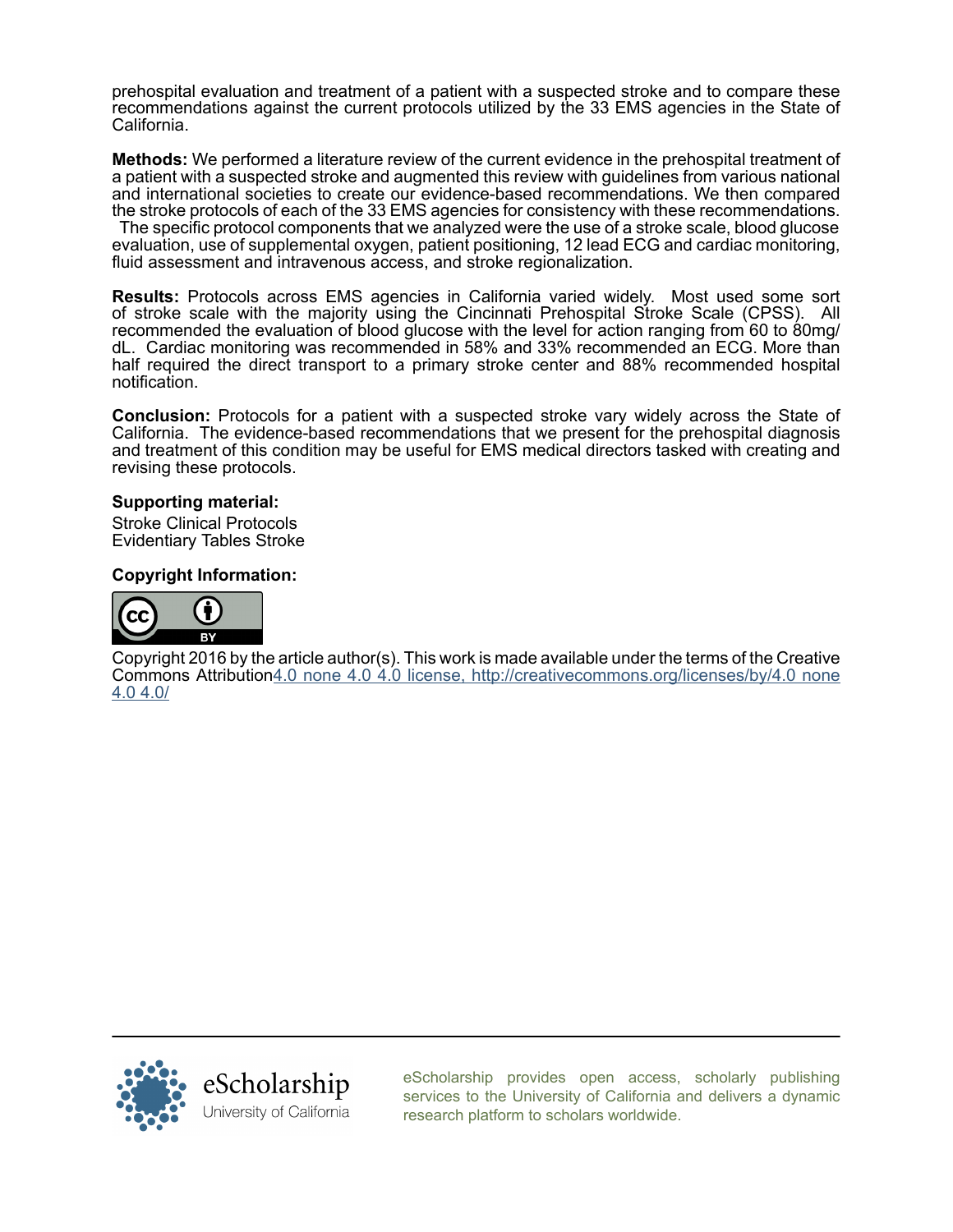# **Acute Stroke: Current Evidence-based Recommendations for Prehospital Care**

**Nancy K. Glober, MD\* Karl A. Sporer, MD**†‡ **Kama Z. Guluma, MD\* John P. Serra, MD\* Joe A. Barger, MD**† **John F. Brown, MD, MPA**†‡ **Gregory H. Gilbert, MD**†§ **Kristi L. Koenig, MD**†# **Eric M. Rudnick, MD**† **Angelo A. Salvucci, MD**†

\*University of California San Diego, Department of Emergency Medicine, San Diego, **California** 

EMS Medical Directors Association of California, California †

University of California San Francisco, Department of Emergency Medicine, San ‡ Francisco, California

Stanford University, Department of Emergency Medicine, Stanford, California §

University of California Irvine, Center for Disaster Medical Sciences, Orange, # California

*Section Editor:* Derek Cooney, MD

Submission history: Submitted October 20, 2015; Revisions received December 7, 2015; Accepted December 8, 2015 Electronically published March 2, 2016

Full text available through open access at http://escholarship.org/uc/uciem\_westjem

DOI: 10.5811/westjem.2015.12.28995

**Introduction:** In the United States, emergency medical services (EMS) protocols vary widely across jurisdictions. We sought to develop evidence-based recommendations for the prehospital evaluation and treatment of a patient with a suspected stroke and to compare these recommendations against the current protocols used by the 33 EMS agencies in the state of California.

**Methods:** We performed a literature review of the current evidence in the prehospital treatment of a patient with a suspected stroke and augmented this review with guidelines from various national and international societies to create our evidence-based recommendations. We then compared the stroke protocols of each of the 33 EMS agencies for consistency with these recommendations. The specific protocol components that we analyzed were the use of a stroke scale, blood glucose evaluation, use of supplemental oxygen, patient positioning, 12-lead electrocardiogram (ECG) and cardiac monitoring, fluid assessment and intravenous access, and stroke regionalization.

**Results:** Protocols across EMS agencies in California varied widely. Most used some sort of stroke scale with the majority using the Cincinnati Prehospital Stroke Scale (CPSS). All recommended the evaluation of blood glucose with the level for action ranging from 60 to 80mg/dL. Cardiac monitoring was recommended in 58% and 33% recommended an ECG. More than half required the direct transport to a primary stroke center and 88% recommended hospital notification.

**Conclusion:** Protocols for a patient with a suspected stroke vary widely across the state of California. The evidence-based recommendations that we present for the prehospital diagnosis and treatment of this condition may be useful for EMS medical directors tasked with creating and revising these protocols. [West J Emerg Med. 2016;17(2):104–128.]

#### **INTRODUCTION**

Each year, 795,000 people experience a new or recurrent stroke causing significant mortality and neurologic disability.<sup>1</sup> On average, every 40 seconds, someone in the United States has a stroke, accounting for one of every  $18$  deaths in the U.S.<sup>1</sup> Emergency medical services (EMS) plays a pivotal role in recognizing acute strokes and providing timely transport to hospitals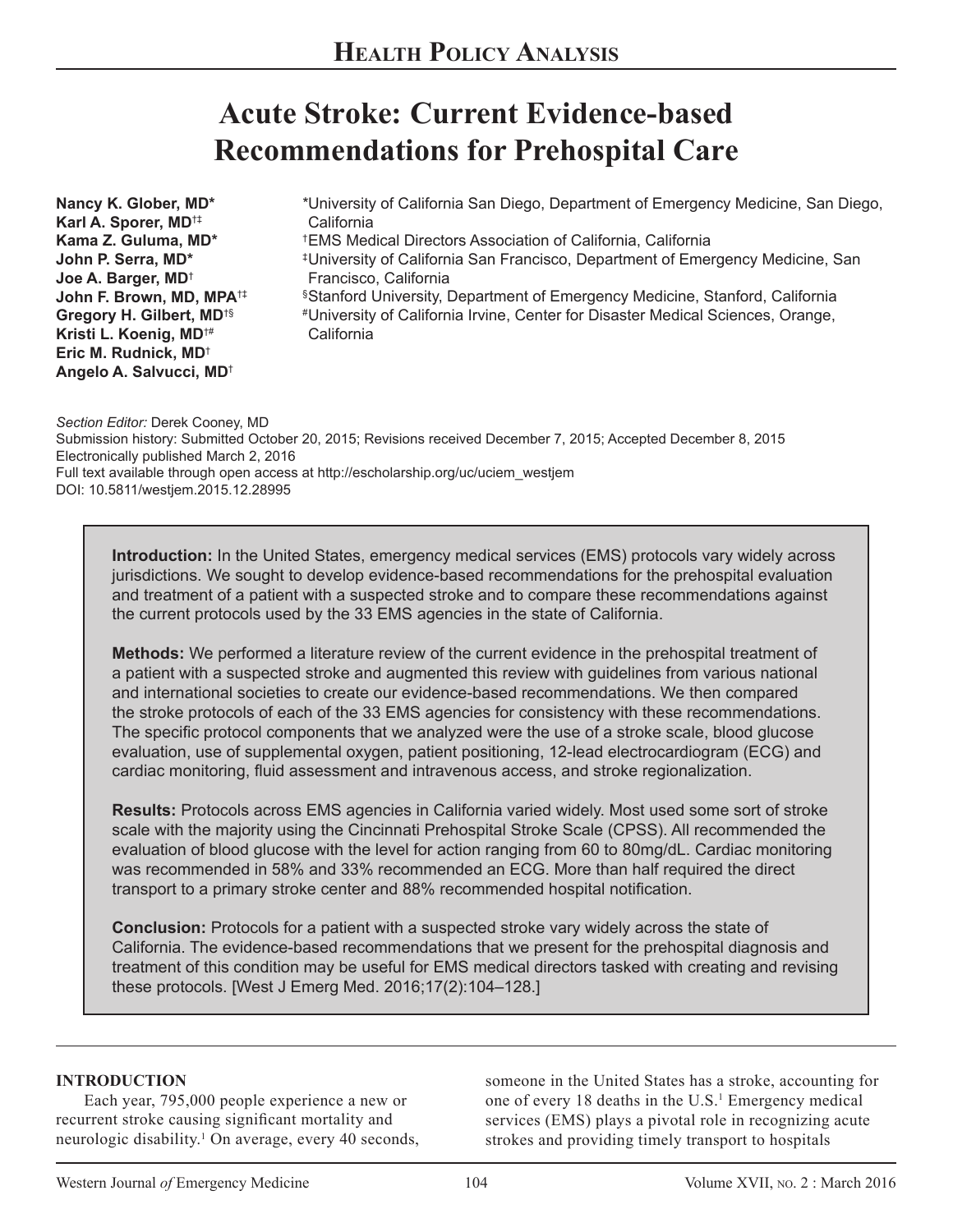with specific stroke treatment capabilities. The optimal prehospital management and stroke system organization continue to evolve. EMS care varies widely across the U.S. The Institute of Medicine report, "Emergency Medical Services at the Crossroads," notes that EMS needs more uniform high-quality care and specific standards for evaluating that care.<sup>2</sup> One such standard is the prehospital protocol that EMS personnel follow while taking care of patients. Protocols vary widely between jurisdictions. We provide a summary of the evidence for the prehospital treatment of patients with suspected acute stroke and evaluate the consistency of California protocols.

# **METHODS**

The state of California divides EMS care into 33 local EMS agencies (LEMSAs). One set of governmental medical control policies regulates first responders and ambulance transporters in each county-wide or region-wide system. Medical directors of those agencies, along with other interested EMS medical directors, make up the EMS Medical Directors Association of California (EMDAC). EMDAC supports and guides the various agencies and makes recommendations to the California EMS Authority about policy, legislation and scope of practice issues. In an effort to improve the quality of EMS care in our state, EMDAC has endeavored to create evidencebased recommendations for EMS protocols. Those recommendations and previous reviews are intended to assist medical directors of the various LEMSAs to develop high quality, evidence-based protocols.

A subcommittee of EMDAC developed this manuscript and chose by consensus the elements that should be included in any protocol for a patient with a suspected acute stroke. The subcommittee then created a narrative review of the existing evidence for prehospital treatment of a patient with a suspected acute stroke. Clinical questions regarding those interventions were developed in the population, intervention, control and outcome (PICO) format. Our population included those patients in the prehospital setting with a suspected acute stroke. The intervention varied by clinical question. The control consisted of patients who were not receiving the specific intervention, and outcomes were defined by accuracy of diagnosis and neurologic or imaging outcome after intervention.

We relied heavily on recommendations made by various organizations that have performed systematic reviews and meta-analyses regarding treatment interventions including the American Heart Association (AHA) and the International Liaison Committee on Resuscitation (ILCOR). We supplemented the recommendations from those organizations with additional literature searches through PubMed from 1966 to 2015 for each question. The primary literature review of PubMed searched for the term "Prehospital

and Stroke." That yielded 476 articles, 86 of which were published in English, not review articles, and pertinent to the topics identified by the EMDAC subcommittee. That search was supplemented with additional PubMed searches for specific topics.

We assigned levels of evidence (LOE) and graded our recommendations based on the American College of Emergency Physicians (ACEP) process of creating their clinical policies with slight modification to better fit our objectives.<sup>3</sup> This committee of EMDAC reviewed studies and assigned LOE based on the study design, including features such as data collection methods, randomization, blinding, outcome measures and generalizability. LOE I consisted of randomized, controlled trials, prospective cohort studies, meta-analysis of randomized trials or prospective studies or clinical guidelines/comprehensive review. LOE II consisted of nonrandomized trials and retrospective studies. LOE III consisted of case series, case reports, and expert consensus. After assigning LOE to the studies, we translated those to clinical grades of recommendations using the following standards:

#### **Level A Recommendations**

Prehospital recommendations with a strong degree of certainty based on one or more LOE I studies or multiple LOE II studies.

#### **Level B Recommendations**

Prehospital recommendations with a moderate degree of certainty based on one or more LOE II studies or multiple LOE III studies.

# **Level C Recommendations**

Prehospital recommendations based on only poor quality or minimal LOE III studies or based on consensus.

#### **No Recommendation**

No recommendation was given in those cases where only preliminary data or no published evidence exists and we had no expert consensus. We also withheld recommendation when studies, no matter their LOE, showed conflicting data.

After answering the clinical question and providing recommendations for diagnostic and treatment interventions, we reviewed each current acute stroke protocol for the 33 agencies for consistency with the recommendations. The clinical protocols were reviewed during the month of June 2015. We deemed institutional review board approval not necessary for this review of publicly available research and clinical protocols.

#### **Use of a Stroke Scale** *Clinical Question*

Does the use of a prehospital stroke scale help identify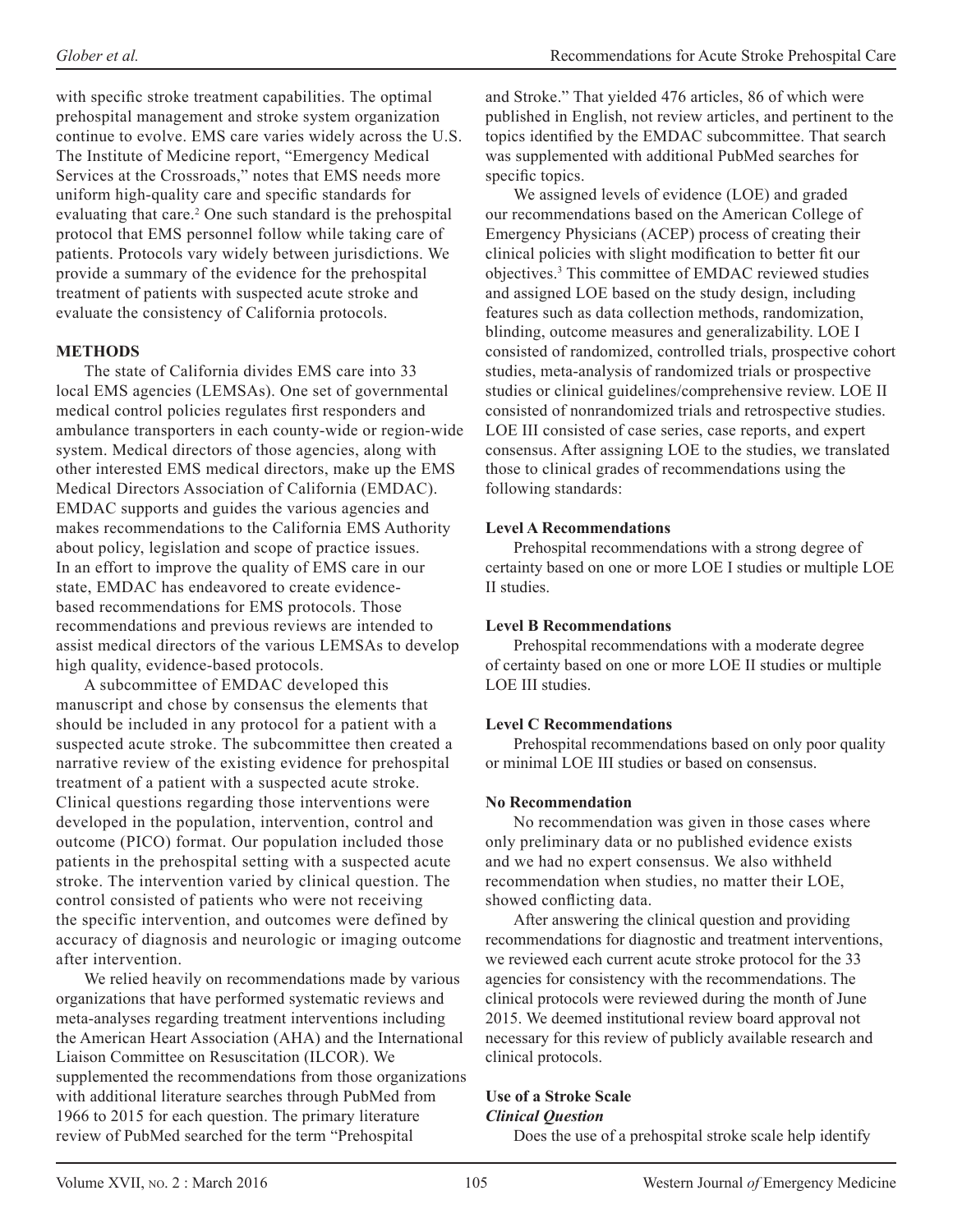strokes in patients found with acute neurological deficits, and which stroke scale is most effective?

# *Summary of Current Evidence*

Timely recognition is the most critical step in the prehospital care of a patient with an acute stroke. Sepsis, hypo- or hyperglycemia, seizure, tumor, intracranial hemorrhage, migraine, and syncope can all cause acute neurological deficits. If a stroke is correctly identified, the patient can be appropriately transported to a designated stroke center that can provide timely care, including tissue plasminogen activator (tPA) or endovascular therapy when appropriate. The misdiagnosis of stroke may lead to delayed care or inappropriate treatment. When not recognized in the field, the initial triage process frequently misses the stroke.<sup>4</sup> When EMS providers do not document a stroke scale, they are more likely to miss the diagnosis.<sup>5,6</sup>

There are many scoring systems to screen for an acute ischemic stroke in the field. EMS groups most commonly use Face Arm Speech Test (FAST), Cincinnati Prehospital Stroke Scale (CPSS) (most commonly used in California), or Los Angeles Prehospital Stroke Screen (LAPSS). Many of the more commonly used stroke scales are not designed to identify posterior circulation strokes.

FAST includes facial droop, arm weakness, speech difficulties, and time to seek medical help. FAST is simple to use and has shown reproducibility between physicians and paramedics.7 It had a sensitivity of 79-85% and specificity of 68%.8,9 However, FAST did not detect 38% of posterior cerebral circulation strokes.7

The CPSS includes three components – pronator drift, speech difficulties, and facial droop. Many studies have shown the reproducibility and validity of this scale between physicians and prehospital providers.10 Sensitivity ranged from 44-95% and specificity was  $23-96\%$ .<sup>5,6,8,10-16</sup> With a score of two, it predicted patients receiving thrombolytic therapy with a 96% sensitivity and 65% specificity, although that has been studied less.17 The CPSS, like the FAST, is limited in that it was designed to identify middle cerebral artery strokes.

Recently, the Cincinnati Prehospital Stroke Severity Scale (CPSSS) was developed to predict severe anterior ischemic strokes and large vessel occlusions  $(LVO).<sup>18</sup>$ Unlike the CPSS, the CPSSS grades the severity of the stroke. The scale gives two points for conjugate gaze deviation and one point for incorrectly answering at least one of two level of consciousness questions (age or current month).18 The scale further gives one point for not following at least one of two commands (close eyes, open and close hand) and one point for not holding an arm up for 10 seconds.18 CPSSS greater than or equal to two was 89% sensitive and 73% specific for National Institute of Health Stroke Scale (NIHSS) greater than or equal to 15, which predicts LVO.18 The recognition of LVOs may become

more important as stroke systems develop and as advanced therapies show more efficacy.

The LAPSS is only used for patients over 45 years of age with an absence of history of seizure disorder, symptom duration less than 24 hours, and a blood glucose range of  $60-400$ mg/dL.<sup>19</sup> It detects unilateral weakness in facial grimace, handgrip and arm strength.19 With those criteria, LAPSS was designed to decrease the false positive rate of CPSS. Paramedics using LAPSS demonstrated a sensitivity of 74-98%, with a specificity of 44-97%, PPV 86%, and NPV 98%.<sup>8,11,12,19,20</sup>

Los Angeles Motor Scale (LAMS) assigns values to the points on the LAPSS to assess severity, giving a score of zero through 10 with bilateral weakness or zero through five with unilateral weakness.<sup>8,21,22</sup> LAMS quickly and effectively assesses for LVO. LAMS demonstrated a sensitivity of 81%, specificity of 89%, and accuracy of 85% for LVO if the LAMS score was four or higher.<sup>21</sup> LAMS correlated closely with NIHSS and predicted three-month outcome.<sup>22</sup>

The Melbourne Ambulance Stroke Screen (MASS) includes speech difficulties plus the components of the LAPSS. In contrast with LAPSS, blood glucose range begins at  $50$ mg/dL. $8,11,14$  Age must be greater than 45 years, and there must be no history of seizure or epilepsy. Patient must be ambulatory at baseline. Sensitivity was found to be as high as 83-98% with a specificity of 44-86% and 100% sensitivity for ischemic strokes eligible for thrombolytic therapy.8,11,14

If the patient does not have a history of seizures, symptom duration greater than 25 hours, or blood glucose outside 60-400mg/dL, the Medic Prehospital Assessment for Code Stroke (Med PACS) can rule in a stroke. Under those circumstances, it evaluates facial droop, gaze, arm and leg weakness and speech.<sup>8</sup> Sensitivity ranged from 44-74% with specificity 32-98%.<sup>8,16</sup>

The Recognition of Stroke in the Emergency Room (ROSIER) score assesses facial, arm, or leg weakness, speech, and visual field deficits. Blood glucose must be >62mg/dL. Scores range from -2 to 5, with a score less than or equal to zero indicating a low likelihood of stroke. Seizure or syncope are scored as  $-1$ .<sup>8,13,23</sup> It demonstrated a sensitivity of 80-89% and a specificity of 79-83%.<sup>8,13</sup> Physicians confirmed 64% of strokes and 78% of non-strokes identified by ambulance clinicians with ROSIER.<sup>23</sup>

The most common scale used in the hospital setting is the NIHSS. For prehospital assessment, the shortened version was developed, including assessment of gaze, visual field, motor function of the right and left leg, language, level of consciousness, facial paresis, and dysarthria.8,24 It attempts to predict stroke severity but is more complicated than some of the other stroke scales. With its complexity, it can evaluate strokes outside of the middle cerebral artery distribution.

The Kurashiki Prehospital Stroke Scale (KPSS) is applied after a stroke is recognized by another stroke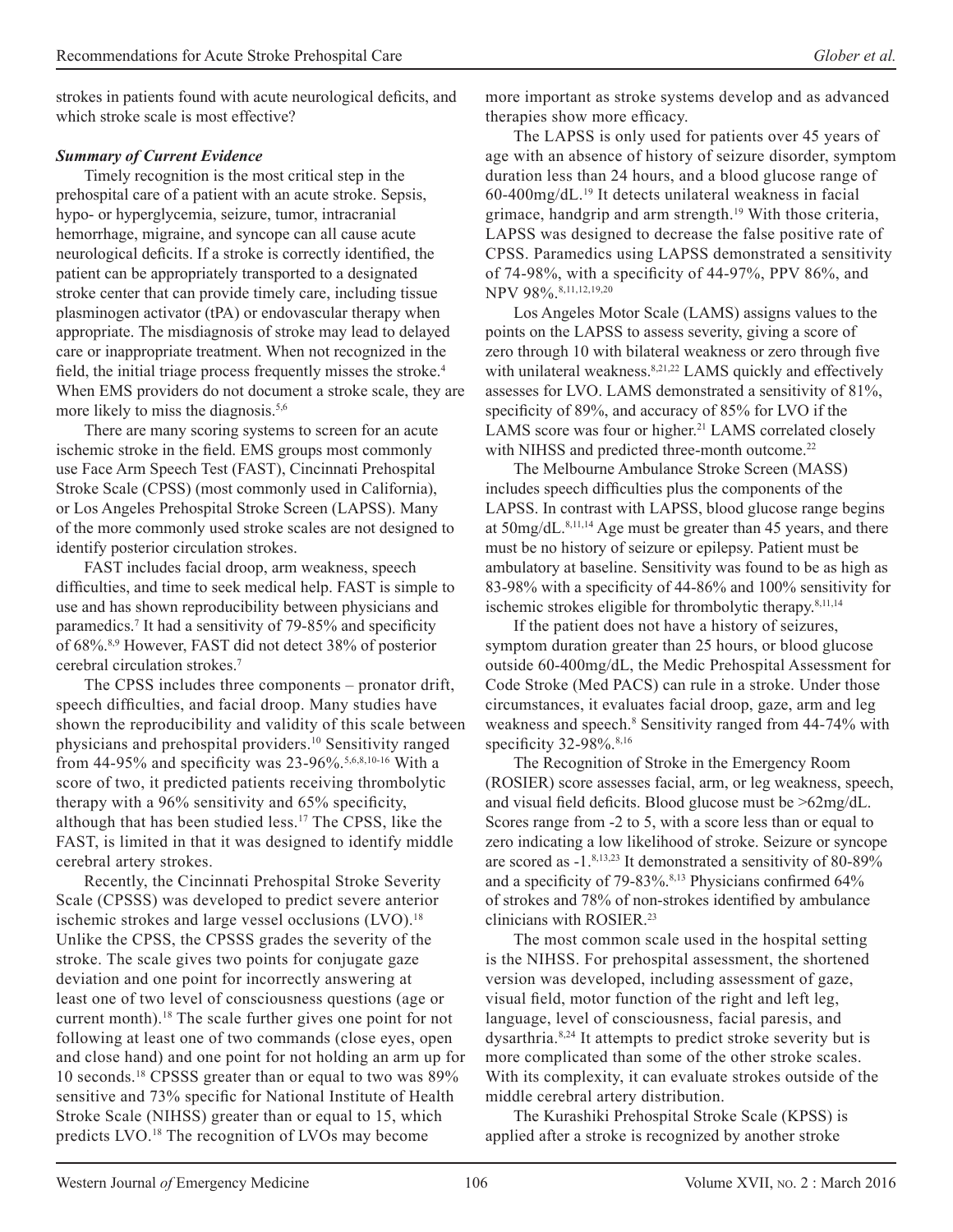scale, such as the CPSS. It awards 13 points assessing consciousness, motor weakness, and speech.8,25-29 When used for recognition, sensitivity ranged from 83-86% and specificity ranged from 60-69% for detecting stroke.<sup>8</sup> A KPSS score of 3-9 predicts candidates for tPA with a sensitivity of 84% and specificity of 93%.<sup>26</sup> It is a simpler scale than the full NIHSS but showed good correlation with the NIHSS when used by emergency medical technicians and can predict long-term outcome.25,28,29

The Maria Prehospital Stroke Scale Score (MPSS) can be used both to identify strokes and to determine stroke severity. It grades facial droop, arm drift and speech disturbances, and the score predicts tPA use.<sup>30</sup> The Rapid Arterial Occlusion Evaluation (RACE) scale is also based on the NIHSS to evaluate LVO via assessment of facial palsy, arm motor function, leg motor function, gaze, and aphasia or agnosia.<sup>31</sup> The scale showed strong correlation with the NIHSS, sensitivity of 85%, and specificity of 68%.<sup>31</sup>

With the development of endovascular capable centers, the recognition of LVO may become more important, and the use of scales such as CPSSS, NIHSS, and KPSS may be useful in grading stroke severity and making destination decisions.

# *Current Prehospital Treatment Recommendation*

*Level A Recommendation*

- A stroke scale should be used in the prehospital setting for any patient with an acute neurological deficit to rapidly assess and triage patients with possible stroke.
- There is currently no practical prehospital scale that accurately detects strokes outside of the middle cerebral artery distribution.
- CPSS and LAPSS are the most validated and most frequently used scales.

# *Level B Recommendation*

• None given.

*Level C Recommendation*

In the future, scales such as CPSSS, NIHSS and KPSS may be added to gauge stroke severity and direct transport to a higher level of care, e.g. comprehensive rather than basic stroke receiving center.

# **Blood Glucose Evaluation**

*Clinical Question* 

Should paramedics measure glucose and administer dextrose in hypoglycemic patients in cases of suspected stroke?

# *Summary of Current Evidence*

Hypo- and hyperglycemia both mimic stroke.<sup>32</sup> It is critical to measure glucose levels when there is concern for a possible stroke. This will differentiate between stroke and hypoglycemia. Symptoms such as hemiparesis, hemiplegia, speech or visual disturbances, confusion, and poor coordination can all present in patients with hypoglycemia and can be corrected with administration of dextrose.33-35 While symptoms such as tremulousness and altered behavior may occur with milder degrees of hypoglycemia, focal stroke-like neurological symptoms, such as hemiplegia, typically do not manifest until glucose levels are less than 45mg/dL.36-38 There is a clear benefit to giving dextrose to those patients with glucose below 45mg/ dL. That treatment will differentiate between those having stroke-like symptoms from hypoglycemia and those truly having a stroke.

However, it is less clear if dextrose should be routinely given to patients with mild coincidental hypoglycemia. A bolus administration of dextrose typically results in an acute, transient (less than one hour) elevation in serum glucose into a hyperglycemic range.39-41 The utility and safety of dextrose administration in patients with large focal neurological deficits but mild, possibly non-contributory hypoglycemia may need to be evaluated in the future. Hyperglycemia can also present as a stroke mimic, and elevated blood glucose on admission correlates with worse outcomes after stroke, specifically infarct expansion,<sup>42-48</sup> and with intracranial hemorrhage after tPA.49,50

# *Current Prehospital Treatment Recommendation*

*Level A Recommendation*

- Blood glucose should be checked in every patient with suspected stroke.
- Patients with hypoglycemia (glucose below 45mg/dL) should be treated with dextrose.

# *Level B Recommendation*

• Stroke mimics are unlikely to be found in those hypoglycemic patients with a glucose of greater than  $45$ mg/dL.

# *Level C Recommendation*

• None given

# **Supplemental Oxygen**

#### *Clinical Question*

Does the prehospital administration of oxygen to patients with normal oxygen saturations improve outcomes in cases of suspected acute ischemic stroke?

# *Summary of Current Evidence*

Every stroke patient should be assessed initially for airway compromise and treated accordingly. Airway compromise occurs more frequently in older patients, those with a severe stroke, or those with symptoms of dysphagia. Approximately 63% of patients with a hemiparetic stroke develop hypoxia.<sup>51</sup>

The evidence for oxygen use is less clear for normoxic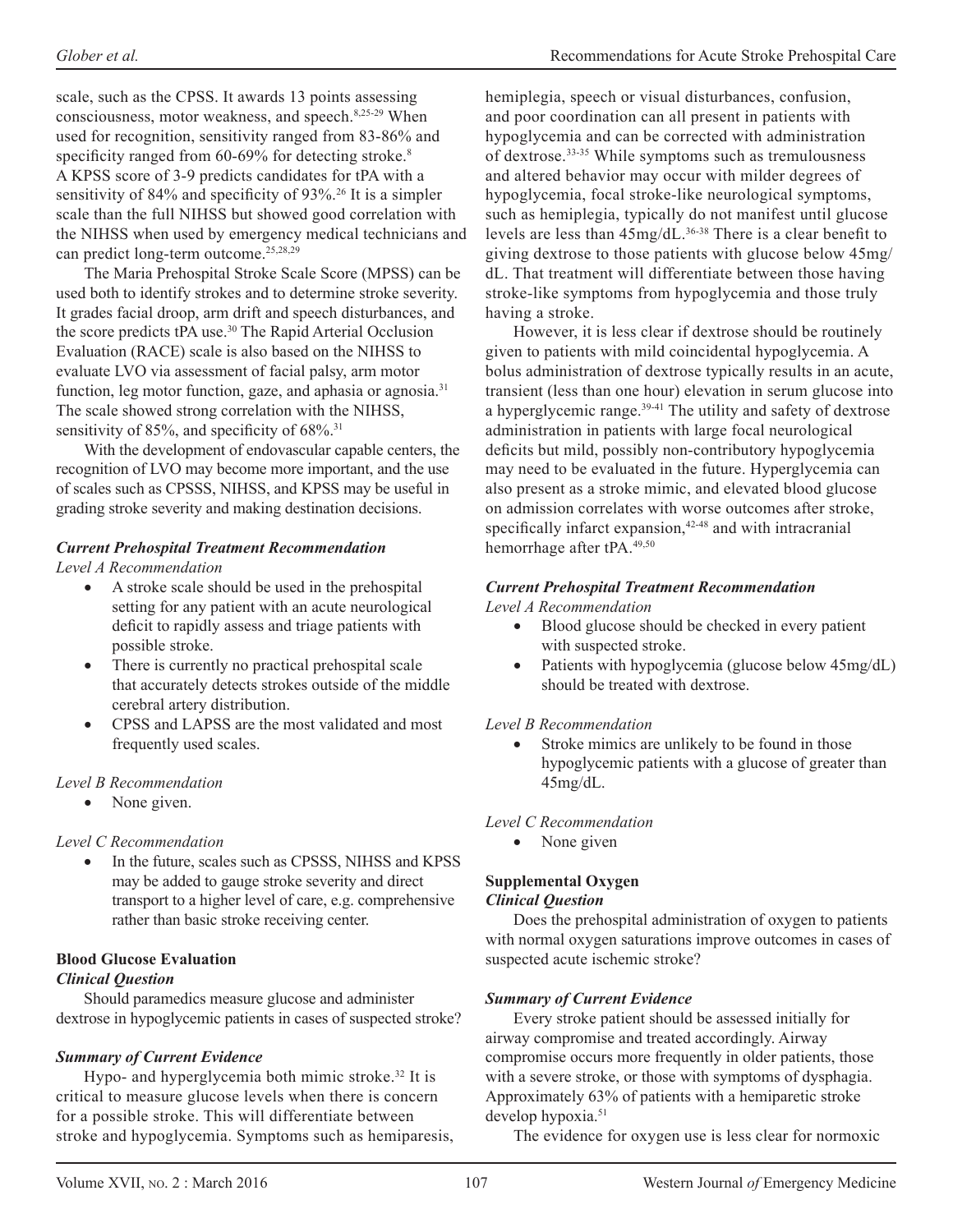patients. One randomized study compared the effect of 3L/ min oxygen treatment for 24 hours versus no supplemental oxygen treatment on acute stroke patients and demonstrated no difference in survival and disability scores in those receiving oxygen.52 One a priori subgroup analysis of those with a more severe stroke demonstrated a statistically significant worsening of survival with supplemental oxygen. Several factors limited the conclusions of that study: a portion of the treated patients did not receive oxygen, patients had late time to therapy, and the study included hemorrhagic stroke patients. A more recent randomized trial with relatively few patients demonstrated short-term improvements but no long-term clinical differences between those given supplemental oxygen and those given no treatment.<sup>53</sup> The research on this subject is limited.

Current practice for acute stroke patients includes the use of supplementary oxygen to maintain oxygen saturation above 94%.32,54 Beyond 94%, oxyhemoglobin is saturated and no further physiologic benefit is derived.

# *Current Prehospital Treatment Recommendation*

- *Level A Recommendation*
	- None given

# *Level B Recommendation*

• Oxygen should be delivered to a titrated dose of 94% oxygen saturation

# *Level C Recommendation*

None given

#### **Patient Positioning** *Clinical Question*

# In what position should patients with possible strokes be transported?

# *Summary of Current Evidence*

No clinical outcome studies exist to define the optimal position for transporting a patient with an acute stroke. A small number of studies evaluate blood flow and other secondary measures that might be useful in answering that question.

For patients with head injuries, setting the head of bed at 30 degrees alleviates elevated intracranial pressure.<sup>55,56</sup> However, patients with strokes typically do not have elevated intracranial pressure. Cerebral blood flow and cerebral perfusion pressure both improved when the patient was put into the supine position.<sup>57,58</sup> Mean flow velocity increased in patients with persistent occlusions when they were laid flat.<sup>59,60</sup> The sitting position in patients who had suffered strokes caused reduced blood flow distal to the occlusion.<sup>61</sup> When measured with tissue oxygenation index, cerebral oxygenation dropped in the upright patient and rose in the supine patient.<sup>62</sup> Factors such as secretions, congestive heart failure, or respiratory distress frequently

confound the acute stroke patient and preclude laying the patient flat because of effects on oxygen saturation and secretions. Oxygen saturation improved in stroke patients sitting upright, but that improvement was minimal.<sup>63,64</sup> Positioning patients on their sides minimally affected oxygen saturation.<sup>63,65</sup> Additionally, stroke patients frequently have sensory deficits in the laryngopharynx that can lead to aspiration.<sup>66</sup> The evidence supports laying the head of the bed flat as tolerated in patients with suspected stroke.

# *Current Prehospital Treatment Recommendation*

- *Level A Recommendation*
	- None given

# *Level B Recommendation*

• None given

# *Level C Recommendation*

Patients should be laid flat as tolerated, unless precluded by clinical issues such as compromised respiratory status, secretions, or aspiration risk.

# **12-Lead ECG and Cardiac Monitoring**  *Clinical Question*

Should a 12-lead ECG or cardiac monitoring routinely be performed in the prehospital setting for patients with suspected stroke?

# *Summary of Current Evidence*

Cardiac monitoring detects significant cardiac pathology that can cause stroke or occur concurrent with stroke. Monitoring leads to earlier intervention. It is recommended in the prehospital setting and throughout the first 24 hours of care.<sup>32</sup>

Stroke patients frequently have cardiac arrhythmias or ECG abnormalities including ST segment depression, prolonged QTc interval, atrial fibrillation, T-wave inversion, conduction defects, premature ventricular beats, and left ventricular hypertrophy.67,73 One study showed ECG abnormalities in 60% of patients with cerebral infarction and 44% of patients with transient ischemic attack (TIA). $67$  In some of those events, such as atrial fibrillation, the cardiac event may have led to the stroke. In others, such as ST segment depressions, it is poorly understood why stroke patients develop ST segment depressions after their cerebral event. Atrial fibrillation, atrio-ventricular block, ST elevation, ST depression, and inverted T waves predicted mortality in patients with ischemic stroke. $67,72$  Care in units with cardiac monitoring led to improved outcomes at discharge, likely because of earlier intervention.<sup>69</sup> The non-specific ECG changes do not change management in the prehospital setting, but significant arrhythmias may change management.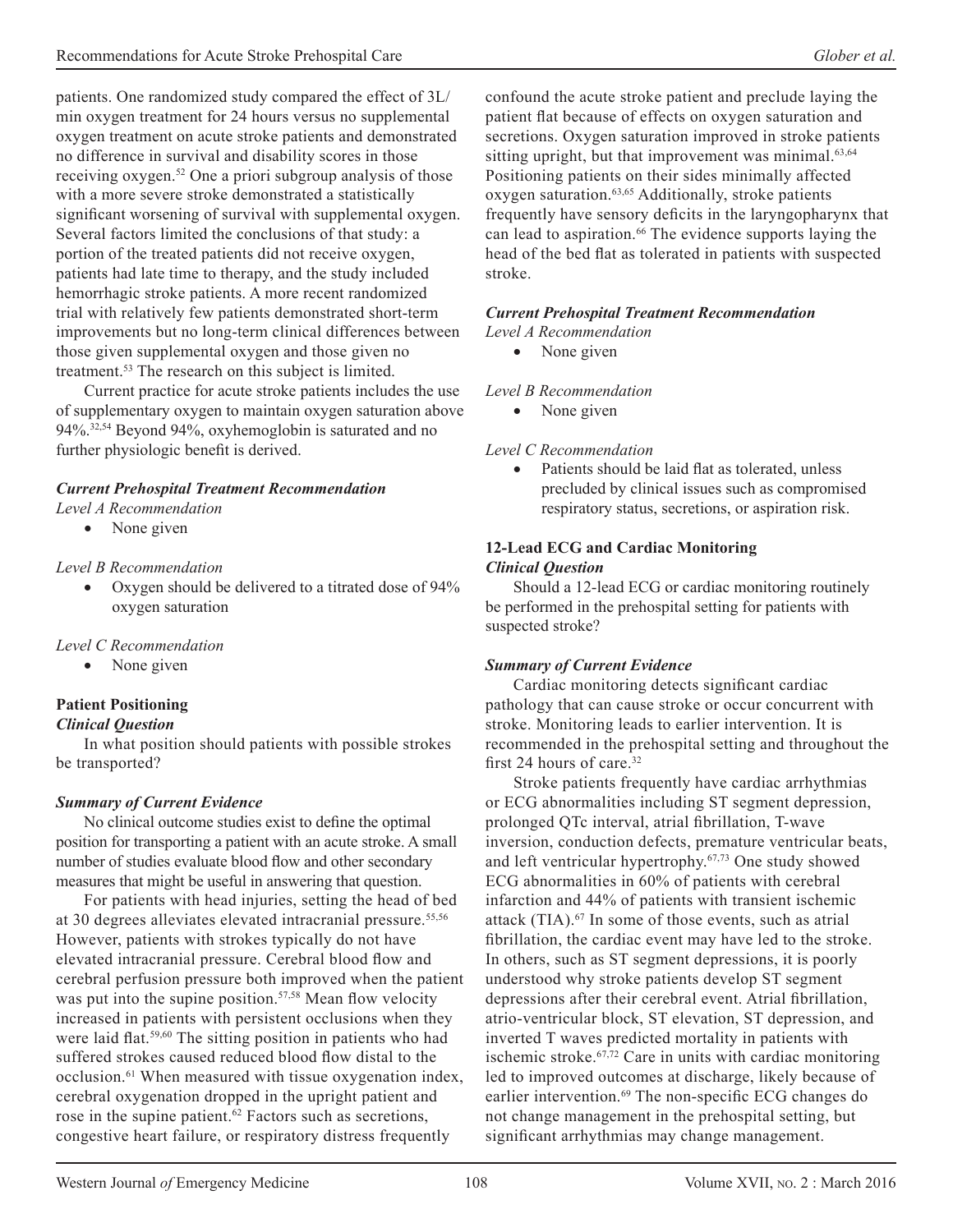# *Current Prehospital Treatment Recommendation*

- *Level A Recommendation*
	- None given

#### *Level B Recommendation*

In patients with suspected stroke, a 12-lead ECG should be acquired and interpreted by prehospital or other emergency providers in a timely manner as long as it does not delay transport to a facility with tPA capabilities.

*Level C Recommendation*

In a patient presenting with signs or symptoms of stroke and ST segment elevation myocardial infarction (STEMI), EMS should consider bypassing the nearest tPA capable facility for a facility with a catheterization lab.

#### **Fluid Assessment and Vascular Access** *Clinical Question*

Should normal saline be routinely given to patients with suspected stroke, and what type of vascular access should be attempted?

#### *Summary of Current Evidence*

No strong evidence supports or refutes routinely giving fluid boluses to stroke patients. Patients who have suffered a stroke are typically either euvolemic or hypovolemic.<sup>32</sup> Hypotension occurs infrequently after stroke but leads to poor outcomes.74 A variety of hydration regimens on normotensive stroke patients resulted in no conclusive standard fluid regimen.75-82 A bolus of intravenous (IV) fluid acutely improved cerebral perfusion in focal ischemia from subarachnoid hemorrhage-induced vasospasm, a clinical scenario similar to ischemic stroke.<sup>83,84</sup>

It is useful to start a large bore IV access in any patient with a suspected stroke who may be receiving tPA and who could have subsequent hemorrhage. However, transport should not be delayed for this. Because of bleeding risk, multiple attempts at starting IV access should be limited. No studies negate or support the use of intraosseous access in stroke patients, but it is more invasive and carries theoretical greater risk of bleeding.

#### *Current Prehospital Treatment Recommendation*

*Level A Recommendation*

• None given

#### *Level B Recommendation*

• None given

#### *Level C Recommendation*

- Patients with low systolic blood pressure and no contraindications should be given a bolus of IV fluids.
- An IV should be placed as long as it does not delay
- transport and more than two attempts are not required.
- An IV should not be placed in the external jugular vein.

#### **Stroke Regionalization**  *Clinical Question*

What parameters should be outlined in the stroke protocol to direct expeditious and appropriate transport? Should there be dispatch at high priority, documentation of time patient was "last seen normal," limiting time on scene, hospital notification, transport to primary or comprehensive stroke center (CSC), and retriage from primary to CSCs?

#### *Summary of Current Evidence*

Early use of IV tPA is more effective at one hour than at three hours.<sup>85</sup> It should not be used outside of the four and a half hour window. Recent AHA recommendations endorse the use of endovascular therapy after tPA for persistent LVOs.<sup>86</sup> The efficacy of that therapy is also time sensitive. Thus, EMS protocols must guide timely evaluation and transport to appropriate facilities for those definitive interventions.

EMS should dispatch responders to suspected stroke patients with a high priority and attempt to shorten the time between the receipt of the call and the delivery of the patient to the emergency department. On initial history, responders must document "last seen normal time."32 Use of specific language, rather than using the standard EMS run times, facilitates clear communication. Furthermore, paramedics can facilitate tPA delivery and definitive care by obtaining a medication list and pre-thrombolysis check list as well as the physician orders for life sustaining treatment (POLST). AHA recommends call to dispatch time of less than 90 seconds, EMS response time less than eight minutes, and an on-scene time less than 15 minutes.<sup>32</sup> Higher priority of dispatch and hospital notification of a stroke both led to shorter times from ambulance call to arrival, $87$  assessment by a doctor,<sup>4</sup> door to needle time,  $57,87$ -<sup>91</sup> and door to imaging time.<sup>22,88,92-95</sup> Patients received tPA more frequently at hospitals notified prior to patient arrival.10,90,94-96 Another study showed that one way to decrease on scene time was to explicitly direct an on-scene time of 15 minutes or less. That led to reductions in onscene time over those with no instructions and those with general instructions to limit on scene time.<sup>97</sup>

A study published in 2010 concluded that 22% of people living in the continental U.S. have access to a primary stroke center (PSC) within 30 minutes, 43% have access within 45 minutes, and  $55\%$  have access within 60 minutes.<sup>98</sup> Fewer patients have timely access to a CSC. Patients admitted to designated stroke centers versus community hospitals had increased tPA delivery rates.<sup>99</sup> Additionally, admitting patients to designated stroke centers versus community hospitals was associated with increased tPA rates and decreased 30-day mortality.<sup>100</sup> In a centralized model, where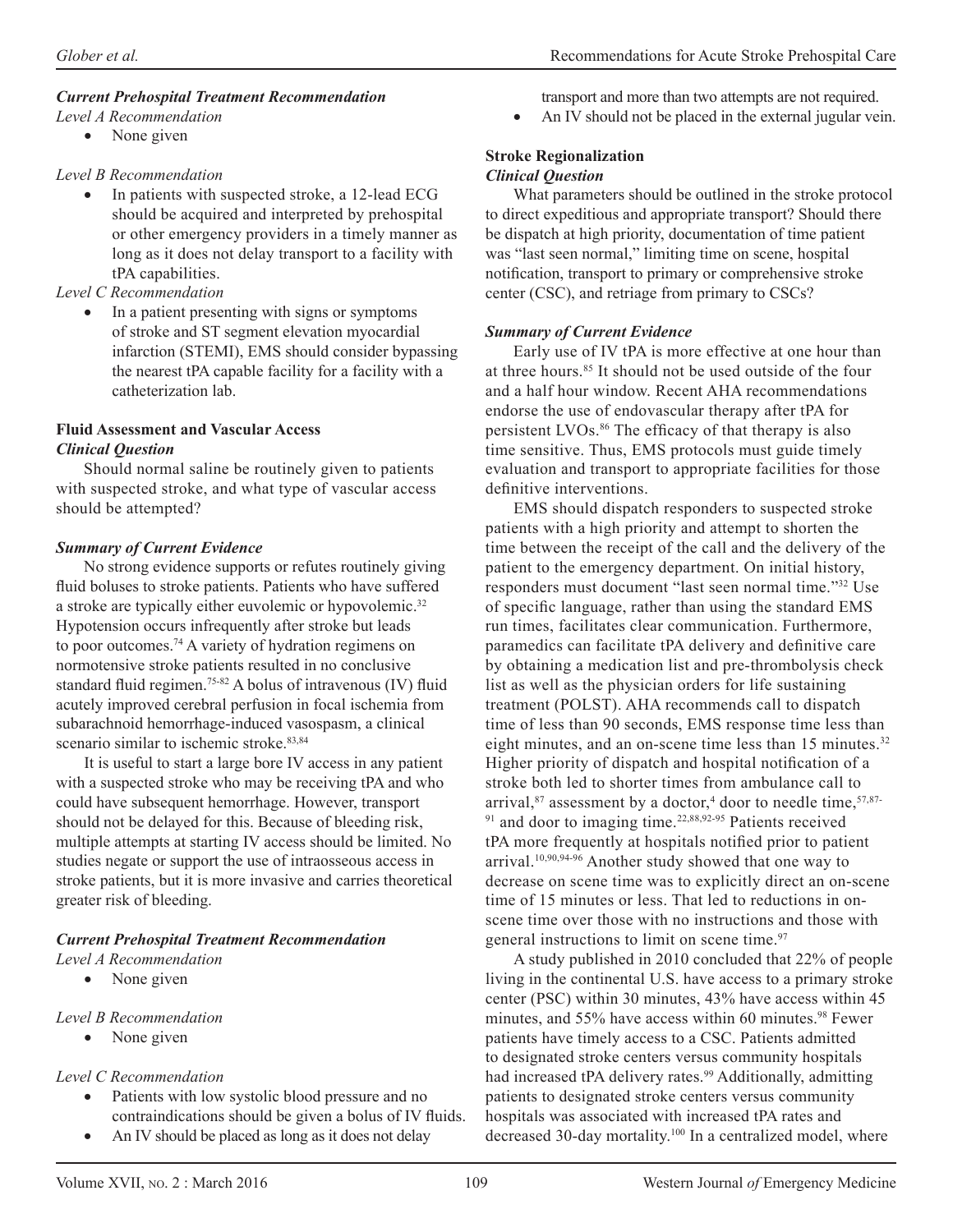patients were transported to a stroke center preferentially over a community hospital, EMS transports occurred more frequently, they were given higher priority, more false positives were identified, more patients received tPA, and door-to-needle times were shorter.<sup>101,102</sup>

Throughout the U.S., more communities are shifting to a two-tiered system that includes PSCs and CSCs. Both assess for strokes and deliver tPA, but the CSCs also offer endovascular recanalization to patients with persistent LVOs. In light of the new AHA recommendations, that intervention is an evolving standard of care. The existence of both presents a transport dilemma to EMS. Should a patient with a suspected stroke be sent immediately to a CSC or initially to a PSC? If transport time to the CSC is longer, would it benefit the patient to go initially to the PSC to get tPA? As discussed above, some stroke scales can help to identify severity of stroke. In the future, these may direct transport decisions. The limited sensitivity and specificity of existing stroke scales may cause increased transport time in patients with a false positive on the stroke scale and delay in tPA administration for acute stroke patients with a false negative.

In California, hospitals sought PSC certification more frequently after counties developed protocols directing transport of patients with strokes to PSCs.<sup>103</sup> EMS protocols indicating patients should go to PSCs may be beneficial for the patients and may also drive changes in hospital certification. A number of novel interventions such as Stroke Emergency Mobile Units or the incorporation of telemedicine may influence organization of stroke systems in the future.<sup>104-128</sup>

# *Current Prehospital Treatment Recommendation*

*Level A Recommendation*

- Time "last seen normal" should be documented.
- Suspected stroke patients should have a highpriority dispatch.
- Hospitals should be notified of a suspected stroke patient prior to arrival.

# *Level B Recommendation*

- Scene times should be minimized and be 15 minutes or less if practical.
- Patients with a possible stroke should be transported to the nearest facility with tPA capabilities, preferably a PSC or CSC.

# *Level C Recommendation*

The integration of CSCs into EMS systems is rapidly evolving. Stroke systems should include formalized, rapid processes for higher level of care transports of patients with persistent LVOs to CSCs.

#### **Interfacility tPA** *Clinical Question*

#### *Summary of Current Evidence*

The majority of acute stroke patients will be assessed and imaged at a PSC or community hospital. A subset of those patients will not respond to tPA and will require timely endovascular therapy at a CSC. The tPA infusion will need to be continued during transport. Recent studies indicate that this combination of tPA followed by endovascular intervention for persistent LVOs is rapidly becoming the standard of care.<sup>86</sup>

The use of prehospital tPA presents several logistical challenges. One study showed poor compliance with monitoring of blood pressure, delivery of antihypertensives and discontinuation of tPA with worsening neurological status. Despite these differences, there were similar neurological outcomes and intracranial hemorrhage rates between patients in whom guidelines were followed rigorously and those in whom they were not.129 Their mean transport time from PSC to CSC was 38 minutes +/- 20 minutes.129 There are also logistical issues such as the implementation of infusion pumps in the field and the fact that tPA is not in the current scope of practice of paramedics in California.

Some areas are successfully sending nurses from the initial hospital with the patient and the tPA running in a hospital pump. That model avoids the complications of training paramedics in delivery of tPA and the use of new pumps. The practice is still evolving and requires further study.

# *Current Prehospital Treatment Recommendation*

- *Level A Recommendation*
	- None given

# *Level B Recommendation*

• None given

# *Level C Recommendation*

- tPA should be initiated promptly on patients with confirmed strokes and no contraindications and, for persistent LVO, they should be transported as quickly as possible to a CSC for possible endovascular therapy.
- It is the responsibility of the sending physician to select appropriate means of transport and the appropriate level of the transporting staff.

# **RESULTS**

We reviewed protocols from all 33 LEMSAs within the state of California. Some LEMSAs had individualized stroke protocols, while others had stroke protocols embedded within those for altered mental status.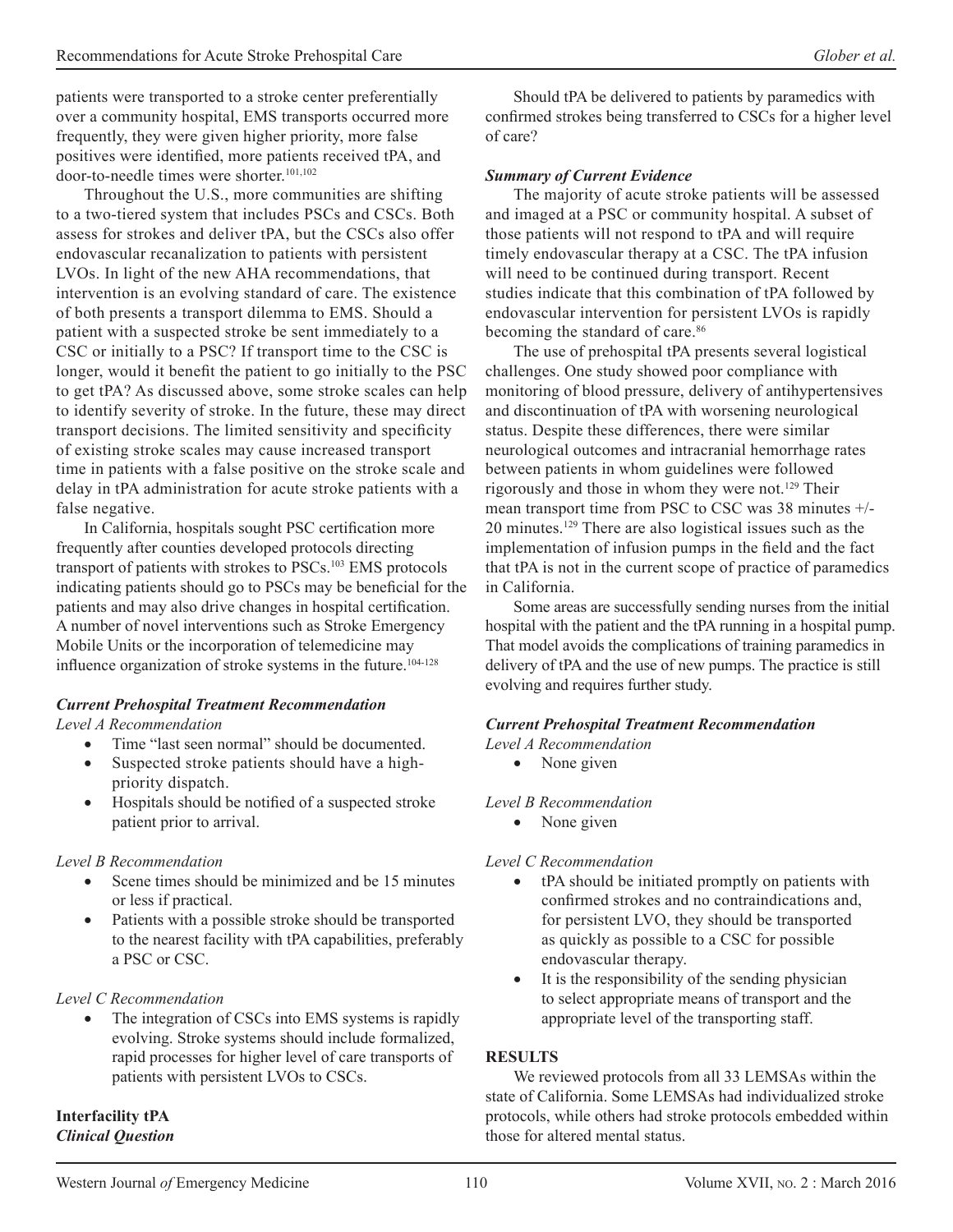#### **Use of a Stroke Scale**

Most (85%) LEMSAs directed the use of a stroke scale (See Table 1). The majority used CPSS. Of the 15% that did not specifically use a stroke scale, 9% recommended specific neurological exams that encompassed major key components of a stroke scale.

#### **Blood Glucose Evaluation**

All LEMSAs recommended evaluation of blood glucose as part of their protocols for patients with suspected strokes (See Table 2). Seventy-three percent recommended a titrated dose of dextrose to correct low blood glucose. The titrated dose ranged from 60 to 80mg/dL.

# **Supplemental Oxygen**

Twenty-one percent of the LEMSAs advised routine use of oxygen regardless of oxygen saturation (See Table 3). Thirty-nine percent of LEMSAs advised a titrated dose of oxygen. The oxygenation goal of titration ranged from 94 to 100%.

# **Patient Positioning**

Three percent of LEMSAs recommend laying the head of bed flat as tolerated. Some (15%) recommend elevating the head of bed, and 21% recommend the lateral decubitus position (See Table 4).

#### **12-lead ECG and Cardiac Monitoring**

Fifty-eight percent of LEMSAs recommended cardiac monitoring, and 33% recommended a 12-lead ECG in patients with suspected strokes (See Table 5). Of those, some recommended both and some recommended one or the other.

#### **Normal Saline Administration or Fluid Assessment**

Eighteen percent of LEMSAs recommended a normal saline bolus (See Table 6). Almost half (48%) recommended an IV line with minimal fluid. Twelve percent of LEMSAs gave direction about IV line location, gauge, or number of attempts.

#### **Stroke Regionalization**

More than half (52%) of LEMSAs directed transport of patient to a stroke center. Eighty-eight percent recommended hospital notification from the field (See Table 7). Eighty-two percent of LEMSAs recommended documentation of duration of symptoms. Of those, most recommended documentation of "last seen normal." Sixty-one percent of LEMSAs gave explicit directive to limit time on the scene, but only nine

#### **Table 1.** Use of a stroke scale.

| <b>LEMSA</b>                                   | Use of a<br>stroke scale | Type of stroke scale                | Emergent large<br>vessel occlusion<br>scale |
|------------------------------------------------|--------------------------|-------------------------------------|---------------------------------------------|
| Alameda County EMS agency                      | Yes                      | Cincinnati prehospital stroke scale | No.                                         |
| Central California EMS agency                  | <b>No</b>                | N/A                                 | No.                                         |
| City and County of San Francisco<br>EMS agency | Yes                      | Cincinnati prehospital stroke scale | No.                                         |
| Coastal Valleys EMS agency                     | Yes                      | Cincinnati prehospital stroke scale | No.                                         |
| Contra Costa County                            | Yes                      | Cincinnati prehospital stroke scale | No                                          |
| El Dorado County EMS agency                    | Yes                      | Cincinnati prehospital stroke scale | No.                                         |
| Imperial County EMS agency                     | <b>Yes</b>               | <b>LAPSS</b>                        |                                             |
| Inland EMS agency                              | Yes                      | <b>Modified LAPSS</b>               |                                             |
| Kern County EMS agency                         | Yes                      | Cincinnati prehospital stroke scale | No                                          |
| Los Angeles County EMS agency                  | Yes                      | mLAPSS                              | No.                                         |
| Marin County EMS agency                        | Yes                      | Cincinnati prehospital stroke scale | No.                                         |
| Merced County EMS agency                       | No                       | N/A                                 | No                                          |
| Monterey County EMS agency                     | Yes                      | <b>BEFAST</b>                       | No.                                         |
| Mountain Valley EMS agency                     | Yes                      | Cincinnati prehospital stroke scale | No                                          |

*LEMSA,* local EMS agencies; EMS, emergency medical services; *LAPSS,* Los Angeles Prehospital Stroke Screen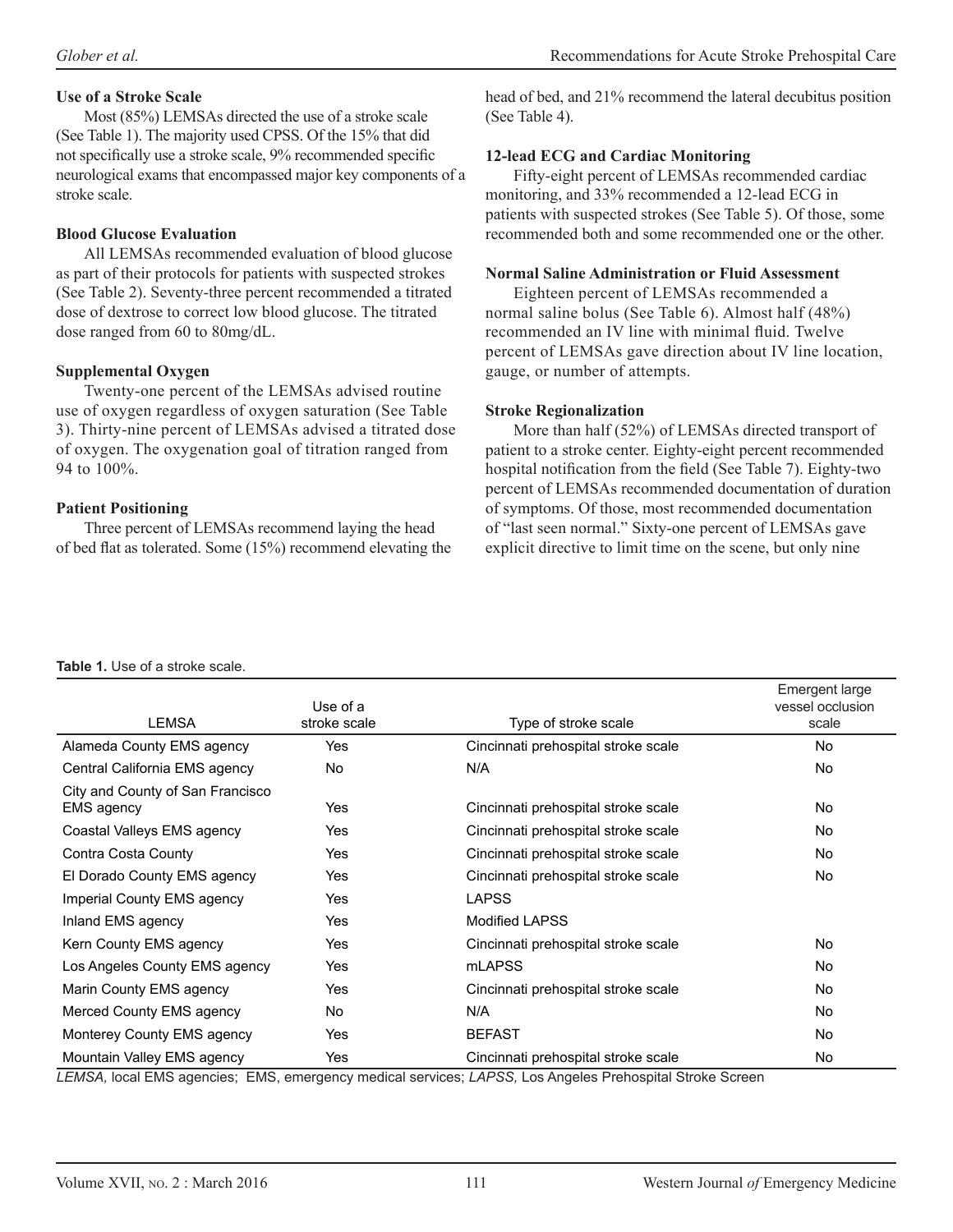#### **Interfacility tPA**

No LEMSAs commented on tPA during interfacility transport.

#### **CONCLUSION**

Stroke is a complicated disease process. The science

#### **Table 1.** Continued.

guiding optimal identification and treatment of stroke patients is evolving. Because of the difficulty in identifying stroke patients and the importance of their rapid transport to stroke centers, stroke presents a complex challenge for prehospital providers. The evidence-based recommendations presented in this paper will inform EMS medical directors and guide creation of protocols for identifying and treating stroke patients.

| <b>LEMSA</b>                         | Use of a<br>stroke scale | Type of stroke scale                                                                                                                                                                                                                                                | <b>Emergent large</b><br>vessel occlusion<br>scale |
|--------------------------------------|--------------------------|---------------------------------------------------------------------------------------------------------------------------------------------------------------------------------------------------------------------------------------------------------------------|----------------------------------------------------|
| Napa County EMS agency               | Yes                      | Cincinnati prehospital stroke scale                                                                                                                                                                                                                                 | No                                                 |
| Northern California EMS agency       | Yes                      | Cincinnati prehospital stroke scale                                                                                                                                                                                                                                 | No                                                 |
| North Coast EMS agency               | <b>No</b>                | Motor weakness, paralysis, speech distrubances,<br>aphasia, headache, visual problems altered<br>mental status                                                                                                                                                      |                                                    |
| Orange County EMS agency             | No                       | No seizure prior to or during arrival, last seen<br>normal within seven hours, GCS 10 or greater,<br>and pronator drift or facial paresis                                                                                                                           | No.                                                |
| Riverside County EMS agency          | Yes                      | Cincinnati prehospital stroke scale                                                                                                                                                                                                                                 | No                                                 |
| Sacramento County EMS agency         | Yes                      | Cincinnati prehospital stroke scale                                                                                                                                                                                                                                 | No                                                 |
| San Benito County EMS agency         | Yes                      | If <6 hours, Cincinnati prehospital stroke scale                                                                                                                                                                                                                    | No                                                 |
| San Diego County EMS agency          | Yes                      | Cincinnati prehospital stroke scale                                                                                                                                                                                                                                 | No                                                 |
| San Joaquin County EMS agency        | Yes                      | Cincinnati prehospital stroke scale                                                                                                                                                                                                                                 | No                                                 |
| San Luis Obispo County EMS<br>agency | Yes                      | <b>FAST</b>                                                                                                                                                                                                                                                         | No                                                 |
| San Mateo County EMS agency          | Yes                      | Cincinnati prehospital stroke scale                                                                                                                                                                                                                                 | No                                                 |
| Santa Barabara County EMS            |                          |                                                                                                                                                                                                                                                                     |                                                    |
| agency                               | Yes                      | Cincinnati prehospital stroke scale                                                                                                                                                                                                                                 | No                                                 |
| Santa Clara County EMS agency        | Yes                      | Santa Clara County stroke scale - balance<br>problems, diplopia, facial droop, arm drift, speech<br>abnormalities, time last seen normal <6 hours                                                                                                                   |                                                    |
| Santa Cruz County EMS agency         | Yes                      | Cincinnati prehospital stroke scale                                                                                                                                                                                                                                 | N <sub>0</sub>                                     |
| Sierra-Sacramento EMS agency         | Yes                      | Cincinnati prehospital stroke scale                                                                                                                                                                                                                                 | <b>No</b>                                          |
| Solano County EMS agency             | Yes                      | Cincinnati prehospital stroke scale                                                                                                                                                                                                                                 | N <sub>0</sub>                                     |
|                                      |                          | Weakness or paralysis on one side of the body/<br>face, slurred speech, speech difficulty, difficulty<br>with balance, inability to understand, difficulty in<br>naming objects, confusion, difficulty swallowing,<br>headache, visual disturbances (double vision, |                                                    |
| <b>Tuolumne County EMS agency</b>    | No                       | blindness, paralysis of extra-ocular muscles)                                                                                                                                                                                                                       | <b>No</b>                                          |
| Ventura County EMS agency            | Yes                      | Cincinnati prehospital stroke scale                                                                                                                                                                                                                                 | No                                                 |
| Yolo County EMS agency               | Yes                      | Cincinnati prehospital stroke scale                                                                                                                                                                                                                                 | <b>No</b>                                          |
|                                      | 85%                      |                                                                                                                                                                                                                                                                     |                                                    |

*LEMSA,* local EMS agencies; EMS, emergency medical services; *mLAPSS,* modified Los Angeles prehospital stroke screen; BEFAST, balance eyes face arm speech time; *GCS,* glasgow coma scale; FAST, face arm speech time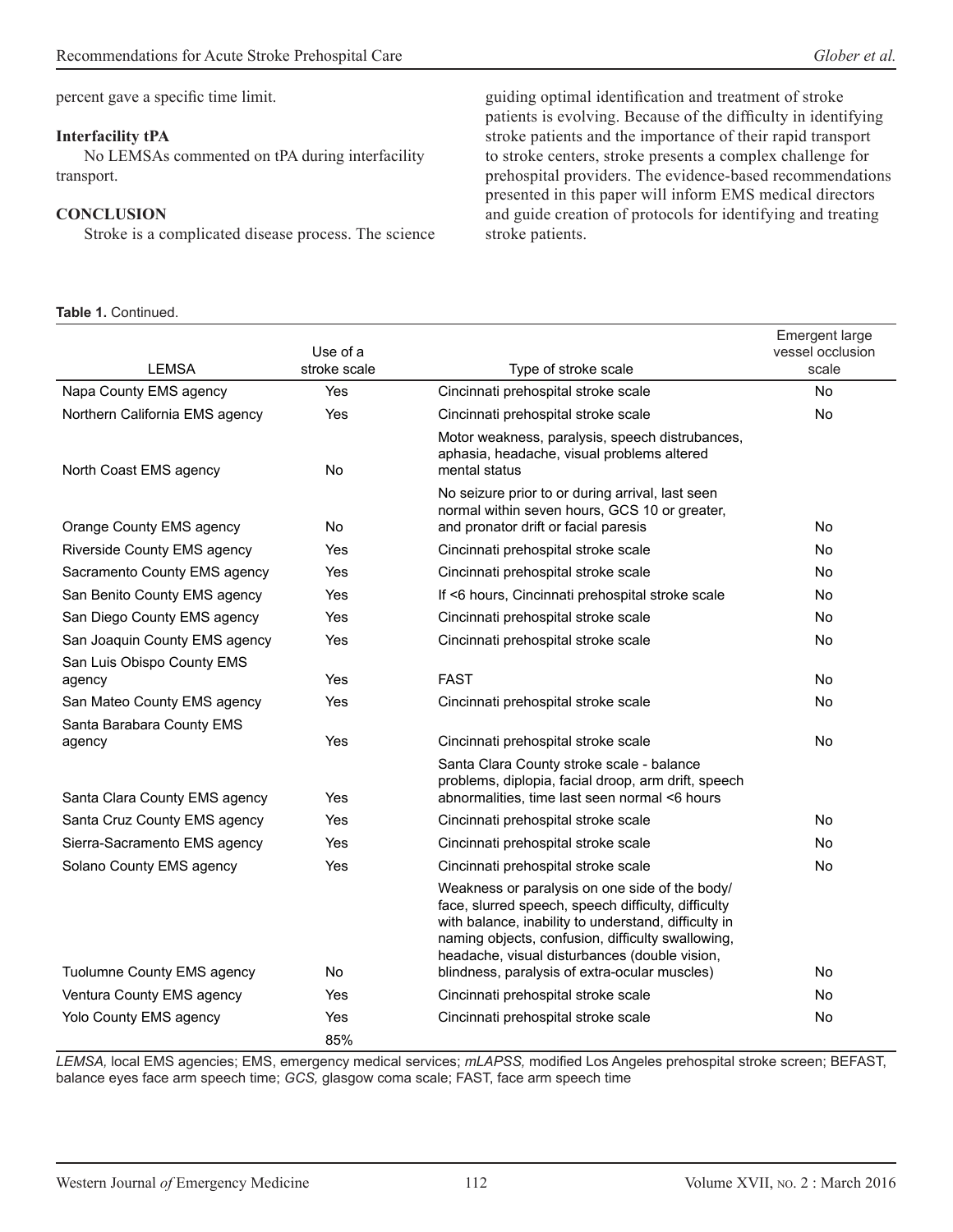| We have copied them verbatim to demonstrate variation in presentation and practice. |                                    |                          |                                          |                            | Table 2. Blood glucose in patients with suspected stroke. Glucage in various prehospital protocols is listed in units milliters and milligrams according to local protocol                                                                                                                                                                                                                             |
|-------------------------------------------------------------------------------------|------------------------------------|--------------------------|------------------------------------------|----------------------------|--------------------------------------------------------------------------------------------------------------------------------------------------------------------------------------------------------------------------------------------------------------------------------------------------------------------------------------------------------------------------------------------------------|
| LEMSA                                                                               | evaluation of BS<br>Advise routine | ated dose<br>Advise<br>追 | Titration dose                           | Dextrose<br>10%            | <b>Notes</b>                                                                                                                                                                                                                                                                                                                                                                                           |
| Alameda County EMS agency                                                           | Yes                                | $\frac{1}{2}$            | $\frac{4}{2}$                            | Yes                        |                                                                                                                                                                                                                                                                                                                                                                                                        |
| Central California EMS agency                                                       | Yes                                | Yes                      | 80mg/dL with<br>persistent<br><b>AMS</b> | Yes (25g IV)               |                                                                                                                                                                                                                                                                                                                                                                                                        |
| City and County of San<br>Francisco EMS agency                                      | Yes                                | Yes                      | 60mg/dL                                  | $\frac{1}{2}$              | If BS<60 or known diabetic, dextrose 50%                                                                                                                                                                                                                                                                                                                                                               |
| Coastal Valleys EMS agency                                                          | Yes                                | Yes                      | 60-80mg/dL                               | Yes (150mL<br>IV of D10)   | Dextrose 10%. If Dextrose 50% unavailable, repeat Dextrose 10%.<br>60-80 or less; Dextrose 50% 25g IV if glucose 60-80 after 250mL<br>Glucagon 1mg IM if no IV access; recheck BS if symptoms not<br>resolved; repeat additional dextrose 10% 100mL IV if glucose                                                                                                                                      |
| Contra Costa County                                                                 | Yes                                | Yes                      | 60mg/dL                                  | Yes                        | Check and treat if indicated                                                                                                                                                                                                                                                                                                                                                                           |
| El Dorado County EMS agency                                                         | Yes                                | Yes                      | 60mg/dL                                  | $\frac{1}{2}$              | 25gm of 50% dextrose, if no IV then 1gm glucagon                                                                                                                                                                                                                                                                                                                                                       |
| Imperial County EMS agency                                                          | Yes                                | Yes                      | GOmg/dL                                  | $\frac{1}{2}$              | Dextrose 50% 25gm IV or glucagon 1mg IM if no IV                                                                                                                                                                                                                                                                                                                                                       |
| Inland EMS agency                                                                   | Yes                                | $\frac{1}{2}$            | $\frac{4}{2}$                            | $\frac{1}{2}$              |                                                                                                                                                                                                                                                                                                                                                                                                        |
| Kern County EMS agency                                                              | Yes                                | Yes                      | 60-80mg/dL                               | Yes                        | Use appropriate protocol to rule out narcosis/hypoglycemia then<br>re-enter CVA protocol if indicated                                                                                                                                                                                                                                                                                                  |
| Los Angeles County EMS<br>agency                                                    | Yes                                | Yes                      | GOmg/dL                                  | $\frac{1}{2}$              | Oral glucose if awake and alert, 50% 50mL, glucagon if no IV 1mg IM;<br>if BS remains <60, repeat dextrose 50, repeat glucagon Q20min x2                                                                                                                                                                                                                                                               |
| Marin County EMS agency                                                             | Yes                                | $\frac{1}{2}$            | $\frac{4}{2}$                            | $\frac{1}{2}$              |                                                                                                                                                                                                                                                                                                                                                                                                        |
| Merced County EMS agency                                                            | Yes                                | Yes                      | 75mg/dL                                  | $\stackrel{\circ}{\simeq}$ | hypoglycemia. Oral glucose if known diabetic and intact gag.<br>repeat dextrose in 3-5 min if no response and continued<br>25gm IV if BS<75mg/dL, glucagon 1 U IM if no IV;                                                                                                                                                                                                                            |
| Monterey County EMS agency                                                          | Yes                                | Yes                      | 70mg/dL                                  | $\frac{1}{2}$              | D50% 25gm IV if BS<70                                                                                                                                                                                                                                                                                                                                                                                  |
| Mountain Valley EMS agency                                                          | Yes                                | Yes                      | 60mg/dL                                  | $\epsilon$                 | after each dose; if no IV with BS<60, give glucagon 1U IM, may<br>25gms IV push; if BS<60mg/dL, repeat 1x; recheck BS in 5min<br>repeate 1x, recheck BG 5min after each dose                                                                                                                                                                                                                           |
| Napa County EMS agency                                                              | Yes                                | Yes                      | 60mg/dL                                  | Yes                        | remainder of dose; if no improvement after 5 minutes after D10%<br>and BS still <60, give another D10% in 5g increments at 5-10min<br>no IV, D10% IO; if symptoms reverse and BS >60, slow D10% to<br>Glucose paste 15gm PO if pt able to hold head upright, has gag<br>reflex and can self-administer med; or D10% IV 25g 250mL or if<br>intervals reassessing BS levels and mental status every 5min |
|                                                                                     |                                    |                          |                                          |                            | and BS<75 and no IV, 1mg glucagon IM; no glucose if suspected<br>BS<75; repeat 25 gm IV x1 in 5min if BS still <75; if altered LOC<br>reflex, hold head upright; check BS, then D50 up to 35 gm IV if<br>Glucose paste po if suspected hypoglycemia, adequate gag                                                                                                                                      |
| Northern California EMS agency                                                      | Yes                                | Yes                      | 75mg/dL                                  | $\frac{1}{2}$              | CVA unless BS<75; if BS>250 treat with 500cc NS                                                                                                                                                                                                                                                                                                                                                        |
| per os (by mouth)                                                                   |                                    |                          |                                          |                            | LEMSA, local EMS agencies; BS, blood sugar; EMS, emergency medical services; IM, intramuscular; CVA, cerbrovascular accident; IV, intravenous; BG, blood glucose; PO,                                                                                                                                                                                                                                  |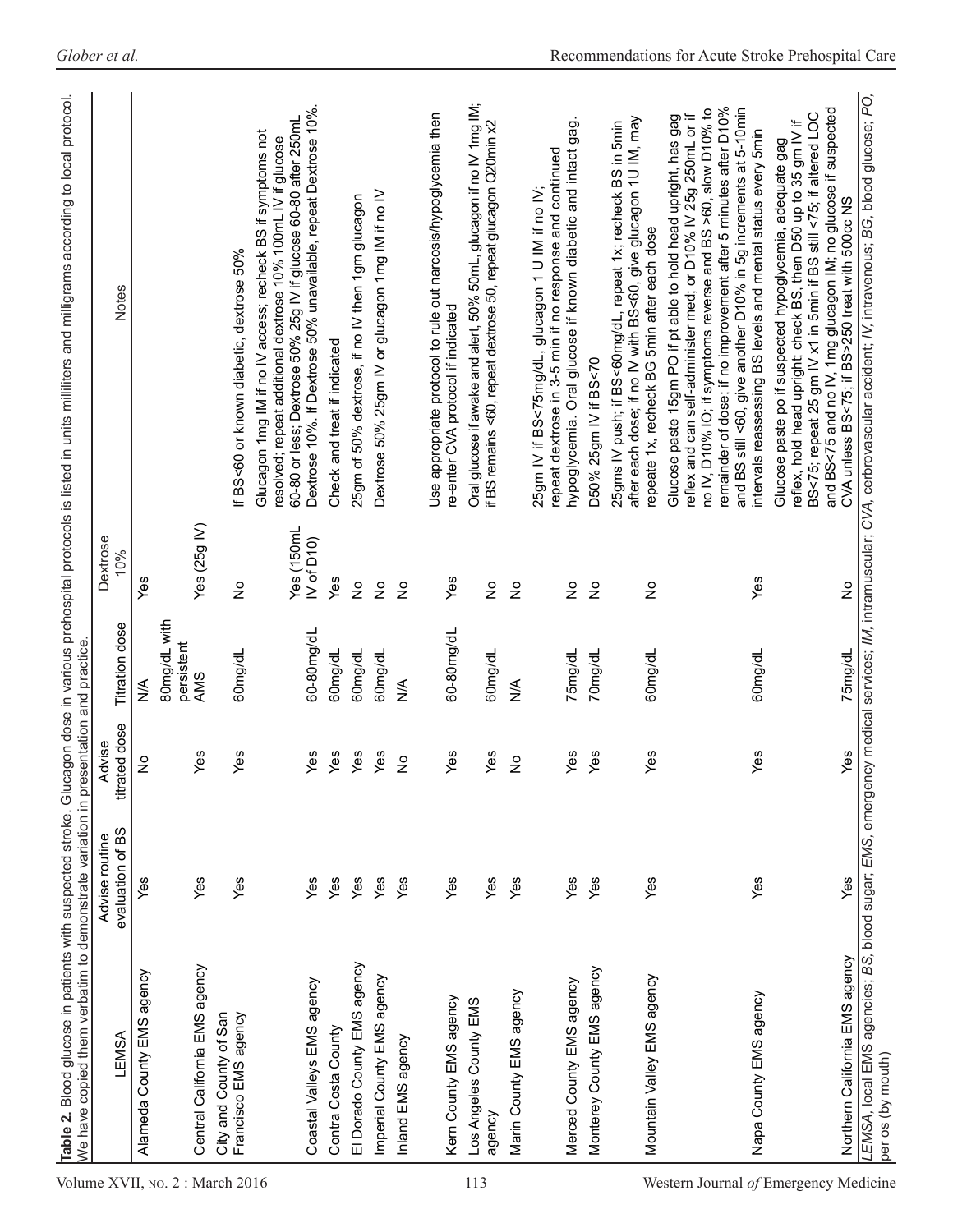| Table 2. Continued.                                          |                                    |                         |                         |                            |                                                                                                                                                                                                                                                                                                                 |
|--------------------------------------------------------------|------------------------------------|-------------------------|-------------------------|----------------------------|-----------------------------------------------------------------------------------------------------------------------------------------------------------------------------------------------------------------------------------------------------------------------------------------------------------------|
| LEMSA                                                        | evaluation of BS<br>Advise routine | titrated dose<br>Advise | Titration dose          | Dextrose<br>10%            | <b>Notes</b>                                                                                                                                                                                                                                                                                                    |
| North Coast EMS agency                                       | Yes                                | $\frac{1}{2}$           | ⋚                       | $\frac{1}{2}$              |                                                                                                                                                                                                                                                                                                                 |
|                                                              |                                    |                         |                         |                            | Oral glucose if airway reflexes intact, 50% dextrose 50mL IV, may<br>repeat x1 if BS<80; glucagon 1mg IM if IV unable; IO ok for 50%                                                                                                                                                                            |
| Orange County EMS agency                                     | Yes                                | Yes                     | 80mg/dL                 | $\frac{1}{2}$              | dextrose if unable IV and no response to glucagon                                                                                                                                                                                                                                                               |
| Riverside County EMS agency                                  | Yes                                | $\frac{1}{2}$           | $\frac{4}{2}$           | $\frac{1}{2}$              |                                                                                                                                                                                                                                                                                                                 |
| Sacramento County EMS<br>agency                              | Yes                                | $\frac{1}{2}$           | $\stackrel{\leq}{\geq}$ | $\frac{1}{2}$              |                                                                                                                                                                                                                                                                                                                 |
| San Benito County EMS agency                                 | Yes                                | Yes                     | 70mg/dL                 | $\frac{1}{2}$              | Treat as needed                                                                                                                                                                                                                                                                                                 |
|                                                              |                                    |                         |                         |                            | If patient awake and gag, give 3 oral glucose tabs or paste (15g<br>total); D50 25gm IV SO if BS<60; if pt remains symptomatic and                                                                                                                                                                              |
| San Diego County EMS agency                                  | Yes                                | Yes                     | 60mg/dL                 | $\frac{1}{2}$              | BS remains <60 MR SO; if no IV, glucagon 1ml IM SO if BS<60                                                                                                                                                                                                                                                     |
|                                                              |                                    |                         |                         |                            | administer medication and has intact gag; If BS<60, then D50%<br>Paste if known diabetic, can hold head upright, can self-                                                                                                                                                                                      |
| San Joaquin County EMS<br>agency                             | Yes                                | Yes                     | 60mg/dL                 | $\frac{1}{2}$              | 25gm or D10 50cc IV/IO bolus repeated every min until GCS 15;<br>max dose D10 is 10cc/kg                                                                                                                                                                                                                        |
| San Luis Obispo County EMS                                   |                                    |                         |                         |                            |                                                                                                                                                                                                                                                                                                                 |
| agency                                                       | Yes                                | $\frac{1}{2}$           | $\frac{1}{2}$           | $\stackrel{\circ}{\simeq}$ |                                                                                                                                                                                                                                                                                                                 |
| San Mateo County EMS agency                                  | Yes                                | Yes                     | 80mg/dL                 | $\frac{1}{2}$              | Avoid hyperglycemia                                                                                                                                                                                                                                                                                             |
| Santa Barabara County EMS<br>agency                          | Yes                                | Yes                     | 60mg/dL                 | Yes                        | swallow safely; if unable to swallow safely, glucagon IM 1 mg; if<br>IV; recheck BG 5 min after IV D bolus complete or 10 min after<br><60 and not able to swallow, D10W 25 mg IVP, glucagon if no<br>If low BS suspected PO 15 g if BS<60, pt awake and able to<br>glucagon admin; if still <60, D10 IV 250 cc |
| Santa Clara County EMS<br>agency                             | Yes                                | Yes                     | 80mg/dL                 | $\frac{1}{2}$              | gm IVP; if no improvement, repeat dextrose or glucagon 1 mg IM;<br>if no IV, and BS<80 and no improvement, glucagon 1mg IM<br>5-15 min if no improvement; if BS<80, no oral/can't oral D50 25<br>If suspected hypoglycemia, 1 tube oral glucose paste, repeat in                                                |
| Santa Cruz County EMS agency                                 | Yes                                | Yes                     | 70mg/dL                 | $\stackrel{\mathtt{o}}{z}$ | Treat as needed                                                                                                                                                                                                                                                                                                 |
| Sierra-Sacramento EMS agency                                 | Yes                                | $\frac{6}{5}$           | $\frac{1}{2}$           | $\frac{1}{2}$              |                                                                                                                                                                                                                                                                                                                 |
| Solano County EMS agency                                     | Yes                                | Yes                     | 60mg/dL                 | $\frac{1}{2}$              | Treat hypoglycemia                                                                                                                                                                                                                                                                                              |
| Tuolumne County EMS agency                                   | Yes                                | Yes                     | 75mg/dL                 | $\frac{1}{2}$              | 25-50 gms IV push; 1 U IM glucagon if no IV access                                                                                                                                                                                                                                                              |
|                                                              |                                    |                         |                         |                            | Recheck BS 5 min after Dex or 10 min after glucagon; if still <60<br>If low BS suspected, PO 15 gm; If <60, D10W 10gm (preferred),<br>D5W 10gm, D50W 12.5gm; Glucagon 1mg IM if no IV access                                                                                                                    |
| Ventura County EMS agency                                    | Yes                                | Yes                     | 60mg/dL                 | Yes                        | D10W preferred or D5 or D50                                                                                                                                                                                                                                                                                     |
| Yolo County EMS agency                                       | Yes                                | $\frac{1}{2}$           | $\frac{4}{2}$           | $\frac{1}{2}$              |                                                                                                                                                                                                                                                                                                                 |
|                                                              | 100%                               | 73%                     |                         | 24%                        |                                                                                                                                                                                                                                                                                                                 |
| glasgow coma scale; PO, per os (by mouth); BG, blood glucose |                                    |                         |                         |                            | LEMSA, local EMS agencies; BS, blood sugar; EMS, emergency medical services; IV, intravenous; IO, intraosseous infusion; SO, standing orders; IM, intramuscular; GCS,                                                                                                                                           |

J.

Western Journal of Emergency Medicine 114 Volume XVII, No. 2 : March 2016

 $\overline{\phantom{0}}$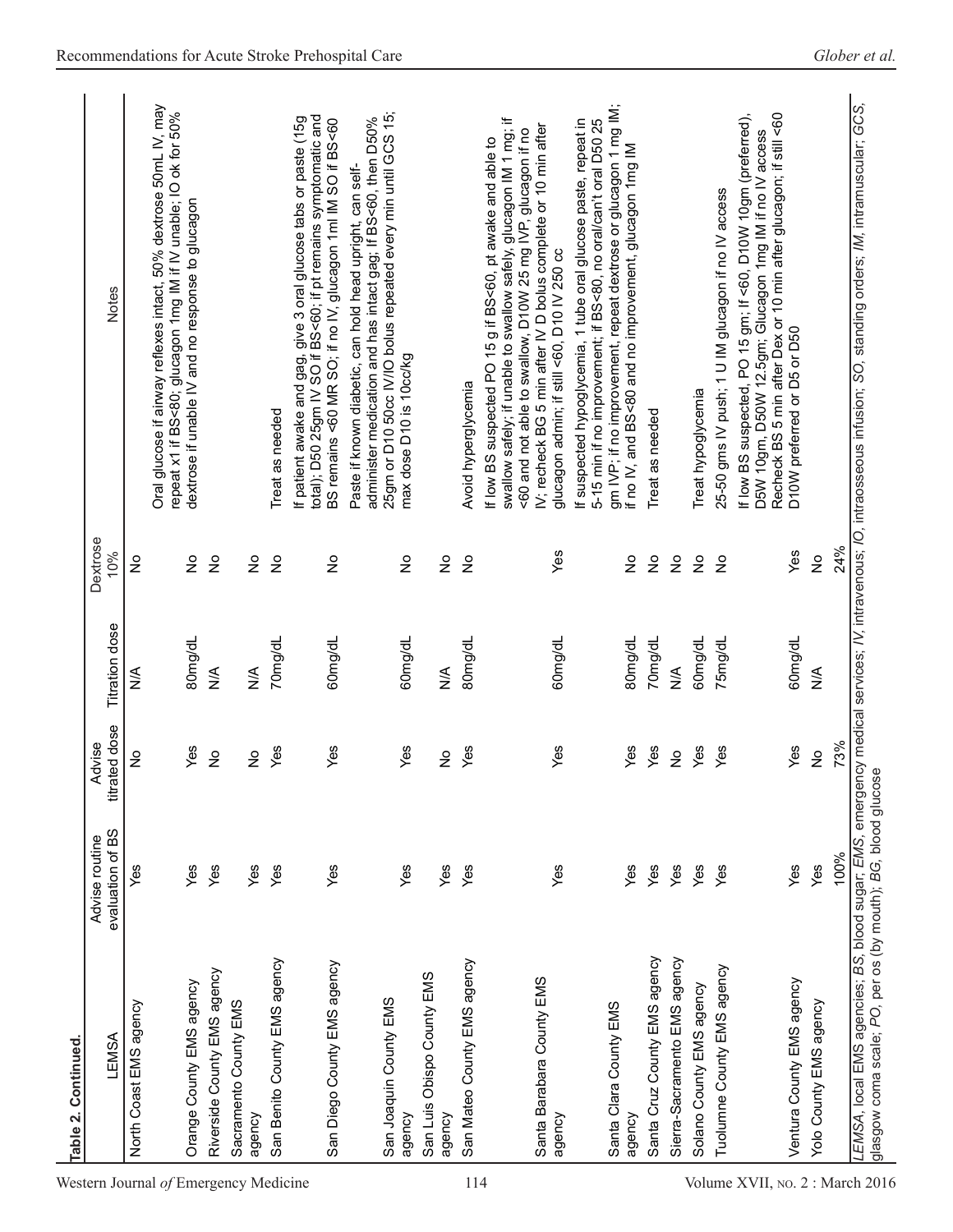| Table 3. Oxygen administration in patients with suspected stroke. |                                                                             |                         |                   |                                     |                                            |
|-------------------------------------------------------------------|-----------------------------------------------------------------------------|-------------------------|-------------------|-------------------------------------|--------------------------------------------|
| LEMSA                                                             | regardless of SpO2%<br>Advise routine use                                   | titrated dose<br>Advise | Titration<br>dose | Advise against with<br>normal SpO2% | <b>Notes</b>                               |
| Alameda County EMS agency                                         | $\frac{1}{2}$                                                               | Yes                     | 94-99%            | $\frac{9}{2}$                       |                                            |
| Central California EMS agency                                     | Yes                                                                         | $\frac{1}{2}$           | $\frac{1}{2}$     | $\frac{1}{2}$                       | Low flow for suspected stroke (6L/min NC)  |
| City and County of San Francisco EMS agency                       | $\frac{1}{2}$                                                               | $\frac{1}{2}$           | $\frac{4}{2}$     | $\frac{1}{2}$                       | Oxygen as indicated                        |
| Coastal Valleys EMS agency                                        | $\frac{1}{2}$                                                               | Yes                     | 94-98%            | $\frac{1}{2}$                       |                                            |
| Contra Costa County                                               | $\frac{1}{2}$                                                               | Yes                     | 94%               | $\stackrel{\mathtt{o}}{z}$          | Low flow for BLS                           |
| El Dorado County EMS agency                                       | $\frac{6}{2}$                                                               | $\frac{1}{2}$           | $\frac{4}{2}$     | $\stackrel{\mathtt{o}}{z}$          | Appropriate rate                           |
| Imperial County EMS agency                                        | $\frac{1}{2}$                                                               | Yes                     | 94%               | Yes                                 |                                            |
| Inland EMS agency                                                 | $\frac{6}{2}$                                                               | $\frac{1}{2}$           | $\frac{4}{2}$     | $\frac{1}{2}$                       |                                            |
| Kern County EMS agency                                            | $\frac{1}{2}$                                                               | Yes                     | 94%               | $\frac{1}{2}$                       | Monitor/pulse oximetry                     |
| Los Angeles County EMS agency                                     | $\frac{1}{2}$                                                               | $\frac{1}{2}$           | $\frac{4}{2}$     | $\stackrel{\mathtt{o}}{z}$          | As needed                                  |
| Marin County EMS agency                                           | $\frac{1}{2}$                                                               | $\frac{1}{2}$           | $\frac{1}{2}$     | $\frac{1}{2}$                       |                                            |
| Merced County EMS agency                                          | Yes                                                                         | $\frac{1}{2}$           | $\frac{4}{2}$     | $\frac{1}{2}$                       | High flow, as tolerated                    |
| Monterey County EMS agency                                        | $\frac{1}{2}$                                                               | $\frac{1}{2}$           | $\frac{6}{5}$     | $\frac{1}{2}$                       | Routine medical care                       |
| Mountain Valley EMS agency                                        | $\frac{1}{2}$                                                               | $\frac{1}{2}$           | $\frac{4}{2}$     | $\stackrel{\mathtt{o}}{z}$          | As appropriate                             |
| Napa County EMS agency                                            | $\frac{9}{2}$                                                               | Yes                     | 94-97%            | $\frac{1}{2}$                       |                                            |
| Northern California EMS agency                                    | Yes                                                                         | $\frac{1}{2}$           | $\frac{4}{2}$     | $\frac{1}{2}$                       |                                            |
| North Coast EMS agency                                            | Yes                                                                         | $\frac{1}{2}$           | $\frac{4}{2}$     | $\stackrel{\mathtt{o}}{z}$          | Oxygen therapy                             |
| Orange County EMS agency                                          | $\frac{1}{2}$                                                               | Yes                     | 95%               | $\frac{1}{2}$                       | High flow mask if oxygen sat less than 95% |
| Riverside County EMS agency                                       | $\frac{1}{2}$                                                               | $\frac{1}{2}$           | $\frac{1}{2}$     | $\frac{1}{2}$                       |                                            |
| Sacramento County EMS agency                                      | $\frac{1}{2}$                                                               | Yes                     | 94%               | $\frac{1}{2}$                       | Use lowest flow rate possible              |
| San Benito County EMS agency                                      | $\frac{1}{2}$                                                               | Yes                     | 95%               | $\frac{1}{2}$                       | Treat life threats                         |
| San Diego County EMS agency                                       | $\frac{6}{5}$                                                               | Yes                     | 94-98%            | Yes                                 |                                            |
| San Joaquin County EMS agency                                     | $\frac{6}{5}$                                                               | $\frac{1}{2}$           | $\frac{4}{2}$     | $\frac{1}{2}$                       |                                            |
| San Luis Obispo County EMS agency                                 | $\frac{1}{2}$                                                               | $\frac{1}{2}$           | $\frac{4}{2}$     | $\frac{1}{2}$                       | Evaluate for hypoxia                       |
| San Mateo County EMS agency                                       | $\frac{1}{2}$                                                               | $\frac{1}{2}$           | $\frac{4}{2}$     | $\frac{1}{2}$                       | As indicated                               |
| Santa Barabara County EMS agency                                  | Yes                                                                         | $\frac{1}{2}$           | $\frac{4}{2}$     | $\frac{1}{2}$                       | High flow for spO2<95%, low flow for >95%  |
| Santa Clara County EMS agency                                     | $\frac{1}{2}$                                                               | $\frac{9}{2}$           | $\frac{4}{2}$     | $\frac{1}{2}$                       |                                            |
| Santa Cruz County EMS agency                                      | $\frac{9}{2}$                                                               | $\frac{1}{2}$           | $\frac{4}{2}$     | $\frac{1}{2}$                       | Treat life threats                         |
| Sierra-Sacramento EMS agency                                      | Yes                                                                         | Yes                     | 94-100%           | $\frac{9}{2}$                       | 2L NC                                      |
| Solano County EMS agency                                          | Yes                                                                         | $\frac{1}{2}$           | $\frac{1}{2}$     | $\frac{9}{2}$                       | High flow as tolerated                     |
| Tuolumne County EMS agency                                        | $\frac{9}{2}$                                                               | $\frac{1}{2}$           | $\frac{4}{2}$     | $\frac{1}{2}$                       | As appropriate                             |
| Ventura County EMS agency                                         | $\frac{1}{2}$                                                               | Yes                     | 94%               | $\frac{1}{2}$                       |                                            |
| Yolo County EMS agency                                            | $\frac{1}{2}$                                                               | Yes                     | 94%               | $\frac{1}{2}$                       |                                            |
|                                                                   | 21%                                                                         | 39%                     |                   |                                     |                                            |
| LEMSA, local EMS agencies;                                        | EMS, emergency medical services; NC, nasal cannula; BLS, basic life support |                         |                   |                                     |                                            |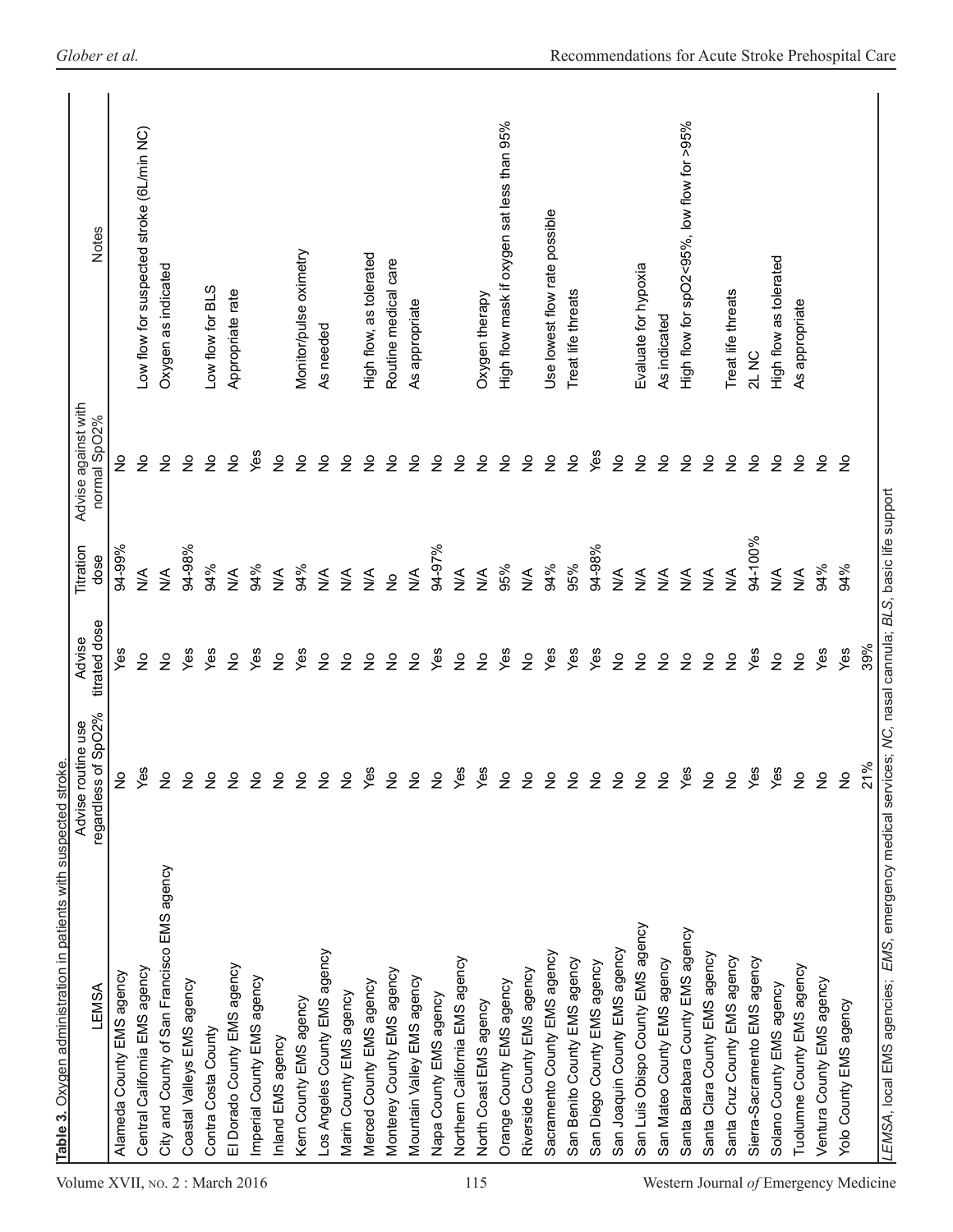| Table 4. Patient positioning                                                           |                                                    |                                 |                                  |                                                                                                                                                                                    |
|----------------------------------------------------------------------------------------|----------------------------------------------------|---------------------------------|----------------------------------|------------------------------------------------------------------------------------------------------------------------------------------------------------------------------------|
| LEMSA                                                                                  | Recommend elevating<br>head of bed                 | decubitus<br>Lateral            | Head of bed flat<br>as tolerated | Notes                                                                                                                                                                              |
| Alameda County EMS agency                                                              | $\frac{1}{2}$                                      | $\frac{1}{2}$                   | Yes                              | fowlers with no more than 30 degrees head of bed elevation<br>increasing ICP/intracranial hemorrhage, transport in semi<br>Transport patient in supine position unless evidence of |
| Central California EMS agency                                                          | $\epsilon$                                         | $\frac{1}{2}$                   | ş                                |                                                                                                                                                                                    |
| City and County of San Francisco EMS agency                                            | $\stackrel{\mathtt{o}}{z}$                         | $\frac{\circ}{2}$               | $\frac{1}{2}$                    | Position of comfort                                                                                                                                                                |
| Coastal Valleys EMS agency                                                             | $\stackrel{\mathtt{o}}{z}$                         | $\frac{1}{2}$                   | $\frac{1}{2}$                    |                                                                                                                                                                                    |
| Contra Costa County                                                                    | $\frac{9}{2}$                                      | $\frac{\circ}{2}$               | $\frac{1}{2}$                    |                                                                                                                                                                                    |
| El Dorado County EMS agency                                                            | $\frac{9}{2}$                                      | $\frac{\mathsf{o}}{\mathsf{c}}$ | $\frac{9}{2}$                    |                                                                                                                                                                                    |
| Imperial County EMS agency                                                             | Yes                                                | Yes                             | $\frac{\circ}{2}$                |                                                                                                                                                                                    |
| Inland EMS agency                                                                      | $\stackrel{\circ}{\simeq}$                         | $\frac{\circ}{2}$               | $\frac{1}{2}$                    |                                                                                                                                                                                    |
| Kern County EMS agency                                                                 | $\stackrel{\circ}{\simeq}$                         | $\frac{9}{2}$                   | $\frac{1}{2}$                    |                                                                                                                                                                                    |
| Los Angeles County EMS agency                                                          | $\frac{1}{2}$                                      | $\frac{1}{2}$                   | $\frac{1}{2}$                    |                                                                                                                                                                                    |
| Marin County EMS agency                                                                | $\frac{9}{2}$                                      | $\frac{1}{2}$                   | $\frac{1}{2}$                    |                                                                                                                                                                                    |
| Merced County EMS agency                                                               | $\frac{1}{2}$                                      | yes                             | $\frac{6}{2}$                    | If not contraindicated by injuries, place patient in left lateral<br>decubitus position                                                                                            |
| Monterey County EMS agency                                                             | $\frac{\mathsf{O}}{\mathsf{D}}$                    | $\stackrel{\mathtt{o}}{z}$      | $\frac{1}{2}$                    |                                                                                                                                                                                    |
| Mountain Valley EMS agency                                                             | $\frac{1}{2}$                                      | $\frac{\mathsf{O}}{\mathsf{D}}$ | $\stackrel{\circ}{\simeq}$       |                                                                                                                                                                                    |
| Napa County EMS agency                                                                 | $\stackrel{\circ}{\simeq}$                         | $\frac{\mathsf{o}}{\mathsf{c}}$ | $\frac{1}{2}$                    |                                                                                                                                                                                    |
| Northern California EMS agency                                                         | Yes                                                | $\frac{1}{2}$                   | $\frac{1}{2}$                    | 30 degrees                                                                                                                                                                         |
| North Coast EMS agency                                                                 | Yes                                                | уę                              | $\frac{1}{2}$                    | Upright if gag reflex intact, left lateral with head elevated if gag<br>reflex absent                                                                                              |
| Orange County EMS agency                                                               | $\stackrel{\circ}{\simeq}$                         | $\stackrel{\mathtt{o}}{z}$      | $\frac{1}{2}$                    |                                                                                                                                                                                    |
| Riverside County EMS agency                                                            | $\epsilon$                                         | $\frac{1}{2}$                   | $\frac{1}{2}$                    | Position patient as clinically indicated to meet physiologic<br>requirements                                                                                                       |
| Sacramento County EMS agency                                                           | $\stackrel{\mathtt{o}}{z}$                         | $\stackrel{\mathtt{o}}{z}$      | $\stackrel{\mathtt{o}}{z}$       |                                                                                                                                                                                    |
| San Benito County EMS agency                                                           | $\stackrel{\circ}{\simeq}$                         | Yes                             | $\frac{1}{2}$                    | Patients with depressed mentation or decreased gag reflex<br>should be placed in a left lateral position                                                                           |
| San Diego County EMS agency                                                            | $\stackrel{\circ}{\simeq}$                         | Yes                             | $\stackrel{\mathtt{o}}{z}$       | If secretion problems place on affected side                                                                                                                                       |
| San Joaquin County EMS agency                                                          | $\stackrel{\mathtt{o}}{z}$                         | $\stackrel{\mathtt{o}}{z}$      | $\stackrel{\mathtt{o}}{z}$       |                                                                                                                                                                                    |
| San Luis Obispo County EMS agency                                                      | $\frac{6}{5}$                                      | $\stackrel{\mathtt{o}}{z}$      | $\stackrel{\mathtt{o}}{z}$       |                                                                                                                                                                                    |
| San Mateo County EMS agency                                                            | Yes (unless spinal<br>immobilization<br>indicated) | $\frac{1}{2}$                   | $\frac{1}{2}$                    |                                                                                                                                                                                    |
| Santa Barabara County EMS agency                                                       | $\frac{1}{2}$                                      | $\frac{1}{2}$                   | $\frac{1}{2}$                    |                                                                                                                                                                                    |
| Santa Clara County EMS agency                                                          | Yes                                                | $\frac{1}{2}$                   | $\frac{1}{2}$                    |                                                                                                                                                                                    |
| LEMSA, local EMS agencies; EMS, emergency medical services; /CP, intracranial pressure |                                                    |                                 |                                  |                                                                                                                                                                                    |

Western Journal of Emergency Medicine 116 116 Volume XVII, No. 2 : March 2016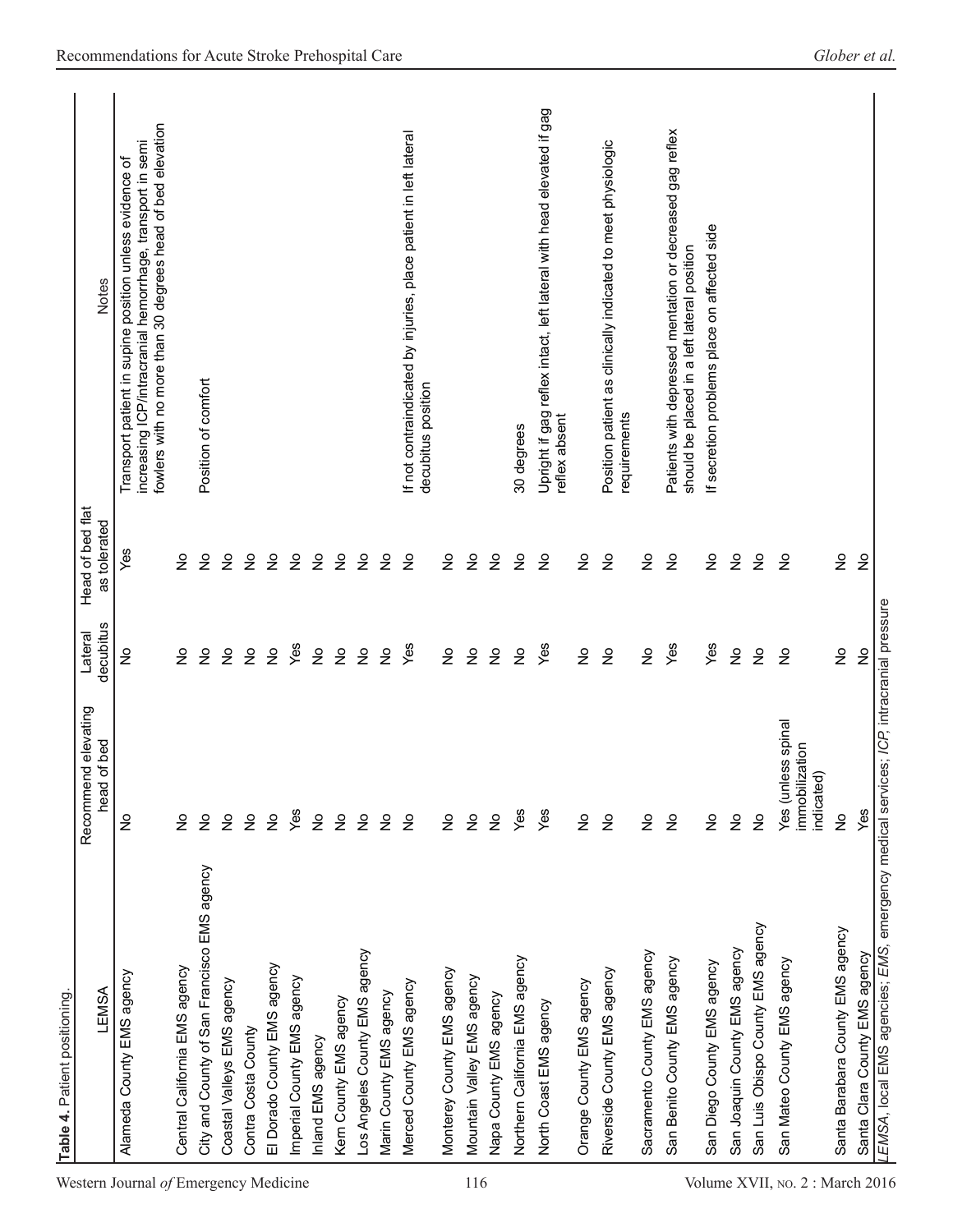| Table 4. Continued                                                            |                                       |                      |                                  |                                                                                                                                                       |
|-------------------------------------------------------------------------------|---------------------------------------|----------------------|----------------------------------|-------------------------------------------------------------------------------------------------------------------------------------------------------|
| LEMSA                                                                         | Recommend elevating<br>head of bed    | decubitus<br>Lateral | Head of bed flat<br>as tolerated | <b>Notes</b>                                                                                                                                          |
|                                                                               |                                       |                      |                                  |                                                                                                                                                       |
| Santa Cruz County EMS agency                                                  | $\frac{9}{2}$                         | Yes                  | $\frac{1}{2}$                    | If depressed mentation or decreased gag reflex                                                                                                        |
| Sierra-Sacramento EMS agency                                                  | $\frac{1}{2}$                         | $\frac{6}{5}$        | $\frac{1}{2}$                    |                                                                                                                                                       |
| Solano County EMS agency                                                      | $\stackrel{\circ}{\simeq}$            | Yes                  | $\stackrel{\mathtt{o}}{z}$       | Position of comfort, left lateral decubitus if vomiting                                                                                               |
| Tuolumne County EMS agency                                                    | $\stackrel{\mathtt{o}}{z}$            | $\frac{1}{2}$        | $\frac{9}{2}$                    |                                                                                                                                                       |
| Ventura County EMS agency                                                     | $\stackrel{\circ}{\simeq}$            | $\frac{1}{2}$        | $\stackrel{\circ}{\simeq}$       |                                                                                                                                                       |
| Yolo County EMS agency                                                        | $\stackrel{\circ}{\simeq}$            | $\frac{1}{2}$        | $\stackrel{\mathtt{o}}{z}$       |                                                                                                                                                       |
|                                                                               | 15%                                   | 21%                  | 3%                               |                                                                                                                                                       |
| LEMSA, local EMS agencies; EMS, emergency medical services                    |                                       |                      |                                  |                                                                                                                                                       |
| Table 5. 12 Lead ECG and cardiac monitoring in patients with suspected stoke. |                                       |                      |                                  |                                                                                                                                                       |
| LEMSA                                                                         | Consider 12 Lead ECG                  |                      | Advised cardiac monitoring       | <b>Notes</b>                                                                                                                                          |
|                                                                               |                                       |                      |                                  | symptoms are present (specifically watch for STEMI<br>Obtain 12-Lead ECG when a dysrhythmia or ACS                                                    |
| Alameda County EMS agency                                                     | Yes                                   |                      | $\frac{6}{5}$                    | and/or A fib)                                                                                                                                         |
| Central California EMS agency                                                 | $\frac{1}{2}$                         |                      | Yes                              | Treat any arrhythmia                                                                                                                                  |
| City and County of San Francisco EMS agency                                   | $\frac{1}{2}$                         |                      | $\frac{1}{2}$                    |                                                                                                                                                       |
| Coastal Valleys EMS agency                                                    | Yes (if possible)                     |                      | $\frac{1}{2}$                    |                                                                                                                                                       |
| Contra Costa County                                                           | $\frac{\circ}{\mathsf{Z}}$            |                      | Yes                              |                                                                                                                                                       |
| El Dorado County EMS agency                                                   | $\frac{1}{2}$                         |                      | $\frac{1}{2}$                    |                                                                                                                                                       |
| Imperial County EMS agency                                                    | Yes (consider)                        |                      | Yes (consider)                   |                                                                                                                                                       |
| Inland EMS agency                                                             | Yes (consider)                        |                      | $\frac{1}{2}$                    |                                                                                                                                                       |
| Kern County EMS agency                                                        | Yes                                   |                      | Yes                              |                                                                                                                                                       |
| Los Angeles County EMS agency                                                 | Yes (only if arrhythmia on monitor)   |                      | Yes                              |                                                                                                                                                       |
| Marin County EMS agency                                                       | $\overset{\circ}{\mathsf{z}}$         |                      | $\frac{1}{2}$                    |                                                                                                                                                       |
| Merced County EMS agency                                                      | $\frac{1}{2}$                         |                      | Yes                              | Treat rhythm as appropriate                                                                                                                           |
| Monterey County EMS agency                                                    | $\frac{1}{2}$                         |                      | $\frac{1}{2}$                    | Routine medical care                                                                                                                                  |
| Mountain Valley EMS agency                                                    | $\frac{1}{2}$                         |                      | Yes                              |                                                                                                                                                       |
| Napa County EMS agency                                                        | Yes                                   |                      | $\frac{1}{2}$                    | Treat rhythm as appropriate                                                                                                                           |
| Northern California EMS agency                                                | delay rapid transport)<br>Yes (do not |                      | Yes                              |                                                                                                                                                       |
| North Coast EMS agency                                                        | $\frac{\circ}{\mathsf{Z}}$            |                      | Yes                              |                                                                                                                                                       |
| Orange County EMS agency                                                      | $\frac{1}{2}$                         |                      | Yes                              |                                                                                                                                                       |
| Riverside County EMS agency                                                   | $\frac{1}{2}$                         |                      | $\frac{1}{2}$                    |                                                                                                                                                       |
| Sacramento County EMS agency                                                  | $\frac{1}{2}$                         |                      | Yes                              |                                                                                                                                                       |
|                                                                               |                                       |                      |                                  | EMSA, local EMS agencies; ECG, echocardiogram; EMS, emergency medical services; ACS, acute coronary syndrome; STEM, ST elevated myocardial infarction |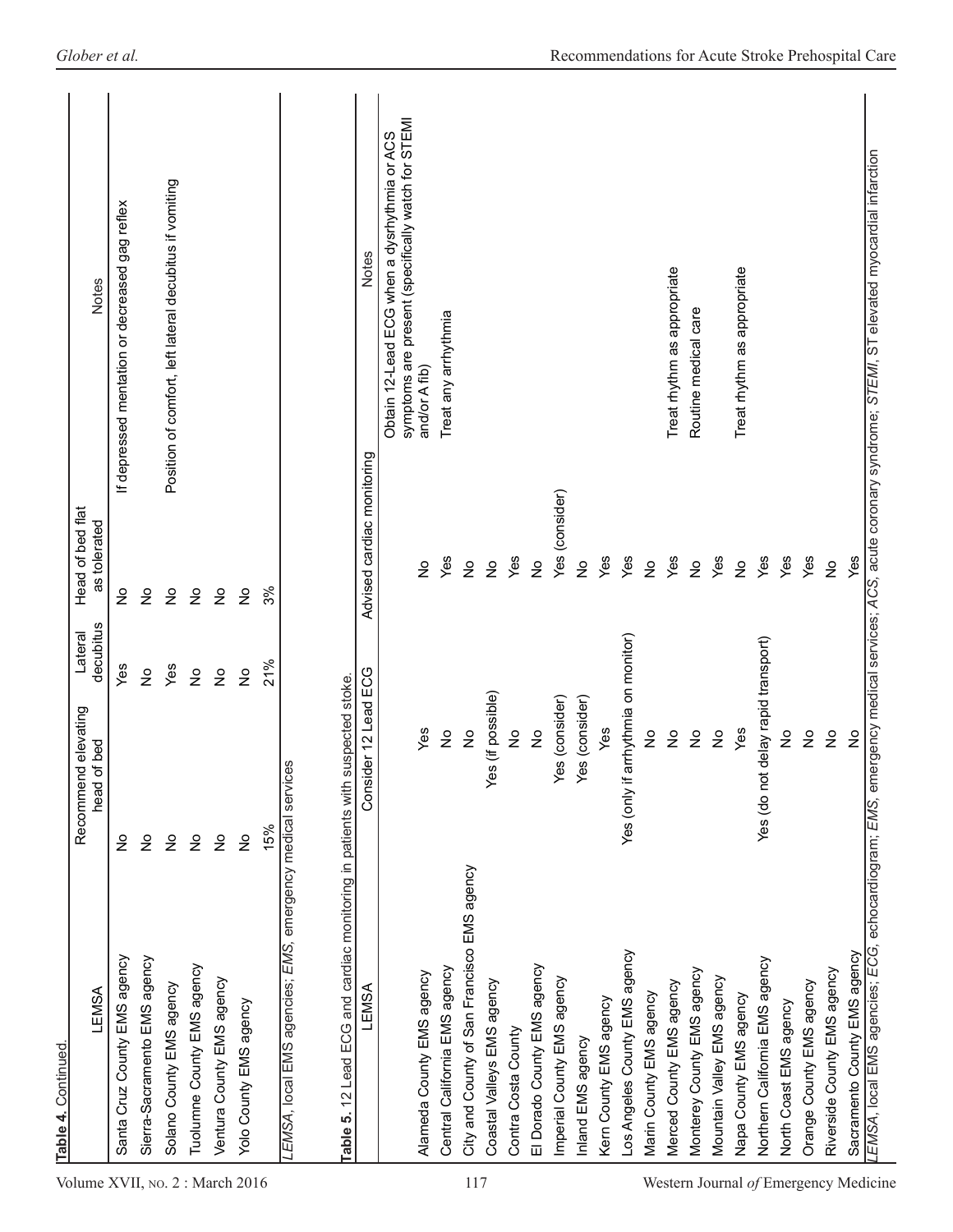| Table 5. Continued                                                                                                                                                                                                |                                                   |                                             |                       |                            |                                                                                                         |
|-------------------------------------------------------------------------------------------------------------------------------------------------------------------------------------------------------------------|---------------------------------------------------|---------------------------------------------|-----------------------|----------------------------|---------------------------------------------------------------------------------------------------------|
| LEMSA                                                                                                                                                                                                             | Consider 12 Lead ECG                              | Advised cardiac monitoring                  |                       |                            | <b>Notes</b>                                                                                            |
| San Benito County EMS agency                                                                                                                                                                                      | $\frac{1}{2}$                                     | $\frac{1}{2}$                               |                       |                            |                                                                                                         |
| San Diego County EMS agency                                                                                                                                                                                       | $\frac{1}{2}$                                     |                                             | Yes                   | Monitor ECG                |                                                                                                         |
|                                                                                                                                                                                                                   |                                                   |                                             |                       |                            | ECG monitoring, Treat rhythm disturbances as                                                            |
| San Joaquin County EMS agency                                                                                                                                                                                     | $\frac{1}{2}$                                     |                                             | Yes                   | appropriate                |                                                                                                         |
| San Luis Obispo County EMS agency                                                                                                                                                                                 | Yes (consider)                                    | $\frac{1}{2}$                               |                       |                            |                                                                                                         |
| San Mateo County EMS agency                                                                                                                                                                                       | $\frac{1}{2}$                                     |                                             | Yes                   |                            |                                                                                                         |
| Santa Barabara County EMS agency                                                                                                                                                                                  | $\frac{1}{2}$                                     |                                             | Yes                   |                            |                                                                                                         |
| Santa Clara County EMS agency                                                                                                                                                                                     | $\frac{1}{2}$                                     | $\frac{1}{2}$                               |                       |                            | patient may have cardiac ischemia or any dysrhythmias<br>Cardiac monitoring and ECG when medic suspects |
| Santa Cruz County EMS agency                                                                                                                                                                                      | $\frac{1}{2}$                                     | $\frac{1}{2}$                               |                       |                            |                                                                                                         |
| Sierra-Sacramento EMS agency                                                                                                                                                                                      | Yes (if no delay in transport or<br>patient care) |                                             | Yes                   |                            |                                                                                                         |
| Solano County EMS agency                                                                                                                                                                                          | $\frac{1}{2}$                                     |                                             | Yes                   |                            |                                                                                                         |
| Tuolumne County EMS agency                                                                                                                                                                                        | $\frac{1}{2}$                                     |                                             | Yes                   |                            | ECG monitoring                                                                                          |
| Ventura County EMS agency                                                                                                                                                                                         | $\frac{1}{2}$                                     |                                             | Yes                   |                            |                                                                                                         |
| Yolo County EMS agency                                                                                                                                                                                            | Yes                                               |                                             | $\frac{1}{2}$         |                            |                                                                                                         |
|                                                                                                                                                                                                                   | 33%                                               |                                             | 58%                   |                            |                                                                                                         |
| Table 6. Normal saline administration.                                                                                                                                                                            |                                                   |                                             |                       |                            |                                                                                                         |
| LEMSA                                                                                                                                                                                                             | Advise NS bolus                                   | Advise defined bolus<br>quantity            | Advised<br><b>TKO</b> | Location                   | <b>Notes</b>                                                                                            |
| Alameda County EMS agency                                                                                                                                                                                         | $\frac{1}{2}$                                     | $\stackrel{\mathtt{o}}{z}$                  | Yes                   | Yes                        | No more than 1 AC attempt and no more than                                                              |
|                                                                                                                                                                                                                   |                                                   |                                             |                       |                            | 2 IV attempts total, 18 GA, no smaller than 20<br>GA proximal to wrist, AC preferred                    |
| Central California EMS agency                                                                                                                                                                                     | $\frac{1}{2}$                                     | $\frac{1}{2}$                               | Yes                   | $\frac{1}{2}$              |                                                                                                         |
| City and County of San Francisco EMS agency                                                                                                                                                                       | $\frac{1}{2}$                                     | $\frac{\circ}{2}$                           | Yes                   | $\stackrel{\mathtt{o}}{z}$ | NS TKO, If SBP<90 or poor perfusion, NS bolus                                                           |
| Coastal Valleys EMS agency                                                                                                                                                                                        | $\frac{1}{2}$                                     | $\frac{1}{2}$                               | Yes                   | $\tilde{z}$                |                                                                                                         |
| Contra Costa County                                                                                                                                                                                               | Yes (If hypotensive or<br>perfused)<br>poorly     | Yes (consider 250-500<br>cc if hypotensive) | Yes                   | $\stackrel{\circ}{\simeq}$ |                                                                                                         |
| El Dorado County EMS agency                                                                                                                                                                                       | $\frac{1}{2}$                                     | $\frac{1}{2}$                               | Yes                   | $\frac{1}{2}$              | thrombolytic candidates. Limit IV attempts to two.<br>Twin cath or a second line is preferred for       |
| Imperial County EMS agency                                                                                                                                                                                        | $\frac{1}{2}$                                     | $\frac{1}{2}$                               | $\frac{1}{2}$         | $\frac{1}{2}$              | IV prn                                                                                                  |
| Inland EMS agency                                                                                                                                                                                                 | $\frac{1}{2}$                                     | $\frac{1}{2}$                               | $\frac{1}{2}$         | $\frac{1}{2}$              | Vascular Access                                                                                         |
| Kern County EMS agency                                                                                                                                                                                            | $\frac{1}{2}$                                     | $\frac{1}{2}$                               | $\frac{1}{2}$         | $\frac{1}{2}$              | IV Line/Saline lock                                                                                     |
| Los Angeles County EMS agency                                                                                                                                                                                     | $\frac{1}{2}$                                     | $\frac{1}{2}$                               | $\frac{1}{2}$         | $\frac{1}{2}$              | Venous access prn                                                                                       |
| LEMSA, local EMS agencies; NS, normal saline; TKO, to keep open; EMS, emergency medical services; AC, antecubital; IV, intravenous; GA, gauge; SBP, systolic blood<br>pressure; prn, pro re nata (when necessary) |                                                   |                                             |                       |                            |                                                                                                         |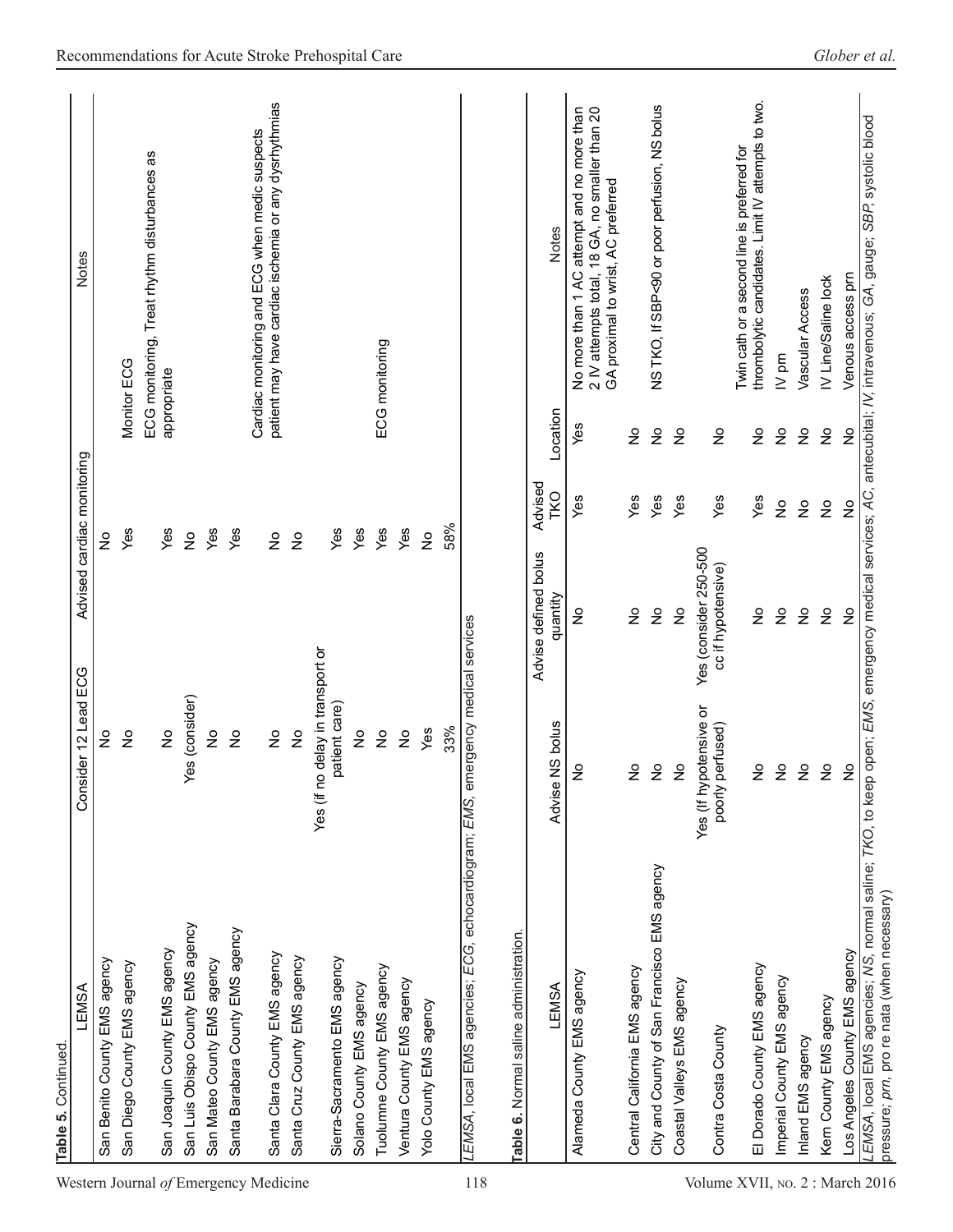| Table 6. Continued                                                                                                                                                                                                                                                                                                                                  |                                         |                                               |                |                         |                                                                                                 |
|-----------------------------------------------------------------------------------------------------------------------------------------------------------------------------------------------------------------------------------------------------------------------------------------------------------------------------------------------------|-----------------------------------------|-----------------------------------------------|----------------|-------------------------|-------------------------------------------------------------------------------------------------|
| LEMSA                                                                                                                                                                                                                                                                                                                                               | Advise NS bolus                         | Advise defined bolus<br>quantity              | Advised<br>TKO | Location                | <b>Notes</b>                                                                                    |
| Marin County EMS agency                                                                                                                                                                                                                                                                                                                             | $\frac{1}{2}$                           | $\frac{1}{2}$                                 | ş              | ş                       |                                                                                                 |
|                                                                                                                                                                                                                                                                                                                                                     |                                         | Yes (If SBP less than<br>90, then 500cc fluid |                |                         |                                                                                                 |
| Merced County EMS agency                                                                                                                                                                                                                                                                                                                            | Yes                                     | boluses as indicated)                         | Yes            | $\frac{1}{2}$           |                                                                                                 |
| Monterey County EMS agency                                                                                                                                                                                                                                                                                                                          | Yes (if appropriate)                    | $\frac{1}{2}$                                 | $\frac{1}{2}$  | $\frac{1}{2}$           |                                                                                                 |
| Mountain Valley EMS agency                                                                                                                                                                                                                                                                                                                          | $\frac{1}{2}$                           | $\frac{1}{2}$                                 | Yes            | $\frac{1}{2}$           |                                                                                                 |
| Napa County EMS agency                                                                                                                                                                                                                                                                                                                              | $\frac{1}{2}$                           | $\frac{1}{2}$                                 | Yes            | $\frac{1}{2}$           |                                                                                                 |
|                                                                                                                                                                                                                                                                                                                                                     |                                         |                                               |                |                         | at a minimum of 120mmHg, do not exceed 1.5L<br>Don't delay rapid transport to establish IV, SBP |
| Northern California EMS agency                                                                                                                                                                                                                                                                                                                      | Yes                                     | $\frac{1}{2}$                                 | Yes            | $\frac{1}{2}$           | $\frac{8}{2}$                                                                                   |
| North Coast EMS agency                                                                                                                                                                                                                                                                                                                              | $\frac{1}{2}$                           | $\frac{1}{2}$                                 | Yes            | $\frac{1}{2}$           |                                                                                                 |
| Orange County EMS agency                                                                                                                                                                                                                                                                                                                            | ş                                       | $\frac{1}{2}$                                 | $\frac{1}{2}$  | Avoid IO<br>and EJ      |                                                                                                 |
| Riverside County EMS agency                                                                                                                                                                                                                                                                                                                         | $\frac{1}{2}$                           | $\frac{1}{2}$                                 | $\frac{1}{2}$  | $\frac{1}{2}$           |                                                                                                 |
| Sacramento County EMS agency                                                                                                                                                                                                                                                                                                                        | $\frac{1}{2}$                           | $\frac{1}{2}$                                 | $\epsilon$     | $\frac{1}{2}$           |                                                                                                 |
| San Benito County EMS agency                                                                                                                                                                                                                                                                                                                        | $\frac{1}{2}$                           | $\frac{1}{2}$                                 | $\epsilon$     | $\frac{1}{2}$           |                                                                                                 |
| San Diego County EMS agency                                                                                                                                                                                                                                                                                                                         | Yes                                     | Yes                                           | $\frac{1}{2}$  | adjust pm<br><b>DIM</b> | 250cc IV/IO with clear lungs to maintain<br>BP <sub>2120</sub>                                  |
| San Joaquin County EMS agency                                                                                                                                                                                                                                                                                                                       | $\frac{1}{2}$                           | $\frac{1}{2}$                                 | $\frac{1}{2}$  | $\frac{1}{2}$           | 10cc/kg bolus if signs of shock present, max<br>of 2L                                           |
| San Luis Obispo County EMS agency                                                                                                                                                                                                                                                                                                                   | $\frac{1}{2}$                           | $\frac{1}{2}$                                 | $\frac{1}{2}$  | $\frac{1}{2}$           | Establish vascular access                                                                       |
| San Mateo County EMS agency                                                                                                                                                                                                                                                                                                                         | $\frac{1}{2}$                           | $\frac{1}{2}$                                 | $\frac{1}{2}$  | $\frac{1}{2}$           | Consider IV/IO                                                                                  |
| Santa Barabara County EMS agency                                                                                                                                                                                                                                                                                                                    | SBP >100, Max 1L)<br>Yes (500cc to keep | $\frac{1}{2}$                                 | Yes            | $\frac{1}{2}$           |                                                                                                 |
| Santa Clara County EMS agency                                                                                                                                                                                                                                                                                                                       | ş                                       | $\stackrel{\circ}{\simeq}$                    | $\frac{1}{2}$  |                         | placement if possible. No more than 2 IV attempts<br>18G catheter minimum for CT scan, AC       |
| Santa Cruz County EMS agency                                                                                                                                                                                                                                                                                                                        | $\frac{1}{2}$                           | $\stackrel{\circ}{\simeq}$                    | $\frac{1}{2}$  | ş                       | IVF if suspected shock                                                                          |
| Sierra-Sacramento EMS agency                                                                                                                                                                                                                                                                                                                        | No (May bolus up to 1L)                 | $\stackrel{\circ}{\simeq}$                    | Yes            | $\frac{1}{2}$           |                                                                                                 |
| Solano County EMS agency                                                                                                                                                                                                                                                                                                                            | $\frac{1}{2}$                           | $\frac{1}{2}$                                 | Yes            | $\frac{1}{2}$           |                                                                                                 |
| Tuolumne County EMS agency                                                                                                                                                                                                                                                                                                                          | $\frac{1}{2}$                           | $\frac{1}{2}$                                 | Yes            | $\frac{1}{2}$           | IV if HTN, in unstable IO OK if unable to gain<br>IV access                                     |
| Ventura County EMS agency                                                                                                                                                                                                                                                                                                                           | $\frac{1}{2}$                           | $\frac{1}{2}$                                 | $\frac{1}{2}$  | $\frac{1}{2}$           | IV/IO access                                                                                    |
| Yolo County EMS agency                                                                                                                                                                                                                                                                                                                              | $\frac{1}{2}$                           | $\frac{1}{2}$                                 | Yes            | $\frac{1}{2}$           |                                                                                                 |
|                                                                                                                                                                                                                                                                                                                                                     | 18%                                     | 9%                                            | 48%            | 12%                     |                                                                                                 |
| LEMSA, local EMS agencies; NS, normal saline; TKO, to keep open; EMS, emergency medical services; SBP, systolic blood pressure; IO, intraosseous infusion; EJ,<br>external jugular; IV, intravenous; pro, pro re nata (when necessary); BP, blood pressure; CT, computed tomography; AC, antecubital; IVF, intravenous fluids; HTN,<br>hypertension |                                         |                                               |                |                         |                                                                                                 |
|                                                                                                                                                                                                                                                                                                                                                     |                                         |                                               |                |                         |                                                                                                 |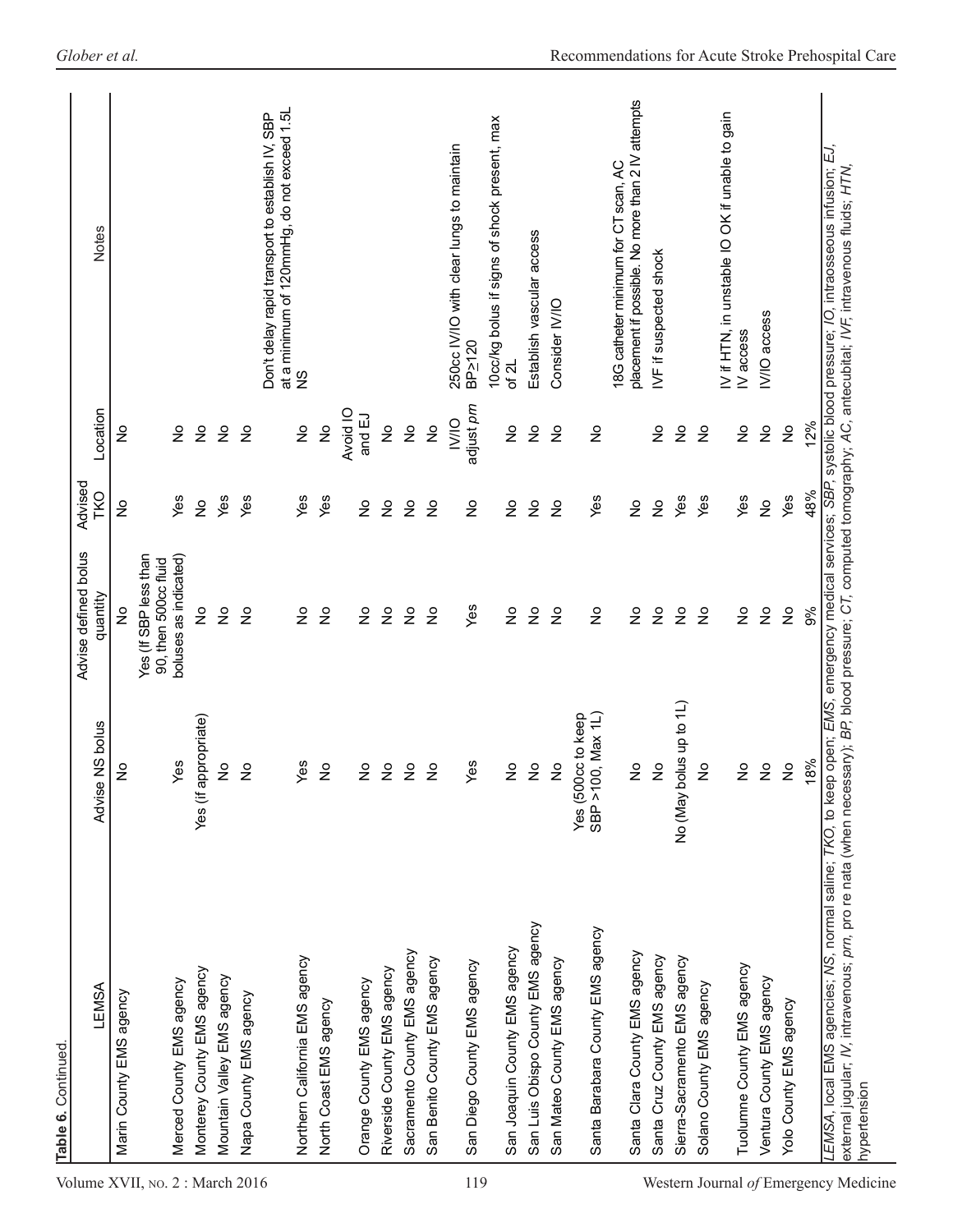| Table 7. Stroke regionalization.                  |                                                                               |                      |                                 |                 |                                                                                                                                                              |                              |                |                             |
|---------------------------------------------------|-------------------------------------------------------------------------------|----------------------|---------------------------------|-----------------|--------------------------------------------------------------------------------------------------------------------------------------------------------------|------------------------------|----------------|-----------------------------|
|                                                   | Advise documenting<br>the duration of                                         | Limit time<br>on the | to a stroke<br>Transport        | Hospital        |                                                                                                                                                              | primary stroke<br>Designated | Comprehensive  | ReTriage from<br>primary to |
| LEMSA                                             | symptoms                                                                      | scene                | center                          | prenotification | Notes                                                                                                                                                        | centers                      | stroke centers | comprehensive               |
| Alameda County EMS<br>agency                      | Yes ("Last seen<br>normal")                                                   | Yes                  | yes                             | Yes             |                                                                                                                                                              | Yes                          | $\frac{1}{2}$  | $\frac{1}{2}$               |
| Central California EMS<br>agency                  | Yes ("Last seen<br>normal")                                                   | Yes                  | $\tilde{z}$                     | Yes             |                                                                                                                                                              | $\frac{1}{2}$                | $\frac{1}{2}$  | $\epsilon$                  |
| San Francisco EMS<br>City and County of<br>agency | $\frac{1}{2}$                                                                 | Yes                  | yes                             | $\frac{1}{2}$   | suspected with symptoms<br>Stroke receiving hospital<br>patient to a designated<br>immediately transport<br>for 4.5 hours or less,<br>If potential stroke is | $\frac{1}{2}$                | $\frac{1}{2}$  | $\frac{1}{2}$               |
| Coastal Valleys EMS<br>agency                     | onset" or "last time<br>patient known to<br>be at baseline")<br>Yes ("Time of | Yes                  | $\frac{1}{2}$                   | Yes             |                                                                                                                                                              | $\frac{1}{2}$                | $\frac{1}{2}$  | $\epsilon$                  |
| Contra Costa County                               | Yes ("Last seen<br>normal")                                                   | Yes                  | es                              | Yes             |                                                                                                                                                              | Yes                          | $\frac{1}{2}$  | $\frac{1}{2}$               |
| El Dorado County<br>EMS agency                    | Yes ("Time of<br>onset")                                                      | minutes)<br>Yes(15)  | yes                             | Yes             |                                                                                                                                                              | $\frac{1}{2}$                | $\frac{1}{2}$  | $\frac{1}{2}$               |
| Imperial County EMS<br>agency                     | Yes ("Time of<br>onset")                                                      | Yes                  | $\frac{1}{2}$                   | Yes             | stroke and alert receiving<br>Take patient to hospital<br>with CT if suspected<br>hospital early.                                                            | $\frac{1}{2}$                | $\frac{1}{2}$  | $\frac{1}{2}$               |
| Inland EMS agency                                 | Yes ("Last seen<br>normal")                                                   | Yes                  | Yes (NSRC)                      | Yes             | Transport Immediately                                                                                                                                        | ş                            | $\frac{1}{2}$  | ş                           |
| Kern County EMS<br>agency                         | observed within 4<br>Yes ("Onset<br>hours")                                   | $\frac{1}{2}$        | appropriate<br>facility)<br>yes | Yes             | facility in accordance with<br>Transport to appropriate<br>stroke policy                                                                                     | Yes                          | $\frac{1}{2}$  | $\frac{1}{2}$               |
| Los Angeles County<br>EMS agency                  | sypmtom onset"<br>and "last known<br>Yes ("Time of<br>well time")             | $\frac{1}{2}$        | yes                             | Yes             |                                                                                                                                                              | $\frac{1}{2}$                | $\frac{1}{2}$  | $\frac{1}{2}$               |
|                                                   |                                                                               |                      |                                 |                 | LEMSA, local EMS agencies; EMS, emergency medical services; CT, computed tomography; NSRC, neurovascular stroke receiving center                             |                              |                |                             |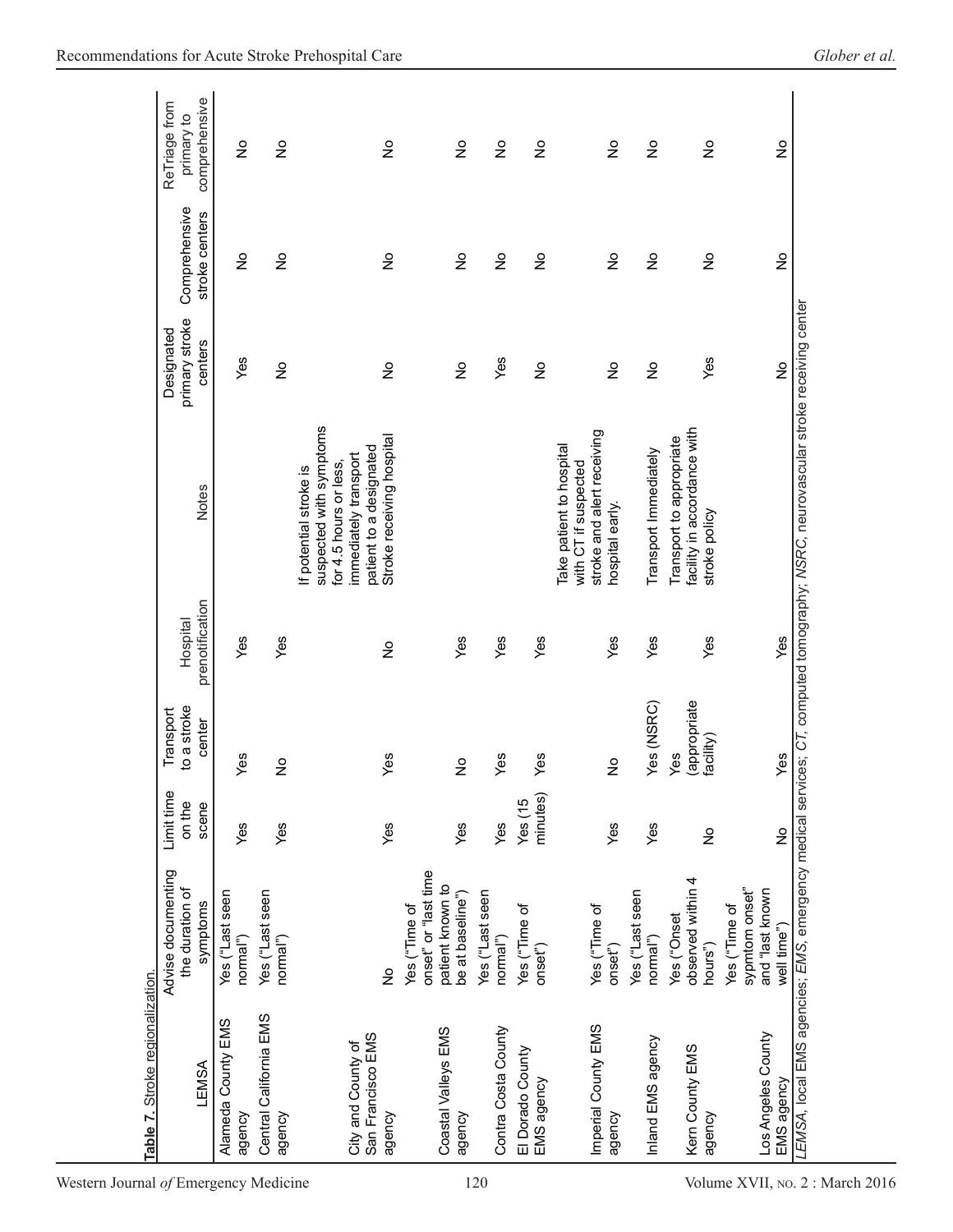| Table 7. Continued                |                             |                                                          |                                  |                             |                                                                                                                                                                                                                                                                                                                                                                                                                    |                            |                                 |                             |
|-----------------------------------|-----------------------------|----------------------------------------------------------|----------------------------------|-----------------------------|--------------------------------------------------------------------------------------------------------------------------------------------------------------------------------------------------------------------------------------------------------------------------------------------------------------------------------------------------------------------------------------------------------------------|----------------------------|---------------------------------|-----------------------------|
|                                   | Advise documenting          | Limit time                                               | Transport                        |                             |                                                                                                                                                                                                                                                                                                                                                                                                                    | Designated                 |                                 | ReTriage from               |
| LEMSA                             | the duration of<br>symptoms | on the<br>scene                                          | to a stroke<br>center            | prenotification<br>Hospital | <b>Notes</b>                                                                                                                                                                                                                                                                                                                                                                                                       | primary stroke<br>centers  | Comprehensive<br>stroke centers | comprehensive<br>primary to |
| Marin County EMS<br>agency        | Yes ("Last known<br>normal" | $\frac{1}{2}$                                            | Yes                              | Yes                         | PSC: patient's preference<br>preferred Primary Stroke<br>to the closest PSC; Early<br>preferred PSC: transport<br>time is not more than 15<br>minutes longer than the<br>Center, PSC as long as<br>nearest PSC; Preferred<br>the estimated transport<br>normal <4 hours, rapid<br>Call stroke if last seen<br>or PSC with patient's<br>transport to patient's<br>medical records; No<br><b>Stroke Notification</b> | $\frac{1}{2}$              | $\frac{1}{2}$                   | $\frac{1}{2}$               |
| Merced County EMS<br>agency       | $\frac{1}{2}$               | Yes                                                      | $\frac{1}{2}$                    | $\stackrel{\mathtt{o}}{z}$  |                                                                                                                                                                                                                                                                                                                                                                                                                    | $\frac{1}{2}$              | $\stackrel{\mathtt{o}}{z}$      | $\tilde{z}$                 |
| Monterey County EMS<br>agency     | Yes ("Last known<br>well")  | minutes)<br>Yes(15)                                      | Yes                              | Yes                         |                                                                                                                                                                                                                                                                                                                                                                                                                    | $\frac{1}{2}$              | $\stackrel{\mathtt{o}}{z}$      | $\frac{1}{2}$               |
| Mountain Valley EMS<br>agency     | Yes ("Time of<br>$onset$ ") | $\stackrel{\mathtt{o}}{z}$                               | $\frac{1}{2}$                    | $\stackrel{\mathtt{o}}{z}$  |                                                                                                                                                                                                                                                                                                                                                                                                                    | $\frac{1}{2}$              | $\stackrel{\mathtt{o}}{z}$      | $\frac{1}{2}$               |
| Napa County EMS<br>agency         | Yes ("Time of<br>onset")    | Yes                                                      | Yes (CVA<br>receiving<br>Center) | Yes                         |                                                                                                                                                                                                                                                                                                                                                                                                                    | $\stackrel{\mathtt{o}}{z}$ | $\stackrel{\mathtt{o}}{z}$      | $\stackrel{\circ}{\simeq}$  |
| Northern California<br>EMS agency | Yes ("Last seen<br>normal") | Yes                                                      | $\frac{1}{2}$                    | Yes                         |                                                                                                                                                                                                                                                                                                                                                                                                                    | $\frac{1}{2}$              | $\epsilon$                      | $\frac{1}{2}$               |
| North Coast EMS<br>agency         | $\frac{1}{2}$               | Yes                                                      | $\frac{1}{2}$                    | Yes                         | unconscious or conscious<br>symptoms. Code 2, for<br>Transport code 3 if<br>with progressive<br>others                                                                                                                                                                                                                                                                                                             | $\frac{1}{2}$              | $\frac{1}{2}$                   | $\stackrel{\circ}{\simeq}$  |
| Orange County EMS<br>agency       | Yes ("Time of<br>onset")    | $\frac{1}{2}$                                            | Yes                              | Yes                         |                                                                                                                                                                                                                                                                                                                                                                                                                    | $\frac{1}{2}$              | $\stackrel{\circ}{\simeq}$      | $\epsilon$                  |
| Riverside County EMS<br>agency    | Yes ("last known<br>well")  | time to 10<br>Yes (limit<br>minutes<br>or less)<br>scene | Yes                              | Yes                         |                                                                                                                                                                                                                                                                                                                                                                                                                    | $\stackrel{\circ}{\simeq}$ | $\frac{1}{2}$                   | $\frac{1}{2}$               |
|                                   |                             |                                                          |                                  |                             | LEMSA, local EMS agencies; EMS, emergency medical services; CVA, cerebrovascular accident; PSC, primary stroke center                                                                                                                                                                                                                                                                                              |                            |                                 |                             |

Volume XVII, no. 2 : March 2016 121 Western Journal *of* Emergency Medicine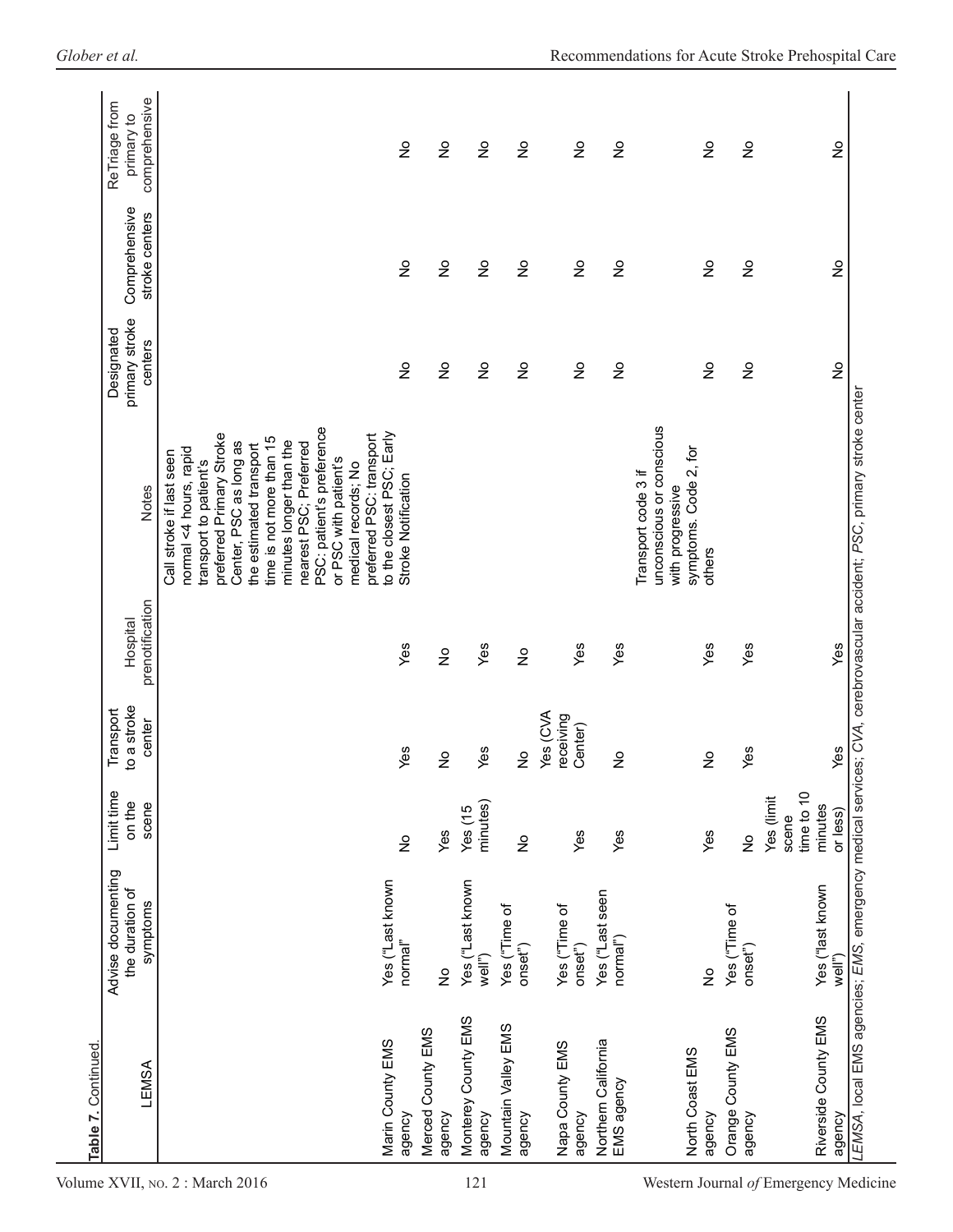| Table 7. Continued                   |                                                                               |                                                  |                                                                                             |                             |                                                                                                                                 |                                         |                                 |                                              |
|--------------------------------------|-------------------------------------------------------------------------------|--------------------------------------------------|---------------------------------------------------------------------------------------------|-----------------------------|---------------------------------------------------------------------------------------------------------------------------------|-----------------------------------------|---------------------------------|----------------------------------------------|
| LEMSA                                | Advise documenting<br>the duration of<br>symptoms                             | Limit time<br>on the<br>scene                    | to a stroke<br>Transport<br>center                                                          | prenotification<br>Hospital | <b>Notes</b>                                                                                                                    | primary stroke<br>Designated<br>centers | Comprehensive<br>stroke centers | comprehensive<br>ReTriage from<br>primary to |
| Sacramento County<br>EMS agency      | Yes ("Last observed<br>to be normal")                                         | $\frac{\circ}{\mathsf{Z}}$                       | of onset 4<br>CPSS>0<br>and time<br>hours or<br>fes (if<br>less)                            | Yes                         |                                                                                                                                 | $\frac{1}{2}$                           | $\stackrel{\circ}{\simeq}$      | $\stackrel{\circ}{\simeq}$                   |
| San Benito County<br>EMS agency      | premorbid state")<br>symptoms onset/<br>Yes ("Time since<br>last time seen in | $\frac{1}{2}$                                    | $\frac{1}{2}$                                                                               | Yes                         |                                                                                                                                 | $\frac{1}{2}$                           | $\frac{1}{2}$                   | $\frac{1}{2}$                                |
| San Diego County<br>EMS agency       | known normal")<br>Yes ("Last time                                             | Yes                                              | ĝΘ                                                                                          | Yes                         | For suspected stroke with<br>major deficit with onset<br>of symptoms <4 hrs,<br>expedite transport                              | Yes                                     | $\stackrel{\mathtt{o}}{z}$      | $\stackrel{\mathtt{o}}{z}$                   |
| San Joaquin County<br>EMS agency     | $\frac{1}{2}$                                                                 | Yes                                              | $\frac{1}{2}$                                                                               | Yes                         |                                                                                                                                 | $\stackrel{\mathtt{o}}{z}$              | $\stackrel{\circ}{\simeq}$      | $\stackrel{\circ}{\simeq}$                   |
| County EMS agency<br>San Luis Obispo | Yes ("Last seen<br>normal")                                                   | $\frac{1}{2}$                                    | $\frac{1}{2}$                                                                               | Yes                         |                                                                                                                                 | $\frac{1}{2}$                           | $\frac{9}{2}$                   | $\epsilon$                                   |
| San Mateo County<br>EMS agency       | Yes ("Time seen at<br>Baseline")                                              | symptoms<br>for $<$ 7 hrs)<br>present<br>Yes (if | $\frac{1}{2}$                                                                               | Yes                         |                                                                                                                                 | $\stackrel{\mathtt{o}}{z}$              | $\stackrel{\mathtt{o}}{z}$      | $\frac{1}{2}$                                |
| County EMS agency<br>Santa Barabara  | Yes ("Last time seen<br>normal")                                              | Yes                                              | $\frac{1}{2}$                                                                               | Yes                         | Consult with ED physician<br>for further treatment<br>measures                                                                  | $\frac{1}{2}$                           | $\stackrel{\mathtt{o}}{z}$      | $\frac{1}{2}$                                |
| Santa Clara County<br>EMS agency     | Yes ("Last seen<br>normal")                                                   | $\frac{1}{2}$                                    | seen normal<br>es (if last<br>50(16)                                                        | Yes                         |                                                                                                                                 | $\frac{1}{2}$                           | $\frac{1}{2}$                   | $\frac{1}{2}$                                |
| Santa Cruz County<br>EMS agency      | premorbid state")<br>symptoms onset/<br>Yes ("Time since<br>last time seen in | $\frac{1}{2}$                                    | $\frac{1}{2}$                                                                               | Yes                         |                                                                                                                                 | $\frac{1}{2}$                           | $\stackrel{\mathtt{o}}{z}$      | $\stackrel{\mathtt{o}}{z}$                   |
| Sierra-Sacramento<br>EMS agency      | Yes ("Time of onset<br>when patient last<br>of symptoms or<br>seen normal")   | $\frac{1}{2}$                                    | symptoms<br>and within<br>eceiving<br><4 hours<br>of stroke<br>30 min<br>center)<br>Yes (If | Yes                         |                                                                                                                                 | $\frac{1}{2}$                           | ş                               | ş                                            |
|                                      |                                                                               |                                                  |                                                                                             |                             | LEMSA, local EMS agencies; EMS, emergency medical services; CPSS, cincinnati prehospital stroke scale; ED, emergency department |                                         |                                 |                                              |

Western Journal of Emergency Medicine 122 Volume XVII, No. 2 : March 2016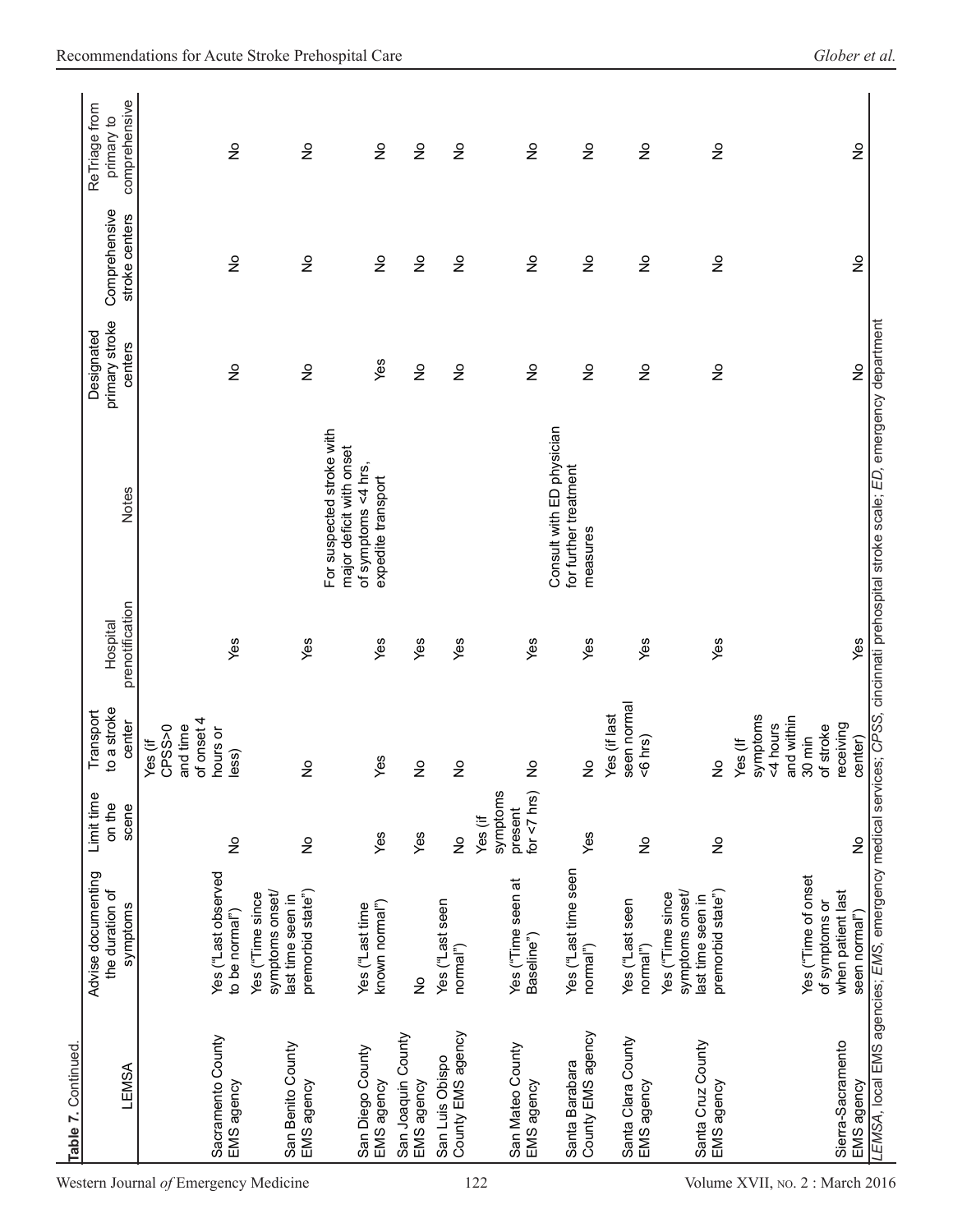| Table 7. Continued                                         |                                       |                      |                          |                 |       |               |                              |                             |
|------------------------------------------------------------|---------------------------------------|----------------------|--------------------------|-----------------|-------|---------------|------------------------------|-----------------------------|
|                                                            | Advise documenting<br>the duration of | Limit time<br>on the | to a stroke<br>Transport | Hospital        |       | Designated    | primary stroke Comprehensive | ReTriage from<br>primary to |
| LEMSA                                                      | symptoms                              | scene                | center                   | prenotification | Notes | centers       | stroke centers               | comprehensive               |
| Solano County EMS                                          | Yes ("Time of                         |                      |                          |                 |       |               |                              |                             |
| agency                                                     | symptom onset")                       | Yes                  | $\frac{1}{2}$            | Yes             |       | $\frac{1}{2}$ | $\frac{1}{2}$                | $\frac{1}{2}$               |
| Tuolumne County                                            |                                       |                      |                          |                 |       |               |                              |                             |
| EMS agency                                                 | $\frac{1}{2}$                         | ş                    | $\frac{1}{2}$            | $\frac{1}{2}$   |       | $\frac{1}{2}$ | $\frac{1}{2}$                | $\frac{1}{2}$               |
| Ventura County EMS                                         | Yes ("Time last                       |                      |                          |                 |       |               |                              |                             |
| agency                                                     | known well")                          | Yes                  | Yes                      | Yes             |       | $\frac{1}{2}$ | $\frac{1}{2}$                | $\frac{1}{2}$               |
|                                                            |                                       |                      | Yes (stroke              |                 |       |               |                              |                             |
|                                                            |                                       |                      |                          |                 |       |               |                              |                             |
|                                                            |                                       |                      | symptoms                 |                 |       |               |                              |                             |
|                                                            |                                       |                      | less than                |                 |       |               |                              |                             |
|                                                            |                                       |                      | or equal to              |                 |       |               |                              |                             |
|                                                            |                                       |                      | 4.5 hours                |                 |       |               |                              |                             |
|                                                            |                                       |                      | and within               |                 |       |               |                              |                             |
|                                                            |                                       |                      | 45 min                   |                 |       |               |                              |                             |
|                                                            |                                       |                      | of stroke                |                 |       |               |                              |                             |
| Yolo County EMS                                            |                                       |                      | receiving                |                 |       |               |                              |                             |
| agency                                                     | $\tilde{z}$                           | $\frac{1}{2}$        | center)                  | Yes             |       | $\frac{1}{2}$ | $\frac{1}{2}$                | $\frac{1}{2}$               |
|                                                            | 82%                                   | 61%                  | 52%                      | 88%             |       |               |                              |                             |
| LEMSA, local EMS agencies; EMS, emergency medical services |                                       |                      |                          |                 |       |               |                              |                             |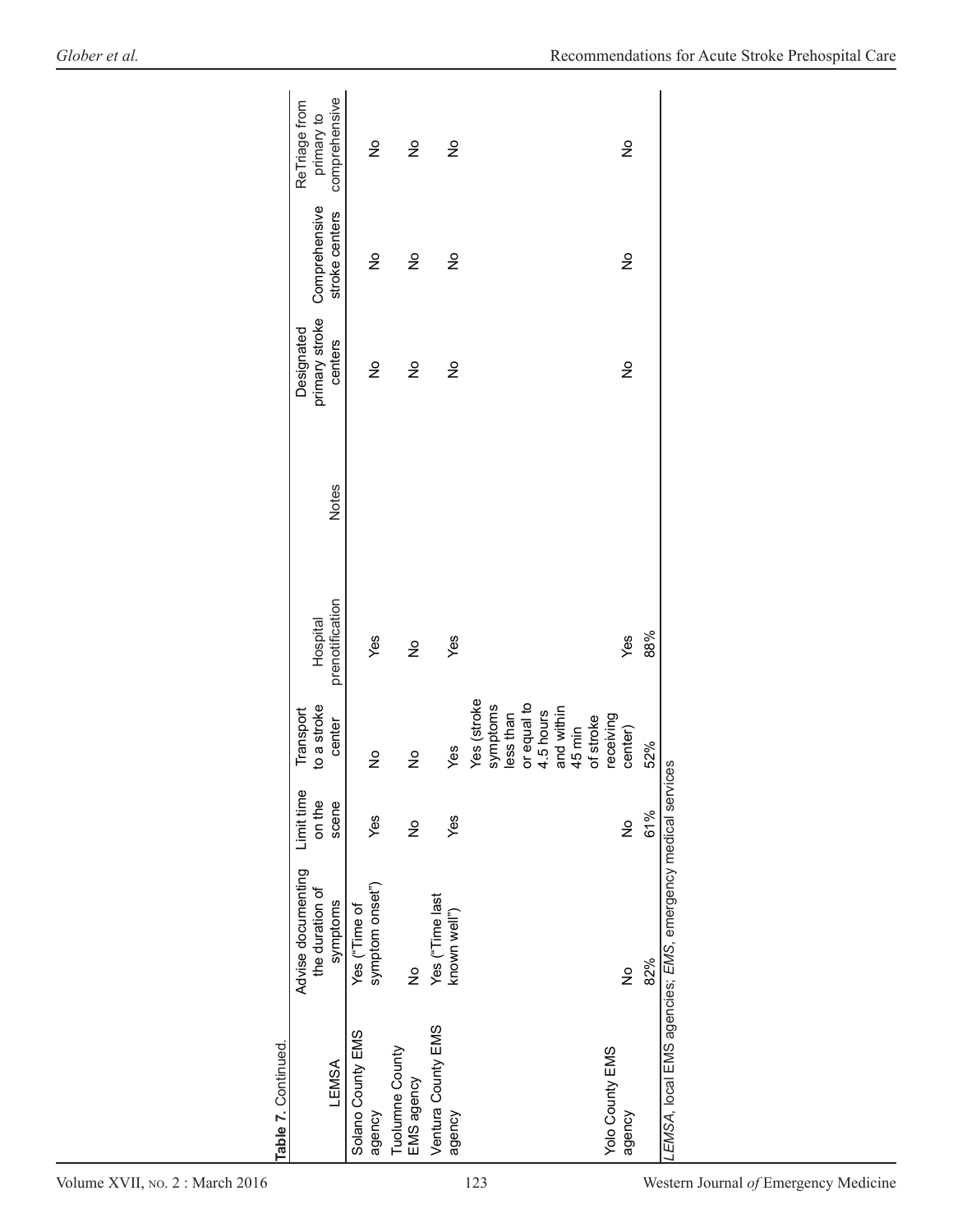*Address for Correspondence*: Karl A. Sporer, MD, EMS Medical Directors Association of California, 1000 San Leandro Blvd, Suite 20, San Leandro, CA 94577. Email: [karl.sporer@ucsf.edu](mailto:karl.sporer@ucsf.edu).

*Conflicts of Interest*: By the *West*JEM article submission agreement, all authors are required to disclose all affiliations, funding sources and financial or management relationships that could be perceived as potential sources of bias. The authors disclosed none.

*Copyright*: © 2016 Glober et al. This is an open access article distributed in accordance with the terms of the Creative Commons Attribution (CC BY 4.0) License. See: http://creativecommons.org/ licenses/by/4.0/

#### **REFERENCES**

- 1. Roger VL, Go AS, Lloyd-Jones DM, et al. Heart disease and stroke statistics--2012 update: a report from the American Heart Association. *Circulation.* 2012;125:e2-e220.
- 2. Emergency Medical Services at the Crossroads. Institute of Medicine 2006. Available at: http://www.iom.edu/reports/2006/ emergency-medical-services-at-the-crossroads.aspx. Accessed Jun 6, 2015.
- 3. American College of Emergency Physicians Clinical Policies Subcommittee (Writing Committee) on Thoracic Aortic Dissection, Diercks D, Promes SB, et al. Clinical policy: critical issues in the evaluation and management of adult patients with suspected acute nontraumatic thoracic aortic dissection. *Ann Emerg Med.* 2015;65:32- 42.
- 4. Mosley I, Nicol M, Donnan G, et al. The impact of ambulance practice on acute stroke care. *Stroke.* 2007;38:2765-70.
- 5. Gropen TI, Gokaldas R, Poleshuck R, et al. Factors related to the sensitivity of emergency medical service impression of stroke. *Prehosp Emerg Care.* 2014;18:387-92.
- 6. Oostema JA, Konen J, Chassee T, et al. Clinical predictors of accurate prehospital stroke recognition. *Stroke.* 2015;46:1513-7.
- 7. Nor AM, McAllister C, Louw SJ, et al. Agreement between ambulance paramedic- and physician-recorded neurological signs with Face Arm Speech Test (FAST) in acute stroke patients. *Stroke.* 2004;35:1355-9.
- 8. Purrucker JC, Hametner C, Engelbrecht A, et al. Comparison of stroke recognition and stroke severity scores for stroke detection in a single cohort. *J Neurol Neurosurg Psychiatry*. 2015;86(9):1021-8.
- 9. Harbison J, Hossain O, Jenkinson D, et al. Diagnostic accuracy of stroke referrals from primary care, emergency room physicians, and ambulance staff using the face arm speech test. *Stroke.* 2003;34:71-6.
- 10. Kothari RU, Pancioli A, Liu T, et al. Cincinnati Prehospital Stroke Scale: reproducibility and validity. *Ann Emerg Med.* 1999;33:373-8.
- 11. Bray JE, Martin J, Cooper G, et al. Paramedic identification of stroke: community validation of the Melbourne ambulance stroke screen. *Cerebrovasc Dis.* 2005;20:28-33.
- 12. Asimos AW, Ward S, Brice JH, et al. Out-of-hospital stroke screen

accuracy in a state with an emergency medical services protocol for routing patients to acute stroke centers. *Ann Emerg Med.* 2014;64:509-15.

- 13. Mingfeng H, Zhixin W, Qihong G, et al. Validation of the use of the ROSIER scale in prehospital assessment of stroke. *Ann Indian Acad Neurol.* 2012;15:191-5.
- 14. Bray JE, Coughlan K, Barger B, et al. Paramedic diagnosis of stroke: examining long-term use of the Melbourne Ambulance Stroke Screen (MASS) in the field. *Stroke.* 2010;41:1363-6.
- 15. Ramanujam P, Guluma KZ, Castillo EM, et al. Accuracy of stroke recognition by emergency medical dispatchers and paramedics-San Diego experience. *Prehosp Emerg Care.* 2008;12:307-13.
- 16. Studnek JR, Asimos A, Dodds J, et al. Assessing the validity of the Cincinnati prehospital stroke scale and the medic prehospital assessment for code stroke in an urban emergency medical services agency. *Prehosp Emerg Care.* 2013;17:348-53.
- 17. You JS, Chung SP, Chung HS, et al. Predictive value of the Cincinnati prehospital stroke scale for identifying thrombolytic candidates in acute ischemic stroke. *Am J Emerg Med.* 2013;31:1699-702.
- 18. Katz BS, McMullan JT, Sucharew H, et al. Design and validation of a prehospital scale to predict stroke severity: cincinnati prehospital stroke severity scale. *Stroke.* 2015;46:1508-12.
- 19. Kidwell CS, Starkman S, Eckstein M, et al. Identifying stroke in the field. Prospective validation of the Los Angeles prehospital stroke screen (LAPSS). *Stroke.* 2000;31:71-6.
- 20. Kidwell CS, Saver JL, Schubert GB, et al. Design and retrospective analysis of the Los Angeles Prehospital Stroke Screen (LAPSS). *Prehosp Emerg Care.* 1998;2:267-73.
- 21. Nazliel B, Starkman S, Liebeskind DS, et al. A brief prehospital stroke severity scale identifies ischemic stroke patients harboring persisting large arterial occlusions. *Stroke.* 2008;39:2264-7.
- 22. Llanes JN, Kidwell CS, Starkman S, et al. The Los Angeles Motor Scale (LAMS): a new measure to characterize stroke severity in the field. *Prehosp Emerg Care.* 2004;8:46-50.
- 23. Fothergill RT, Williams J, Edwards MJ, et al. Does use of the recognition of stroke in the emergency room stroke assessment tool enhance stroke recognition by ambulance clinicians? *Stroke.* 2013;44:3007-12.
- 24. Tirschwell DL, Longstreth WT, Jr, Becker KJ, et al. Shortening the NIH Stroke scale for use in the prehospital setting. *Stroke.* 2002;33:2801-6.
- 25. Jang J, Chung SP, Park I, et al. The usefulness of the Kurashiki prehospital stroke scale in identifying thrombolytic candidates in acute ischemic stroke. *Yonsei Med J.* 2014;55:410-6.
- 26. Kimura K, Inoue T, Iguchi Y, et al. Kurashiki prehospital stroke scale. *Cerebrovasc Dis.* 2008;25:189-91.
- 27. Yamashita S, Kimura K, Iguchi Y, et al. Kurashiki Prehospital Stroke Subtyping Score (KP3S) as a means of distinguishing ischemic from hemorrhagic stroke in emergency medical services. *Eur Neurol.* 2011;65:233-8.
- 28. Iguchi Y, Kimura K, Watanabe M, et al. Utility of the Kurashiki Prehospital Stroke Scale for hyperacute stroke. *Cerebrovasc Dis.*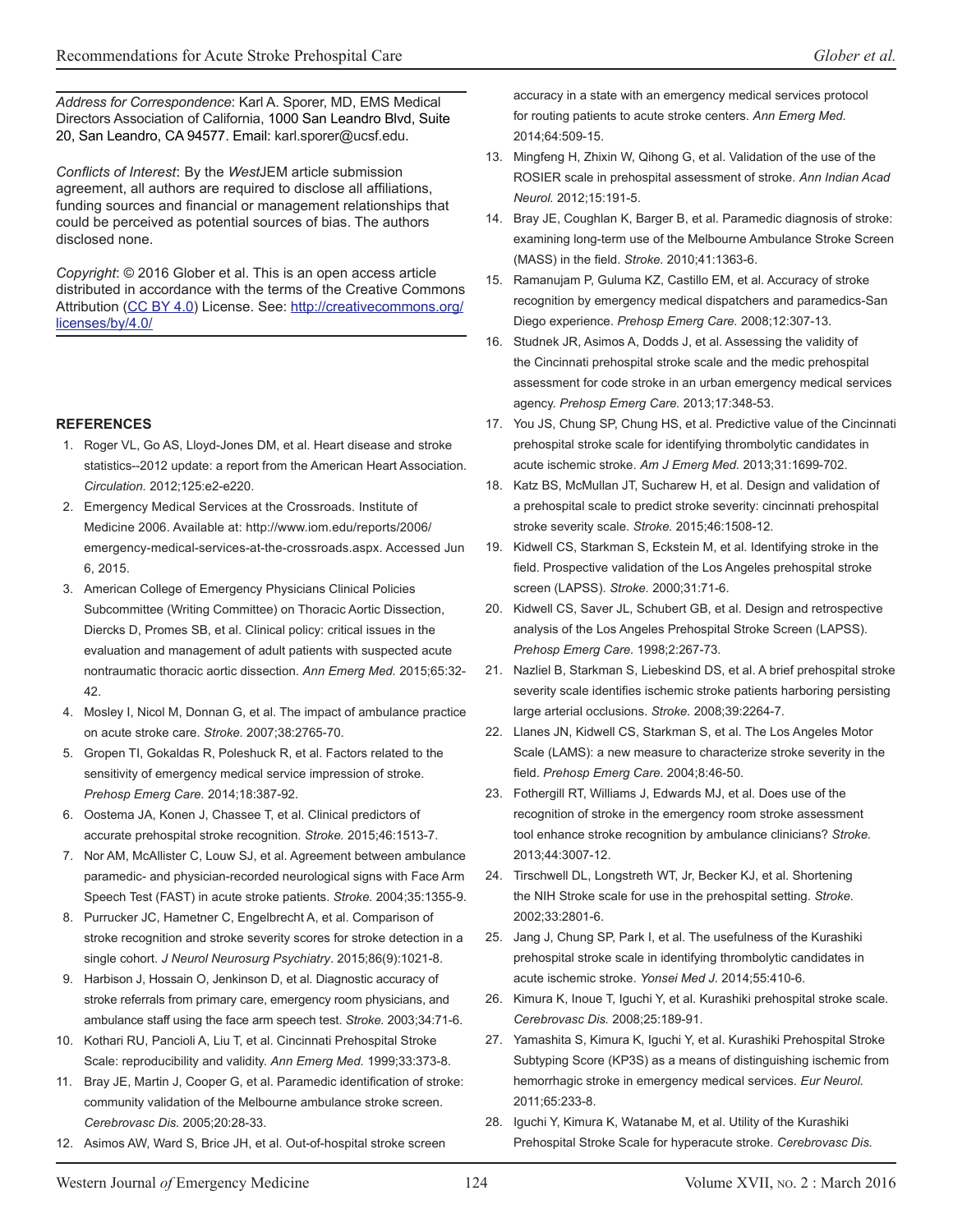#### 2011;31:51-6.

- 29. Iguchi Y, Kimura K, Shibazaki K, et al. The Kurashiki prehospital stroke scale is a prehospital scale that can predict long-term outcome of patients with acute cerebral ischemia. *Cerebrovasc Dis Extra.* 2011;1:28-35.
- 30. Hasegawa Y, Sasaki N, Yamada K, et al. Prediction of thrombolytic therapy after stroke-bypass transportation: the Maria Prehospital Stroke Scale score. *J Stroke Cerebrovasc Dis.* 2013;22:514-9.
- 31. Perez de la Ossa N, Carrera D, Gorchs M, et al. Design and validation of a prehospital stroke scale to predict large arterial occlusion: the rapid arterial occlusion evaluation scale. *Stroke.* 2014;45:87-91.
- 32. Jauch EC, Saver JL, Adams HP, Jr., et al. Guidelines for the early management of patients with acute ischemic stroke: a guideline for healthcare professionals from the American Heart Association/ American Stroke Association. *Stroke.* 2013;44:870-947.
- 33. Abarbanell NR. Is prehospital blood glucose measurement necessary in suspected cerebrovascular accident patients? *Am J Emerg Med.* 2005;23:823-7.
- 34. Shirayama H, Ohshiro Y, Kinjo Y, et al. Acute brain injury in hypoglycaemia-induced hemiplegia. *Diabet Med.* 2004;21:623-4.
- 35. Terakawa Y, Tsuyuguchi N, Nunomura K, et al. Reversible diffusionweighted imaging changes in the splenium of the corpus callosum and internal capsule associated with hypoglycemia - case report. *Neurol Med Chir.* 2007;47:486-8.
- 36. Wallis WE, Donaldson I, Scott RS, et al. Hypoglycemia masquerading as cerebrovascular disease (hypoglycemic hemiplegia). *Ann Neurol.* 1985;18:510-2.
- 37. Yong AW, Morris Z, Shuler K, et al. Acute symptomatic hypoglycaemia mimicking ischaemic stroke on imaging: a systemic review. *BMC Neurol.* 2012;12:139.
- 38. Yoshino T, Meguro S, Soeda Y, et al. A case of hypoglycemic hemiparesis and literature review. *Ups J Med Sci.* 2012;117:347-51.
- 39. Malouf R and Brust JC. Hypoglycemia: causes, neurological manifestations, and outcome. *Ann Neurol.* 1985;17:421-30.
- 40. Adler PM. Serum glucose changes after administration of 50% dextrose solution: pre- and in-hospital calculations. *Am J Emerg Med.*1986;4:504-6.
- 41. Balentine JR, Gaeta TJ, Kessler D, et al. Effect of 50 milliliters of 50% dextrose in water administration on the blood sugar of euglycemic volunteers. *Acad Emerg Med.*1998;5:691-4.
- 42. Ntaios G, Abatzi C, Alexandrou M, et al. Persistent hyperglycemia at 24-48 h in acute hyperglycemic stroke patients is not associated with a worse functional outcome. *Cerebrovasc Dis.* 2011;32:561-6.
- 43. Gentile NT, Seftchick MW, Huynh T, et al. Decreased mortality by normalizing blood glucose after acute ischemic stroke. *Acad Emerg Med.* 2006;13:174-80.
- 44. Baird TA, Parsons MW, Phan T, et al. Persistent poststroke hyperglycemia is independently associated with infarct expansion and worse clinical outcome. *Stroke.* 2003;34:2208-14.
- 45. Ribo M, Molina CA, Delgado P, et al. Hyperglycemia during ischemia

rapidly accelerates brain damage in stroke patients treated with tPA. *J Cereb Blood Flow Metab.* 2007;27:1616-22.

- 46. Bruno A, Biller J, Adams HP, Jr., et al. Acute blood glucose level and outcome from ischemic stroke. Trial of ORG 10172 in Acute Stroke Treatment (TOAST) Investigators. *Neurology.* 1999;52:280-4.
- 47. Bruno A, Levine SR, Frankel MR, et al. Admission glucose level and clinical outcomes in the NINDS rt-PA Stroke Trial. *Neurology.* 2002;59:669-74.
- 48. Els T, Klisch J, Orszagh M, et al. Hyperglycemia in patients with focal cerebral ischemia after intravenous thrombolysis: influence on clinical outcome and infarct size. *Cerebrovasc Dis.* 2002;13:89-94.
- 49. Cucchiara B, Tanne D, Levine SR, et al. A risk score to predict intracranial hemorrhage after recombinant tissue plasminogen activator for acute ischemic stroke. *J Stroke Cerebrovasc Dis.* 2008;17:331-3.
- 50. Pundik S, McWilliams-Dunnigan L, et al. Older age does not increase risk of hemorrhagic complications after intravenous and/or intraarterial thrombolysis for acute stroke. *J Stroke Cerebrovasc Dis.* 2008;17:266-72.
- 51. Sulter G, Elting JW, Stewart R, et al. Continuous pulse oximetry in acute hemiparetic stroke. *J Neurol Sci.* 2000;179:65-9.
- 52. Ronning OM and Guldvog B. Should stroke victims routinely receive supplemental oxygen? A quasi-randomized controlled trial. *Stroke.* 1999;30:2033-7.
- 53. Singhal AB, Benner T, Roccatagliata L, et al. A pilot study of normobaric oxygen therapy in acute ischemic stroke. *Stroke.* 2005;36:797-802.
- 54. Branson RD and Johannigman JA. Pre-hospital oxygen therapy. *Resp Care.* 2013;58:86-97.
- 55. Feldman Z, Kanter MJ, Robertson CS, et al. Effect of head elevation on intracranial pressure, cerebral perfusion pressure, and cerebral blood flow in head-injured patients. *J Neurosurg.* 1992;76:207-11.
- 56. Ng I, Lim J, Wong HB. Effects of head posture on cerebral hemodynamics: its influences on intracranial pressure, cerebral perfusion pressure, and cerebral oxygenation. *Neurosurgery.* 2004;54:593-7.
- 57. Favilla CG, Mesquita RC, Mullen M, et al. Optical bedside monitoring of cerebral blood flow in acute ischemic stroke patients during headof-bed manipulation. *Stroke.* 2014;45:1269-74.
- 58. Schwarz S, Georgiadis D, Aschoff A, et al. Effects of body position on intracranial pressure and cerebral perfusion in patients with large hemispheric stroke. *Stroke.* 2002;33:497-501.
- 59. Hunter AJ, Snodgrass SJ, Quain D, et al. HOBOE (Head-of-Bed Optimization of Elevation) Study: association of higher angle with reduced cerebral blood flow velocity in acute ischemic stroke. *Phys Ther.* 2011;91:1503-12.
- 60. Wojner-Alexander AW, Garami Z, Chernyshev OY, et al. Heads down: flat positioning improves blood flow velocity in acute ischemic stroke. *Neurology.* 2005;64:1354-7.
- 61. Ouchi Y, Nobezawa S, Yoshikawa E, et al. Postural effects on brain hemodynamics in unilateral cerebral artery occlusive disease: a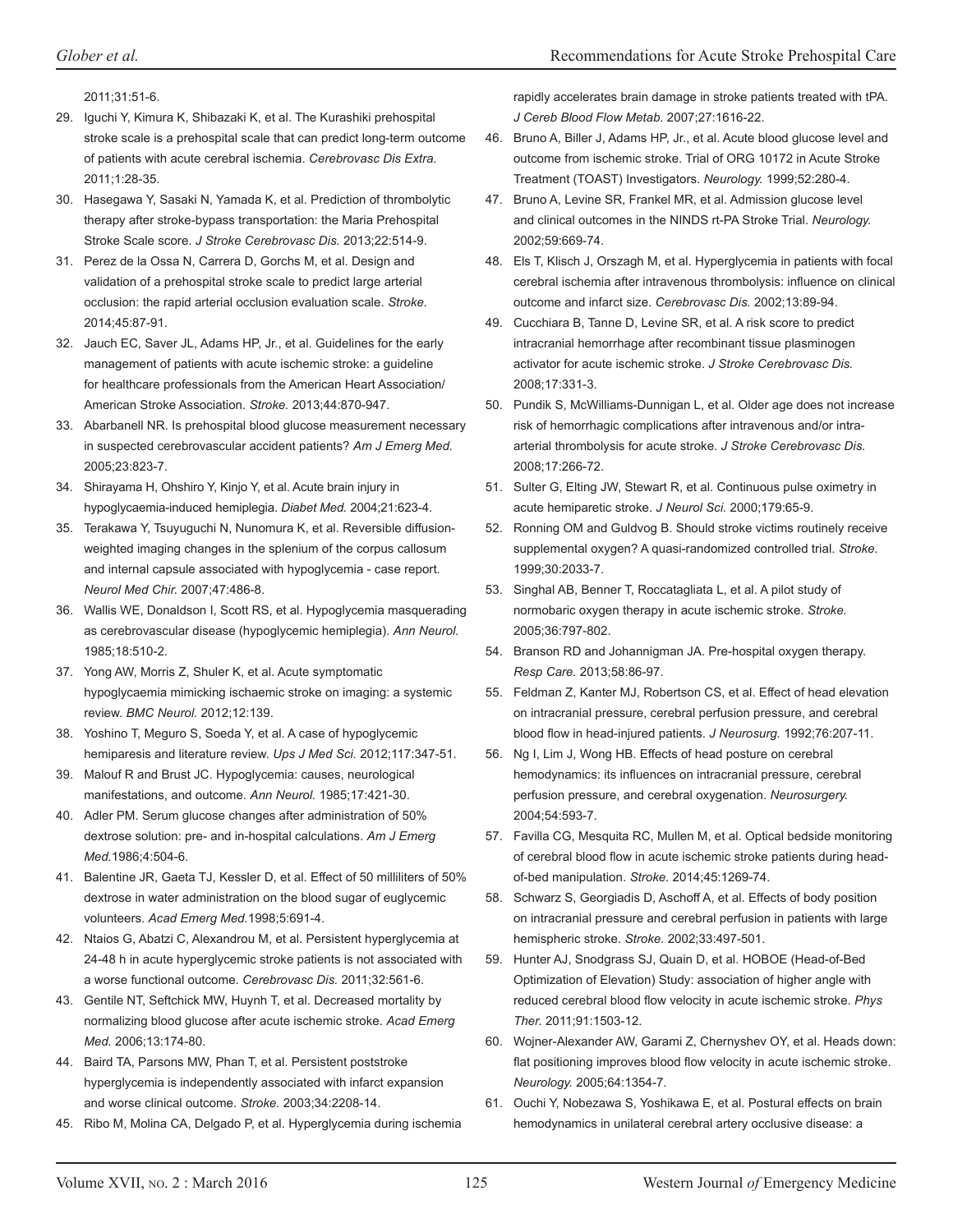positron emission tomography study. *J Cereb Blood Flow Metab.* 2001;21:1058-66.

- 62. Hargroves D, Tallis R, Pomeroy V, et al. The influence of positioning upon cerebral oxygenation after acute stroke: a pilot study. *Age Ageing.* 2008;37:581-5.
- 63. Rowat AM, Wardlaw JM, Dennis MS, et al. Patient positioning influences oxygen saturation in the acute phase of stroke. *Cerebrovasc Dis.* 2001;12:66-72.
- 64. Elizabeth J, Singarayar J, Ellul J, et al. Arterial oxygen saturation and posture in acute stroke. *Age Ageing.* 1993;22:269-72.
- 65. Chatterton HJ, Pomeroy VM, Connolly MJ, et al. The effect of body position on arterial oxygen saturation in acute stroke. *J Gerontol A Bio Sci Med Sci.* 2000;55:M239-44.
- 66. Aviv JE, Martin JH, Sacco RL, et al. Supraglottic and pharyngeal sensory abnormalities in stroke patients with dysphagia. *Ann Otol Rhinol Laryngol.* 1996;105:92-7.
- 67. Christensen H, Fogh Christensen A, Boysen G. Abnormalities on ECG and telemetry predict stroke outcome at 3 months. *J Neurol Sci.* 2005;234:99-103.
- 68. Sulter G, Elting JW, Langedijk M, et al. Admitting acute ischemic stroke patients to a stroke care monitoring unit versus a conventional stroke unit: a randomized pilot study. *Stroke.* 2003;34:101-4.
- 69. Cavallini A, Micieli G, Marcheselli S, et al. Role of monitoring in management of acute ischemic stroke patients. *Stroke.* 2003;34:2599-603.
- 70. Lazzaro MA, Krishnan K, Prabhakaran S. Detection of atrial fibrillation with concurrent holter monitoring and continuous cardiac telemetry following ischemic stroke and transient ischemic attack. *J Stroke Cerebrovasc Dis.* 2012;21:89-93.
- 71. Myers MG, Norris JW, Hachinski VC, et al. Cardiac sequelae of acute stroke. *Stroke.* 1982;13:838-42.
- 72. Dimant J and Grob D. Electrocardiographic changes and myocardial damage in patients with acute cerebrovascular accidents. *Stroke.* 1977;8:448-55.
- 73. McDermott MM, Lefevre F, Arron M, et al. ST segment depression detected by continuous electrocardiography in patients with acute ischemic stroke or transient ischemic attack. *Stroke.* 1994;25:1820-4.
- 74. Leonardi-Bee J, Bath PM, Phillips SJ, et al. Blood pressure and clinical outcomes in the International Stroke Trial. *Stroke.* 2002;33:1315-20.
- 75. Stoll M, Treib J, Seltmann A, et al. Hemodynamics of stroke patients under therapy with low molecular weight hydroxyethyl starch. *Neurol Res.* 1998;20:231-4.
- 76. Walzl M, Schied G, Walzl B. Effects of ameliorated haemorheology on clinical symptoms in cerebrovascular disease. *Atherosclerosis.* 1998;139:385-9.
- 77. Matthews WB, Oxbury JM, Grainger KM, et al. A blind controlled trial of dextran 40 in the treatment of ischaemic stroke. *Brain.* 1976;99:193-206.
- 78. Hypervolemic hemodilution treatment of acute stroke. Results of a randomized multicenter trial using pentastarch. The Hemodilution in

Stroke Study Group. *Stroke.* 1989;20:317-23.

- 79. Koller M, Haenny P, Hess K, et al. Adjusted hypervolemic hemodilution in acute ischemic stroke. *Stroke.* 1990;21:1429-34.
- 80. Strand T. Evaluation of long-term outcome and safety after hemodilution therapy in acute ischemic stroke. *Stroke.* 1992;23:657-62.
- 81. Haemodilution in acute stroke: results of the Italian haemodilution trial. Italian Acute Stroke Study Group. *Lancet.* 1988;1:318-21.
- 82. Multicenter trial of hemodilution in acute ischemic stroke. Results of subgroup analyses. Scandinavian Stroke Study Group. *Stroke.* 1988;19:464-71.
- 83. Jost SC, Diringer MN, Zazulia AR, et al. Effect of normal saline bolus on cerebral blood flow in regions with low baseline flow in patients with vasospasm following subarachnoid hemorrhage. *J Neurosurg.* 2005;103:25-30.
- 84. Dhar R, Scalfani MT, Zazulia AR, et al. Comparison of induced hypertension, fluid bolus, and blood transfusion to augment cerebral oxygen delivery after subarachnoid hemorrhage. *J Neurosurg.* 2012;116:648-56.
- 85. Marler JR, Tilley BC, Lu M, et al. Early stroke treatment associated with better outcome: the NINDS rt-PA stroke study. *Neurology.* 2000;55:1649-55.
- 86. Powers WJ, Derdeyn CP, Biller J, et al. 2015 AHA/ASA Focused Update of the 2013 Guidelines for the Early Management of Patients With Acute Ischemic Stroke Regarding Endovascular Treatment: A Guideline for Healthcare Professionals From the American Heart Association/American Stroke Association. *Stroke.* 2015.
- 87. Berglund A, Svensson L, Sjostrand C, et al. Higher prehospital priority level of stroke improves thrombolysis frequency and time to stroke unit: the Hyper Acute STroke Alarm (HASTA) study. *Stroke.* 2012;43:2666-70.
- 88. Bae HJ, Kim DH, Yoo NT, et al. Prehospital notification from the emergency medical service reduces the transfer and intra-hospital processing times for acute stroke patients. *J Clin Neurol.* 2010;6:138-42.
- 89. Salottolo KM, Fanale CV, Leonard KA, et al. Multimodal imaging does not delay intravenous thrombolytic therapy in acute stroke. *AJNR Am J Neuroradiol.* 2011;32:864-8.
- 90. Kim SK, Lee SY, Bae HJ, et al. Pre-hospital notification reduced the door-to-needle time for iv t-PA in acute ischaemic stroke. *Eur J Neurol.* 2009;16:1331-5.
- 91. Fonarow GC, Zhao X, Smith EE, et al. Door-to-needle times for tissue plasminogen activator administration and clinical outcomes in acute ischemic stroke before and after a quality improvement initiative. *JAMA.* 2014;311:1632-40.
- 92. Oostema JA, Nasiri M, Chassee T, et al. The quality of prehospital ischemic stroke care: compliance with guidelines and impact on inhospital stroke response. *J Stroke Cerebrovasc Dis.* 2014;23:2773-9.
- 93. Sheppard JP, Mellor RM, Greenfield S, et al. The association between prehospital care and in-hospital treatment decisions in acute stroke: a cohort study. *Emerg Med J.* 2015;32:93-9.
- 94. Patel MD, Rose KM, O'Brien EC, et al. Prehospital notification by emergency medical services reduces delays in stroke evaluation: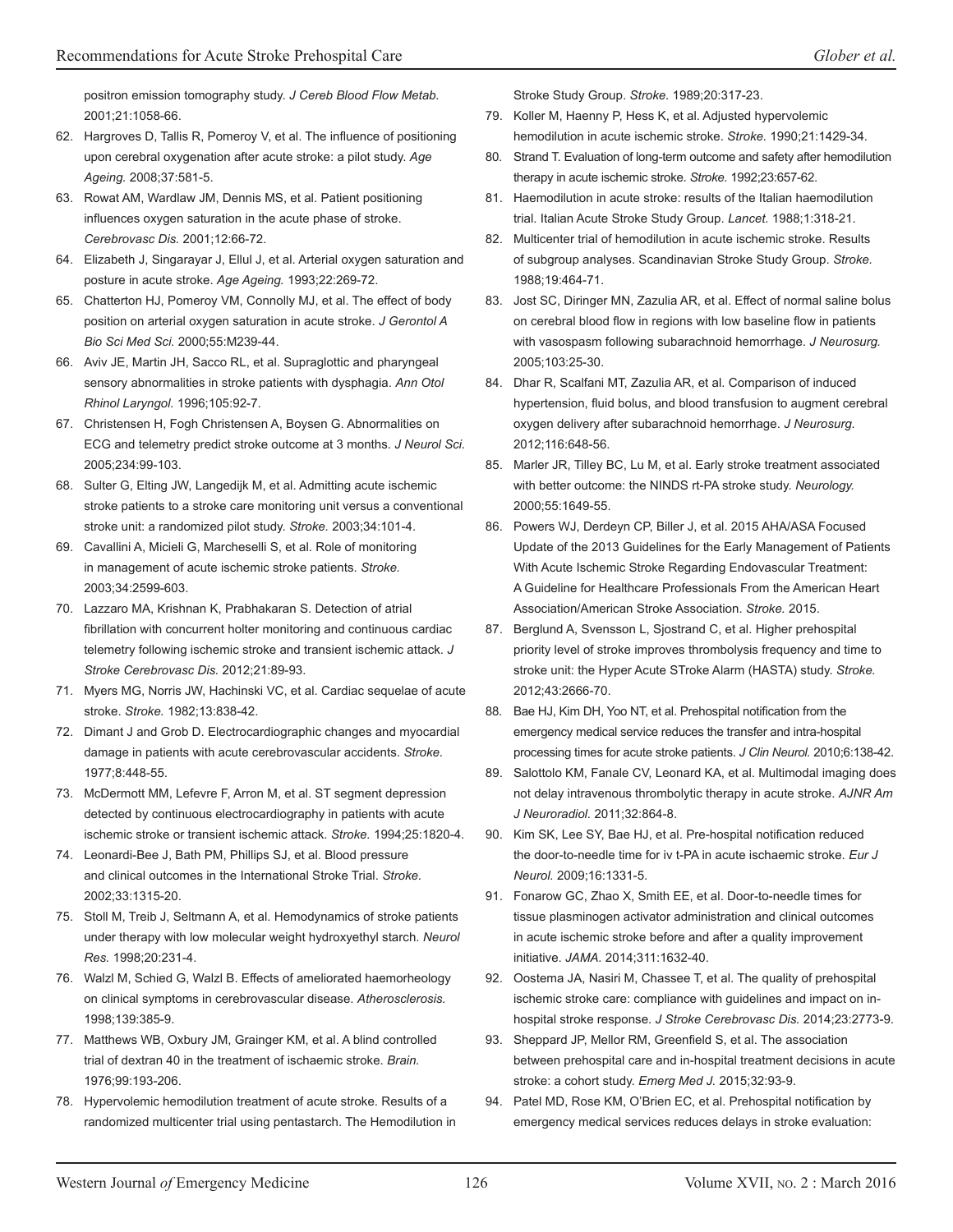findings from the North Carolina stroke care collaborative. *Stroke.* 2011;42:2263-8.

- 95. Abdullah AR, Smith EE, Biddinger PD, et al. Advance hospital notification by EMS in acute stroke is associated with shorter door-tocomputed tomography time and increased likelihood of administration of tissue-plasminogen activator. *Prehosp Emerg Care.* 2008;12:426-31.
- 96. McKinney JS, Mylavarapu K, Lane J, et al. Hospital prenotification of stroke patients by emergency medical services improves stroke time targets. *J Stroke Cerebrovasc Dis.* 2013;22:113-8.
- 97. Patel MD, Brice JH, Moss C, et al. An evaluation of emergency medical services stroke protocols and scene times. *Prehosp Emerg Care.* 2014;18:15-21.
- 98. Albright KC, Branas CC, Meyer BC, et al. ACCESS: acute cerebrovascular care in emergency stroke systems. *Arch Neurol.* 2010;67:1210-8.
- 99. Prabhakaran S, O'Neill K, Stein-Spencer L, et al. Prehospital triage to primary stroke centers and rate of stroke thrombolysis. *JAMA Neurol.* 2013;70:1126-32.
- 100. Xian Y, Holloway RG, Chan PS, et al. Association between stroke center hospitalization for acute ischemic stroke and mortality. *JAMA.* 2011;305:373-80.
- 101. Lahr MM, Luijckx GJ, Vroomen PC, et al. Proportion of patients treated with thrombolysis in a centralized versus a decentralized acute stroke care setting. *Stroke.* 2012;43:1336-40.
- 102. Lahr MM, Vroomen PC, Luijckx GJ, et al. Prehospital factors determining regional variation in thrombolytic therapy in acute ischemic stroke. *Int J Stroke.* 2014;9 Suppl A100:31-5.
- 103. Schuberg S, Song S, Saver JL, et al. Impact of emergency medical services stroke routing protocols on primary stroke center certification in California. *Stroke.* 2013;44:3584-6.
- 104. Parker SA, Bowry R, Wu TC, et al. Establishing the first mobile stroke unit in the United States. *Stroke.* 2015;46:1384-91.
- 105. Wendt M, Ebinger M, Kunz A, et al. Improved prehospital triage of patients with stroke in a specialized stroke ambulance: results of the pre-hospital acute neurological therapy and optimization of medical care in stroke study. *Stroke.* 2015;46:740-5.
- 106. Ebinger M, Kunz A, Wendt M, et al. Effects of golden hour thrombolysis: a prehospital acute neurological treatment and optimization of medical care in stroke (PHANTOM-S) substudy. *JAMA Neurol.* 2015;72:25-30.
- 107. Ebinger M, Lindenlaub S, Kunz A, et al. Prehospital thrombolysis: a manual from Berlin. *J Vis Exp.* 2013:e50534.
- 108. Weber JE, Ebinger M, Rozanski M, et al. Prehospital thrombolysis in acute stroke: results of the PHANTOM-S pilot study. *Neurology.* 2013;80:163-8.
- 109. Kostopoulos P, Walter S, Haass A, et al. Mobile stroke unit for diagnosis-based triage of persons with suspected stroke. *Neurology.* 2012;78:1849-52.
- 110. Ebinger M, Rozanski M, Waldschmidt C, et al. PHANTOM-S: the prehospital acute neurological therapy and optimization of medical care in stroke patients - study. *Int J Stroke.* 2012;7:348-53.
- 111. Rothwell PM and Buchan AM. Mobile acute stroke units: bringing the hospital to the patient. *Lancet Neurol.* 2012;11:382-3.
- 112. Ebinger M, Winter B, Wendt M, et al. Effect of the use of ambulancebased thrombolysis on time to thrombolysis in acute ischemic stroke: a randomized clinical trial. *JAMA.* 2014;311:1622-31.
- 113. Bergrath S, Reich A, Rossaint R, et al. Feasibility of prehospital teleconsultation in acute stroke--a pilot study in clinical routine. *PloS One.* 2012;7:e36796.
- 114. Liman TG, Winter B, Waldschmidt C, et al. Telestroke ambulances in prehospital stroke management: concept and pilot feasibility study. *Stroke.* 2012;43:2086-90.
- 115. Walter S, Kostopoulos P, Haass A, et al. Diagnosis and treatment of patients with stroke in a mobile stroke unit versus in hospital: a randomised controlled trial. *Lancet Neurol.* 2012;11:397-404.
- 116. Gonzalez MA, Hanna N, Rodrigo ME, et al. Reliability of prehospital real-time cellular video phone in assessing the simplified National Institutes Of Health Stroke Scale in patients with acute stroke: a novel telemedicine technology. *Stroke.* 2011;42:1522-7.
- 117. You JS, Park S, Chung SP, et al. New communication technology for recognition of and reaction to stroke-warning signs in a prehospital setting. *Eur J Emerg Med.* 2010;17:123-4.
- 118. LaMonte MP, Cullen J, Gagliano DM, et al. TeleBAT: mobile telemedicine for the Brain Attack Team. *J Stroke Cerebrovasc Dis.* 2000;9:128-35.
- 119. Audebert HJ, Kukla C, Vatankhah B, et al. Comparison of tissue plasminogen activator administration management between Telestroke Network hospitals and academic stroke centers: the telemedical pilot project for integrative stroke care in Bavaria/ Germany. *Stroke.* 2006;37:1822-7.
- 120. Wu TC, Nguyen C, Ankrom C, et al. Prehospital utility of rapid stroke evaluation using in-ambulance telemedicine: a pilot feasibility study. *Stroke.* 2014;45:2342-7.
- 121. Hess DC, Wang S, Gross H, et al. Telestroke: extending stroke expertise into underserved areas. *Lancet Neurol.* 2006;5:275-8.
- 122. Ickenstein GW, Horn M, Schenkel J, et al. The use of telemedicine in combination with a new stroke-code-box significantly increases t-PA use in rural communities. *Neurocrit Care.* 2005;3:27-32.
- 123. Switzer JA, Hall C, Gross H, et al. A web-based telestroke system facilitates rapid treatment of acute ischemic stroke patients in rural emergency departments. *J Emerg Med.* 2009;36:12-8.
- 124. Schwab S, Vatankhah B, Kukla C, et al. Long-term outcome after thrombolysis in telemedical stroke care. *Neurology.* 2007;69:898- 903.
- 125. Meyer BC, Raman R, Hemmen T, et al. Efficacy of site-independent telemedicine in the STRokE DOC trial: a randomised, blinded, prospective study. *Lancet Neurol.* 2008;7:787-95.
- 126. Demaerschalk BM, Bobrow BJ, Raman R, et al. Stroke team remote evaluation using a digital observation camera in Arizona: the initial mayo clinic experience trial. *Stroke.* 2010;41:1251-8.
- 127. Waite K, Silver F, Jaigobin C, et al. Telestroke: a multi-site, emergency-based telemedicine service in Ontario. *J Telemed*